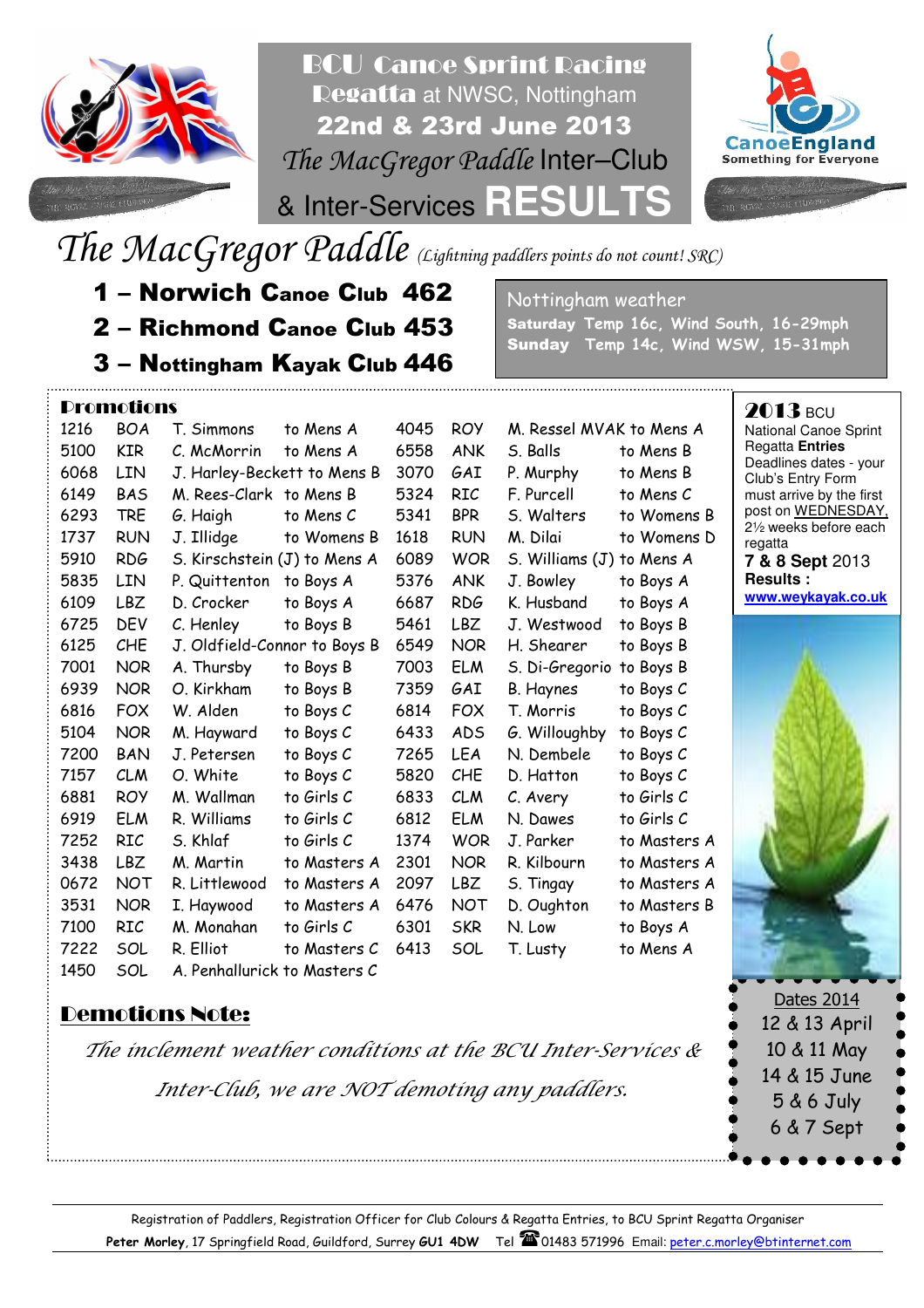### BCU Inter-Club *MacGregor Paddle* & Inter-Services Regatta - 22<sup>nd</sup> & 23<sup>rd</sup> June 2013 National Water Sports Centre – Holme Peirrepont, Nottingham

|   |                    | Class: Inter-Services Mens Kayak                                                                                                                                             |  |
|---|--------------------|------------------------------------------------------------------------------------------------------------------------------------------------------------------------------|--|
|   |                    | Race: 30 Inter Services Men K2 1000m FINAL                                                                                                                                   |  |
| 1 | 2 7 ACU            | 4 ACU GOODALL/DE KLERK<br>4:32.50<br>REESE/HERBERT<br>4:51.27                                                                                                                |  |
|   |                    | 4:51.97                                                                                                                                                                      |  |
|   |                    | 4:52.01                                                                                                                                                                      |  |
|   |                    | 5:18.51                                                                                                                                                                      |  |
|   |                    | 2 / ACU KEELS/MODWARD/LILLY<br>3 2 RAF WOODWARD/LILLY<br>4 1 ACU LANSON/BURT<br>5 8 RAF STRIDE/JONES<br>6 5 RAF CAMERON/MORLEY<br>7 9 ACU IVES/MARDLIN<br>5:19.98<br>5:36.55 |  |
|   |                    |                                                                                                                                                                              |  |
|   | Race:              | 62 Inter Services Men K4 1000m FINAL                                                                                                                                         |  |
|   | 1 4 RN             | BAKER/HOLMES/<br>4:29.05<br>HOLMES/HORSE                                                                                                                                     |  |
|   | 2 1 RAF            | STRIDE/CAMERON/<br>4:47.65                                                                                                                                                   |  |
|   |                    | MORLEY/HADLAND                                                                                                                                                               |  |
|   | 3 3 ACU            | IVES/MARDLIN/<br>4:54.39                                                                                                                                                     |  |
|   |                    | LIMBU/REEVE<br>4 7 ACU MISHRA/RAI/<br>5:31.58                                                                                                                                |  |
|   |                    | SMITH/LEE                                                                                                                                                                    |  |
|   | 5 5 ACU            | 5:33.13<br>RAI/RAI/                                                                                                                                                          |  |
|   |                    | GURUNG/GOLAY                                                                                                                                                                 |  |
|   |                    | Race: 96 Inter Services Men K1 1000m FINAL                                                                                                                                   |  |
|   |                    | 1 4 ACU GOODALL<br>5:13.52                                                                                                                                                   |  |
|   | 2 1 ACU<br>3 3 RN  | 5:50.92<br>HERBERT<br>BAKER<br>6:10.77                                                                                                                                       |  |
|   | 4 2 RAF            | 6:25.84                                                                                                                                                                      |  |
|   |                    | $\begin{tabular}{cc} 4 & 2 \quad \text{RAF} & \quad \text{HADLAND} \\ 5 & 6 \quad \text{ACU} & \quad \text{LAWSON} \end{tabular}$<br>6:50.59                                 |  |
|   |                    | Race: 131 Inter Services Men K1 200m FINAL                                                                                                                                   |  |
|   |                    | 1 5 ACU DE KLERK<br>49.25                                                                                                                                                    |  |
|   | 2 2 ACU            | 49.91<br>REESE                                                                                                                                                               |  |
|   |                    | 52.71<br>3 9 RAF JONES                                                                                                                                                       |  |
|   |                    | 4 3 RAF WOODWARD<br>53.20<br>53.34                                                                                                                                           |  |
|   |                    | 54.18                                                                                                                                                                        |  |
|   |                    | 5 8 ACU BURT<br>6 6 RAF LILLY<br>7 4 RN BAKER<br>1:00.76                                                                                                                     |  |
|   |                    | Race: 194 Inter Services Men K1 500m FINAL                                                                                                                                   |  |
|   |                    | $1\,$ 6 ACU $\,$ GOODALL<br>1:00.                                                                                                                                            |  |
|   |                    | 2 9 ACU DE KLERK<br>2:00.                                                                                                                                                    |  |
|   |                    | 3 7 RAF JONES<br>4 1 RAF WOODWARD<br>3:00.                                                                                                                                   |  |
|   |                    | 4:00.<br>5 3 ACU HERBERT<br>5:00.                                                                                                                                            |  |
|   |                    |                                                                                                                                                                              |  |
|   |                    | Race: 267 Inter Services Men K2 500m FINAL                                                                                                                                   |  |
|   |                    | 1 6 ACU GOODALL/DE KLERK<br>2:00.94                                                                                                                                          |  |
|   |                    | 2 3 ACU HERBERT/REESE<br>2:09.86<br>3 1 RAF WOODWARD/LILLY<br>2:13.21                                                                                                        |  |
|   |                    | 4 4 RAF STRIDE/MORLEY<br>2:14.00                                                                                                                                             |  |
|   |                    | 5 7 RAF JONES/HADLAND<br>2:18.20                                                                                                                                             |  |
|   |                    | 6 9 ACU LANSON/WALKER<br>2:19.15<br>7 8 RAF OWEN/CAWTHRAY<br>2:55.96                                                                                                         |  |
|   |                    |                                                                                                                                                                              |  |
|   |                    |                                                                                                                                                                              |  |
|   |                    | Race: 343 <i>No Race</i>                                                                                                                                                     |  |
|   |                    |                                                                                                                                                                              |  |
|   |                    | Class: Inter-Services Women Kayak                                                                                                                                            |  |
|   |                    | Race: 67 Inter Services Women K1 200m FINAL                                                                                                                                  |  |
|   |                    | 59.78<br>1:04.35                                                                                                                                                             |  |
|   |                    | 1 3 RAF WISE<br>2 6 RAF SHARP<br>3 9 RAF CAWTHRAY<br>1:07.37                                                                                                                 |  |
|   |                    | 1:08.19                                                                                                                                                                      |  |
|   |                    | 4 5 ACU MURR<br>5 2 ACU WOODHAM<br>1:14.54<br>6 8 ACU ROBINSON<br>1:25.91                                                                                                    |  |
|   |                    |                                                                                                                                                                              |  |
|   |                    | Race: 130 Inter Services Women K2 200m FINAL                                                                                                                                 |  |
|   |                    | 1 1 RAF WISE/SHARP<br>1:04.12<br>2 6 ACU WOODHAM/ROBINSON<br>1:12.08                                                                                                         |  |
|   |                    | 1:12.52                                                                                                                                                                      |  |
|   |                    | 3 4 RAF OWEN/CAWTHRAY<br>4 3 ACU HENNIS/MURR<br>1:18.15                                                                                                                      |  |
|   |                    | Race: 156 Is no race and combined with Race 173                                                                                                                              |  |
|   |                    |                                                                                                                                                                              |  |
|   |                    | Race: 195 Inter Services Women K1 500m FINAL                                                                                                                                 |  |
|   | 1 6 RAF            | WISE<br>2:47.50<br>SHARP<br>3:03.46                                                                                                                                          |  |
|   | 2 3 RAF<br>3 9 RAF | CAWTHRAY<br>3:12.91                                                                                                                                                          |  |
|   |                    | 4 8 ACU MURR<br>3:22.21                                                                                                                                                      |  |
|   |                    | 5 7 RAF OWEN<br>3:23.63                                                                                                                                                      |  |
|   |                    | 6 2 ACU WOODHAM<br>3:31.46                                                                                                                                                   |  |
|   |                    | Race: 244 Inter Services Women K4 500m FINAL                                                                                                                                 |  |
|   |                    | 1 1 ACU REESE/WALKER/<br>2:08.30                                                                                                                                             |  |
|   | 2 2 RAF            | LAWSON/IVES<br>HADLAND/MORLEY/<br>2:09.24                                                                                                                                    |  |
|   |                    | CAMM/STRIDE                                                                                                                                                                  |  |
|   | 3 6 ACU            | 3:28.84<br>BIRD/SHELDING/                                                                                                                                                    |  |
|   |                    | LEE/REEVE                                                                                                                                                                    |  |
|   |                    | Race: 343 <i>No Race</i>                                                                                                                                                     |  |
|   |                    |                                                                                                                                                                              |  |
|   |                    | Class: Boys A Kayak                                                                                                                                                          |  |
|   |                    | Race: 21 Boys A K1 1000m Heat 1                                                                                                                                              |  |
|   |                    | 1 8 ELM H ARCHER<br>4:51.28<br>4:51.82                                                                                                                                       |  |
|   |                    | 2 5 WEY E HAWS<br>4:52.94                                                                                                                                                    |  |
|   |                    | 4:53.03                                                                                                                                                                      |  |
|   |                    | 3 1 ANK J ECCLES<br>4 9 RIC N ROMAIN<br>5 4 NOT Z CHIMIEL<br>5:00.21                                                                                                         |  |
|   |                    | 6 2 LEA S NAFTANAILA<br>5:05.47<br>7 7 BOA T ESCOTT<br>5:05.57<br>8 6 NOR A NOBBS<br>5:12.03                                                                                 |  |

| 9 3 BOA J MISSEN                                                                                                                                         | Race: 22 Boys A K1 1000m Heat 2                                                              | 5:13.04            |
|----------------------------------------------------------------------------------------------------------------------------------------------------------|----------------------------------------------------------------------------------------------|--------------------|
| 1 2 LON M GREGORY                                                                                                                                        |                                                                                              | 4:41.35<br>4:43.67 |
|                                                                                                                                                          |                                                                                              | 4:49.13            |
|                                                                                                                                                          |                                                                                              | 4:52.18            |
|                                                                                                                                                          | 2 1 RDG S KIRSCHSTEIN<br>3 8 WOR S WILLIAMS<br>4 3 LBZ S PLUMMER<br>5 5 ELM R MCMULLEN       | 4:56.70            |
| 6 4 LON L HARDING                                                                                                                                        |                                                                                              | 5:02.40            |
| 7 6 ELM B JONES                                                                                                                                          |                                                                                              | 5:07.47            |
|                                                                                                                                                          | Race: 57 Boys A K1 1000m FINAL                                                               |                    |
|                                                                                                                                                          | 1 3 RDG S KIRSCHSTEIN                                                                        | 4:21.06            |
| 2 2 WOR S WILLIAMS<br>3 5 ELM H ARCHER<br>4 6 WEY E HAWS<br>5 1 RIC N ROMAIN                                                                             |                                                                                              | 4:21.94<br>4:22.08 |
|                                                                                                                                                          |                                                                                              | 4:25.43            |
|                                                                                                                                                          |                                                                                              | 4:27.23            |
|                                                                                                                                                          |                                                                                              | 4:27.39            |
|                                                                                                                                                          |                                                                                              | 4:35.41<br>4:35.69 |
| 6 4 LON M GREGORY<br>7 9 ELM R MCMULLEN<br>8 8 LBZ S PLUMMER<br>9 7 ANK J ECCLES                                                                         |                                                                                              | 4:37.09            |
|                                                                                                                                                          |                                                                                              |                    |
|                                                                                                                                                          | Race: 134 Boys A/B K1 200m Heat 1                                                            |                    |
| 1 3 WEY S BURDETT                                                                                                                                        | 2 7 LIN P QUITTENTON                                                                         | 46.59<br>46.67     |
| 3 2 BAN J PALFREY                                                                                                                                        |                                                                                              | 47.83              |
|                                                                                                                                                          |                                                                                              | 48.10              |
|                                                                                                                                                          | 4 5 ELM H ARCHER<br>5 6 LON L HARDING<br>6 9 NOT M LITTLEWOOD<br>7 4 CLM J RUSSELL<br>1      | 49.27<br>50.51     |
|                                                                                                                                                          |                                                                                              | 51.41              |
| 8 1 SDS J MCKEOWN                                                                                                                                        |                                                                                              | 51.90              |
| 9 8 RIC                                                                                                                                                  | I BLACKMAN                                                                                   | 53.06              |
|                                                                                                                                                          | Race: 135 Boys A/B K1 200m Heat 2                                                            |                    |
| 1 6 WOR W BIRD                                                                                                                                           |                                                                                              | 48.09              |
|                                                                                                                                                          | 2 4 LEA S NAFTANAILA<br>3 7 BOA T ESCOTT<br>4 5 LON M GREGORY                                | 48.57              |
|                                                                                                                                                          |                                                                                              | 50.29<br>51.94     |
| 5 1 NOR A NOBBS                                                                                                                                          |                                                                                              | 52.42              |
|                                                                                                                                                          |                                                                                              | 52.89              |
| 6 9 BSF M PARKES<br>7 3 BSF S ENGLISH<br>8 8 RLS W SMITHSON                                                                                              |                                                                                              | 53.46              |
| 9 2 NOT Z CHIMIEL                                                                                                                                        |                                                                                              | 54.02<br>54.06     |
|                                                                                                                                                          |                                                                                              |                    |
|                                                                                                                                                          | Race: 136 Boys A/B K1 200m Heat 3                                                            |                    |
|                                                                                                                                                          | 1 7 WEY J CHILDERSTONE                                                                       | 45.97              |
| 2 2 BOA                                                                                                                                                  | J MISSEN                                                                                     | 47.17<br>48.98     |
|                                                                                                                                                          | $\begin{tabular}{llll} 3& 1 & ANK & J & BOWLEY \\ 4& 4 & BSF & J & O-SULLIVAN \end{tabular}$ | 50.20              |
|                                                                                                                                                          |                                                                                              | 51.32              |
|                                                                                                                                                          |                                                                                              | 51.34<br>53.92     |
| $\begin{tabular}{llllll} 5 & 6 & LEA & K { GREGORY} \\ 6 & 5 & RDG & K { HUSBAND} \\ 7 & 3 & CLM & B { GREEN} \\ 8 & 8 & NOR & D { HUNT } \end{tabular}$ |                                                                                              | 55.39              |
|                                                                                                                                                          |                                                                                              |                    |
| Race: 137                                                                                                                                                | Boys A/B K1 200m Heat 4                                                                      |                    |
|                                                                                                                                                          |                                                                                              |                    |
|                                                                                                                                                          |                                                                                              | 45.73              |
| 1 8 CLM L DUFFIELD<br>2 2 TON W HARDIMAN                                                                                                                 |                                                                                              | 46.73<br>47.23     |
|                                                                                                                                                          |                                                                                              | 49.36              |
| 3 9 CLM T STANWAY<br>4 5 EAL T THOMSON<br>5 7 FOX S GLOVER                                                                                               |                                                                                              | 50.77              |
| 6 6 LBZ D CROCKER                                                                                                                                        |                                                                                              | 50.98<br>52.56     |
| $7\,$ 3 RIC $\,$ A KHLAF<br>8 4 ELM E SOLWAY                                                                                                             |                                                                                              | 53.85              |
|                                                                                                                                                          |                                                                                              |                    |
|                                                                                                                                                          | Race: 138 Boys A/B K1 200m Heat 5                                                            |                    |
| 1 9 ANK J ECCLES<br>2 8 LBZ                                                                                                                              | S PLUMMER                                                                                    | 45.08<br>47.51     |
| 3 3 SDS                                                                                                                                                  | N LOW                                                                                        | 47.54              |
| 4 2 WYC                                                                                                                                                  | M BISHOP                                                                                     | 48.70              |
|                                                                                                                                                          |                                                                                              | 48.86<br>49.29     |
|                                                                                                                                                          | 5 5 STO R SILK<br>6 4 SDS J SWINBURNE                                                        | 49.44              |
| $\begin{tabular}{cc} 7 & 7 & \texttt{CLM} & \texttt{H} & \texttt{CAWSTON} \\ 8 & 1 & \texttt{ELM} & \texttt{R} & \texttt{MCMULLEN} \end{tabular}$        |                                                                                              | 49.59              |
| 9 6 WOR R WOOLLEY                                                                                                                                        |                                                                                              | 50.07              |
| Race: 180                                                                                                                                                | Boys A/B K1 200m FINAL 1                                                                     |                    |
| 1 4 WOR W BIRD                                                                                                                                           |                                                                                              | 44.61              |
| 2 3 CLM                                                                                                                                                  | L DUFFIELD                                                                                   | 45.22              |
| 3 6 WEY<br>4 1 BOA J MISSEN                                                                                                                              | J CHILDERSTONE                                                                               | 46.06<br>46.51     |
| 5 7 ANK                                                                                                                                                  | J ECCLES                                                                                     | 46.59              |
|                                                                                                                                                          |                                                                                              | 47.14              |
| 8 9 CLM T STANWAY                                                                                                                                        | 6 2 LIN P QUITTENTON<br>7 8 TON W HARDIMAN                                                   | 48.24<br>49.80     |
| 9 5 WEY S BURDETT                                                                                                                                        |                                                                                              | 49.99              |
|                                                                                                                                                          |                                                                                              |                    |
| Race: 181                                                                                                                                                | Boys A/B K1 200m FINAL 2<br>1 5 LEA S NAFTANAILA                                             | 45.45              |
| 2 6 SDS N LOW                                                                                                                                            |                                                                                              | 47.12              |
| 4 LBZ<br>3                                                                                                                                               | S PLUMMER                                                                                    | 47.38              |
| 4 3 BAN J PALFREY<br>5 7 ELM H ARCHER                                                                                                                    |                                                                                              | 47.74<br>48.41     |
|                                                                                                                                                          |                                                                                              | 49.65              |
|                                                                                                                                                          | L HARDING                                                                                    | 49.90              |
| 6 1 ANK J BOWLEY<br>7 9 LON L HARDIN<br>8 2 WYC M BISHOP                                                                                                 |                                                                                              | 50.15              |
| 9 8 STO R SILK                                                                                                                                           |                                                                                              | 52.32              |
| Race: 234                                                                                                                                                | Boys A K1 500m Heat 1                                                                        |                    |
| 1 3 WOR S WILLIAMS                                                                                                                                       |                                                                                              | 2:08.51            |
| 2 6 WOR<br>7 NOR A NOBBS<br>3                                                                                                                            | W BIRD                                                                                       | 2:09.85<br>2:10.65 |
|                                                                                                                                                          |                                                                                              | 2:11.38            |
| 4 4 LBZ S PLUMMER<br>5 1 ANK J ECCLES<br>6 2 CLM T STANWAY                                                                                               |                                                                                              | 2:14.40<br>2:14.43 |

|        |                  | Race: 235               |     | Boys A K1 500m Heat                                                                                                                              |    |                   | $\overline{2}$ |  |                    |  |
|--------|------------------|-------------------------|-----|--------------------------------------------------------------------------------------------------------------------------------------------------|----|-------------------|----------------|--|--------------------|--|
| 1      |                  | 4 RIC                   |     | N ROMAIN                                                                                                                                         |    |                   |                |  | 2:12.31            |  |
| 2      |                  | 2 NOT                   |     | Z CHIMIEL                                                                                                                                        |    |                   |                |  | 2:14.00            |  |
| 3<br>4 |                  | 3 BOA<br>1 WEY          |     | T ESCOTT<br>S BURDETT                                                                                                                            |    |                   |                |  | 2:15.81<br>2:17.09 |  |
| 5      |                  | 5 ELM                   |     | R MCMULLEN                                                                                                                                       |    |                   |                |  | 2:17.11            |  |
| 6      |                  | 6 BOA                   |     | J MISSEN                                                                                                                                         |    |                   |                |  | 2:23.89            |  |
| Race:  |                  | 236                     |     | Boys A K1 500m Heat 3                                                                                                                            |    |                   |                |  |                    |  |
| 1      |                  | 6 RDG                   | - S | KIRSCHSTEIN                                                                                                                                      |    |                   |                |  | 2:09.34            |  |
| 2      |                  | 3 ELM                   |     | H ARCHER                                                                                                                                         |    |                   |                |  | 2:09.49            |  |
| 3<br>4 |                  | 1 TON<br>2 LON          |     | W HARDIMAN<br>M GREGORY                                                                                                                          |    |                   |                |  | 2:11.61<br>2:12.04 |  |
| 5      |                  | 4 LON                   |     | L HARDING                                                                                                                                        |    |                   |                |  | 2:19.06            |  |
| Race:  |                  |                         | 287 | Boys A K1 500m FINAL 1                                                                                                                           |    |                   |                |  |                    |  |
| 1      | 6                | <b>RDG</b>              |     | S KIRSCHSTEIN                                                                                                                                    |    |                   |                |  | 2:03.93            |  |
| 2      | 9                | TON                     |     | W HARDIMAN                                                                                                                                       |    |                   |                |  | 2:05.84            |  |
| 3      |                  | 5 WOR                   |     | S WILLIAMS                                                                                                                                       |    |                   |                |  | 2:06.71            |  |
| 4<br>5 |                  | 4 RIC<br>7 NOT          |     | N ROMAIN<br>Z CHIMIEL                                                                                                                            |    |                   |                |  | 2:07.25<br>2:08.40 |  |
| 6      |                  | 8 NOR                   |     | A NOBBS                                                                                                                                          |    |                   |                |  | 2:08.49            |  |
| 7      |                  | 2 ELM                   |     | H ARCHER                                                                                                                                         |    |                   |                |  | 2:10.02            |  |
| 8<br>9 |                  | 3 WOR<br>1 LBZ          |     | W BIRD<br>S PLUMMER                                                                                                                              |    |                   |                |  | 2:12.48<br>2:16.00 |  |
|        |                  |                         |     |                                                                                                                                                  |    |                   |                |  |                    |  |
| Race:  |                  | 288                     |     | Boys A K1 500m FINAL 2                                                                                                                           |    |                   |                |  |                    |  |
| 1<br>2 | 6                | 3 ANK                   | J   | LON M GREGORY<br><b>ECCLES</b>                                                                                                                   |    |                   |                |  | 2:06.45<br>2:08.53 |  |
| 3      |                  | 8 CLM                   |     | T STANWAY                                                                                                                                        |    |                   |                |  | 2:09.15            |  |
| 4      |                  | 7 ELM                   |     | R MCMULLEN                                                                                                                                       |    |                   |                |  | 2:09.54            |  |
| 5      |                  | 5 BOA                   | T   | <b>ESCOTT</b>                                                                                                                                    |    |                   |                |  | 2:11.31            |  |
| 6<br>7 |                  | 4 WEY<br>2 LON          |     | S BURDETT<br>L HARDING                                                                                                                           |    |                   |                |  | 2:13.10<br>2:13.32 |  |
| 8      | 1                | BOA                     |     | J MISSEN                                                                                                                                         |    |                   |                |  | 2:20.62            |  |
|        |                  |                         |     |                                                                                                                                                  |    |                   |                |  |                    |  |
| 1      |                  | Race: 109<br>6 NTS      |     | Boys A K2 1000m FINAL<br>KIRSCHSTEIN (RDG) / HAWS                                                                                                |    |                   |                |  | 4:16.12            |  |
| 2      |                  | 5 RIC                   |     | ROMAIN/PLUMMER (LBZ)                                                                                                                             |    |                   |                |  | 4:20.48            |  |
| 3      |                  | 2 BOA                   |     | ESCOTT/MISSEN                                                                                                                                    |    |                   |                |  | 4:23.41            |  |
| 5      | $\boldsymbol{7}$ | 4 4 ELM<br>$_{\rm LON}$ |     | ARCHER/MCMULLEN<br>HARDING/GREGORY                                                                                                               |    |                   |                |  | 4:24.02<br>4:38.54 |  |
| 6      | 1                | TON                     |     | HARDIMAN/COLLIER                                                                                                                                 |    |                   |                |  | 4:41.82            |  |
| 7      |                  | 3 NOT                   |     | CHIMIEL/SLIWA                                                                                                                                    |    |                   |                |  | 4:55.06            |  |
|        |                  |                         |     | Race: 177 Boys A/B K4 & Open Canoe C4 1000m F                                                                                                    |    |                   |                |  |                    |  |
|        |                  | 1 2 NTS                 |     | WILLIAMS (WOR) / DUFFIEL                                                                                                                         |    |                   |                |  | 3:28.89            |  |
|        |                  |                         |     | JONES (ELM) / NAFTANAILA                                                                                                                         |    |                   |                |  |                    |  |
|        | $\mathbf 1$      | <b>WOR</b>              |     |                                                                                                                                                  |    |                   |                |  |                    |  |
| 2      |                  |                         |     |                                                                                                                                                  |    | Unnamed crew boat |                |  |                    |  |
| 3      | 4                | NOT                     |     | LITTLEWOOD/QUITTENTON                                                                                                                            |    |                   |                |  | 3:39.25            |  |
|        |                  |                         |     | HARDING/GREGORY                                                                                                                                  |    |                   |                |  |                    |  |
| 4      | 5                | ANK                     |     | ECCLES/ORME/<br>BOWLEY/BENTLEY                                                                                                                   |    |                   |                |  | 3:49.37            |  |
| 5      | 3                | CLM                     |     | CAWSTON/RUSSELL/                                                                                                                                 |    |                   |                |  | 4:04.53            |  |
| 6      | 7                | FLA                     |     | GREEN/WHITE<br>HUNT/JONES/                                                                                                                       | C4 |                   |                |  | 4:10.60            |  |
|        |                  |                         |     | TRAIN/CALVERT                                                                                                                                    |    |                   |                |  |                    |  |
| 7      | 6                | NOT                     |     | CAINES/WEIR/                                                                                                                                     | C4 |                   |                |  | 4:40.63            |  |
| 8      | 8                | RIC                     |     | EDGAR/SHUTTLE<br>MEIKLE-BRIGGGS/PHILLI                                                                                                           |    |                   |                |  | 4:44.56            |  |
|        |                  |                         |     | LEECH/ROMENENKA                                                                                                                                  |    | $C_4$             |                |  |                    |  |
| 9      | 9                | LBZ                     |     | MARTIN/CROKS/                                                                                                                                    |    |                   |                |  | 5:18.85            |  |
|        |                  |                         |     | FINGAY/HUSSEY                                                                                                                                    |    | C4                |                |  |                    |  |
|        |                  |                         |     | Race: 166 Boys A/B K2 200m Heat 1                                                                                                                |    |                   |                |  |                    |  |
|        |                  |                         |     | 1 7 NTS CHILDERSTONE (WEY) /BIR                                                                                                                  |    |                   |                |  | 37.94              |  |
|        |                  | 2 3 LON                 |     | HARDING/GREGORY                                                                                                                                  |    |                   |                |  | 42.42              |  |
|        |                  | 3 9 SDS<br>4 2 NOT      |     | JAMES (FOR) / LOW (SKR)<br>LITTLEWOOD/QUITTENTON                                                                                                 |    |                   |                |  | 42.81<br>43.49     |  |
|        |                  |                         |     | 4 Z NOI EIIILEWOOD/QU                                                                                                                            |    |                   |                |  | 44.32              |  |
|        |                  |                         |     |                                                                                                                                                  |    |                   |                |  | 44.92              |  |
|        |                  |                         |     |                                                                                                                                                  |    |                   |                |  | 45.13<br>47.68     |  |
|        |                  |                         |     | 6 1 RIC KHLAFF/GREGORY<br>7 6 RDG HUSBAND/GLOVER(FOX)<br>8 8 BSF O-SULLIVAN/PARKES                                                               |    |                   |                |  |                    |  |
|        |                  | Race: 167               |     | Boys A/B K2 200m Heat 2                                                                                                                          |    |                   |                |  |                    |  |
|        |                  |                         |     | 1 8 CLM DUFFIELD/STANWAY<br>2 9 BOA MISSEN/ESCOTT                                                                                                |    |                   |                |  | 40.54<br>41.38     |  |
|        |                  |                         |     |                                                                                                                                                  |    |                   |                |  | 41.48              |  |
|        |                  |                         |     |                                                                                                                                                  |    |                   |                |  | 44.04              |  |
|        |                  |                         |     |                                                                                                                                                  |    |                   |                |  | 44.12              |  |
|        |                  |                         |     | 3 1 ANK ECCLES/BOWLEY<br>4 5 TON HARDIMAN/COLLIER<br>5 7 RDG THOMSON(EAL)/HUTCHINS<br>6 4 ELM ARCHER/MOWLLEN<br>7 6 SDS SWINBURNE (SKR) / MCKEOW |    |                   |                |  | 44.22<br>45.59     |  |
|        |                  | 8 3 RIC                 |     | BLACKMAN/MYBURGN                                                                                                                                 |    |                   |                |  | 50.06              |  |
|        |                  | Race: 200               |     | Boys A/B K2 200m FINAL                                                                                                                           |    |                   |                |  |                    |  |
|        |                  |                         |     | 1 5 NTS CHILDERSTONE (WEY) / BIR                                                                                                                 |    |                   |                |  | 39.80              |  |
|        |                  |                         |     | 2 2 ANK ECCLES/BOWLEY                                                                                                                            |    |                   |                |  | 41.53              |  |
|        |                  |                         |     |                                                                                                                                                  |    |                   |                |  | 41.86<br>42.18     |  |
|        |                  |                         |     | 3 4 CLM DUFFIELD/STANWAY<br>4 3 BOA MISSEN/ESCOTT<br>5 1 TON HARDIMAN/COLLIER                                                                    |    |                   |                |  | 43.87              |  |
|        |                  |                         |     |                                                                                                                                                  |    |                   |                |  | 44.90              |  |
|        |                  | 8 9 RDG                 |     | 6 7 SDS JAMES (FOR) / LOW (SKR)<br>7 6 LON HARDING/GREGORY<br>THOMSON(EAL)/HUTCHINS                                                              |    |                   |                |  | 45.09<br>45.38     |  |
|        |                  |                         |     | 9 8 NOT LITTLEWOOD/QUITTENTON                                                                                                                    |    |                   |                |  | 45.82              |  |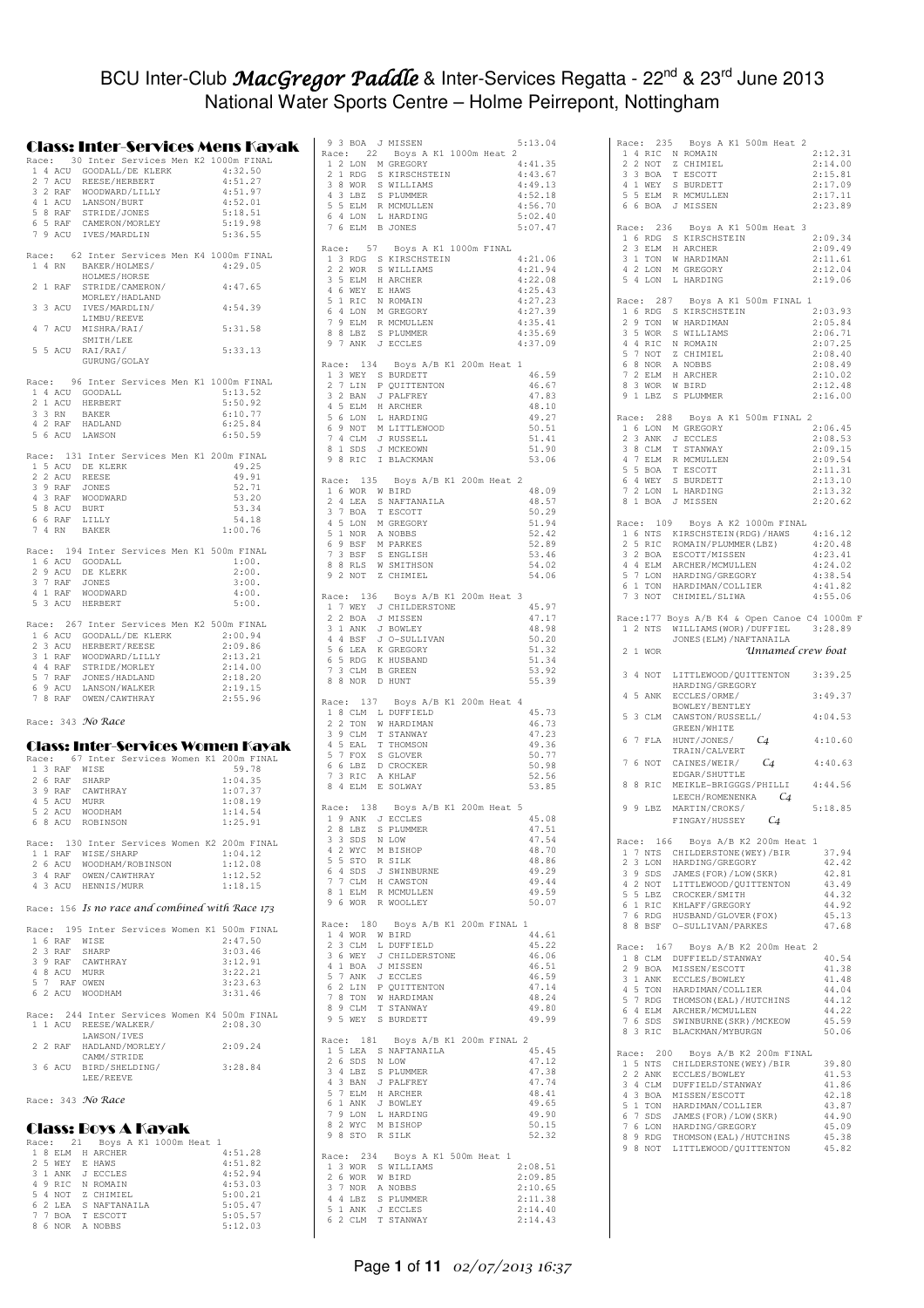|   |                  | Race: 326 Boys A K2 500m FINAL                                                                                                                                                                                             |                        |                               |
|---|------------------|----------------------------------------------------------------------------------------------------------------------------------------------------------------------------------------------------------------------------|------------------------|-------------------------------|
|   |                  | AGE: J20 BUYS A AZ JUMI FINAL<br>13 WEY CHILDERSTONE/HAWS<br>2 8 ELM ARCHER/MCMULLEN<br>2 7 RIC ROMAIN/PLUMMER(LBZ)<br>4 2 BOA ESCOTT/MISSEN<br>5 1 ANK ECCLES/BOWLEY<br>7 5 TON HARDIMAN/COLLIER<br>8 6 NOT CHIMIEL/SLIWA |                        | 1:53.48<br>1:54.31            |
|   |                  |                                                                                                                                                                                                                            |                        | 1:56.55                       |
|   |                  |                                                                                                                                                                                                                            |                        | 1:57.96                       |
|   |                  |                                                                                                                                                                                                                            |                        | 2:03.27                       |
|   |                  |                                                                                                                                                                                                                            |                        | 2:05.94<br>2:08.11            |
|   |                  |                                                                                                                                                                                                                            |                        | 2:09.44                       |
|   |                  |                                                                                                                                                                                                                            |                        |                               |
|   |                  |                                                                                                                                                                                                                            |                        |                               |
|   |                  | Class: Boys B Kayak                                                                                                                                                                                                        |                        |                               |
|   |                  |                                                                                                                                                                                                                            |                        |                               |
|   |                  | Race: 26 Boys B K1 1000m Heat<br>1 1 LIN P QUITTENTON                                                                                                                                                                      |                        | 1<br>4:49.08                  |
|   | 2 2 EAL          | T THOMSON                                                                                                                                                                                                                  |                        | 4:55.50                       |
|   |                  |                                                                                                                                                                                                                            |                        | 5:01.76                       |
|   |                  |                                                                                                                                                                                                                            |                        | 5:13.74<br>5:21.77            |
|   |                  | 3 4 SDS J SWINBURNE<br>4 3 BAN J PALFREY<br>5 5 RIC I BLACKMAN<br>6 6 BSF J O-SULLIVAN                                                                                                                                     |                        | 5:25.22                       |
|   |                  |                                                                                                                                                                                                                            |                        |                               |
|   |                  | Race: 27 Boys B K1 1000m Heat 2<br>1 1 CLM J RUSSELL                                                                                                                                                                       |                        | 4:54.01                       |
|   | 2 3 RLS          | W SMITHSON                                                                                                                                                                                                                 |                        | 5:00.30                       |
|   |                  |                                                                                                                                                                                                                            |                        | 5:03.52                       |
|   |                  |                                                                                                                                                                                                                            |                        | 5:04.28<br>5:05.79            |
|   |                  |                                                                                                                                                                                                                            |                        | 5:07.70                       |
|   |                  | 2 5 NOR R WOOLLEY<br>4 5 RIC A KHLAF<br>5 2 SDS I JAMES<br>6 4 BSF M PARKES<br>7 7 ANK C BENTLEY                                                                                                                           |                        | 5:22.09                       |
|   |                  | Race: 28 Boys B K1 1000m Heat 3                                                                                                                                                                                            |                        |                               |
|   |                  | 1 1 ANK J BOWLEY                                                                                                                                                                                                           |                        | 4:52.46                       |
|   |                  |                                                                                                                                                                                                                            |                        | 4:55.61                       |
|   |                  |                                                                                                                                                                                                                            |                        | 4:58.03                       |
|   |                  |                                                                                                                                                                                                                            |                        | 5:16.77<br>5:25.12            |
|   |                  | 27 LEZ D CROCKER<br>34 RDG K HUSBAND<br>42 NOR D HUNT<br>56 STO R SILK<br>65 LEA K GREGORY                                                                                                                                 |                        | 5:39.65                       |
|   |                  |                                                                                                                                                                                                                            | Boys B K1 1000m Heat 4 |                               |
|   | Race: 29         | ALL 2 BSF S ENGLISH<br>2 1 FOX S GLOVER<br>3 3 CLM B GREEN<br>4 A MOT M LITTLEWOOD<br>5 6 SDS J MCKEOWN<br>6 7 WYC M BISHOP                                                                                                |                        | 4:50.54                       |
|   |                  |                                                                                                                                                                                                                            |                        | 4:56.31                       |
|   |                  |                                                                                                                                                                                                                            |                        | 4:59.21                       |
|   |                  |                                                                                                                                                                                                                            |                        | 5:01.37<br>5:04.95            |
|   |                  |                                                                                                                                                                                                                            |                        | 5:13.10                       |
|   | 7 5 ELM          | E SOLWAY                                                                                                                                                                                                                   |                        | 5:22.44                       |
|   |                  | Race: 59 Boys B K1 1000m FINAL 1                                                                                                                                                                                           |                        |                               |
|   |                  | 12 LBZ D CROCKER<br>2 5 LIN P QUITTENTON<br>3 1 RDG K HUSBAND<br>4 4 BSF S ENGLISH<br>5 6 ANK J BOWLEY<br>7 THOMAGY                                                                                                        |                        | 4:38.52                       |
|   |                  |                                                                                                                                                                                                                            |                        | 4:42.70                       |
|   |                  |                                                                                                                                                                                                                            |                        | 4:43.27<br>4:44.16            |
|   |                  |                                                                                                                                                                                                                            |                        | 4:52.44                       |
|   |                  |                                                                                                                                                                                                                            |                        | 4:54.07                       |
|   |                  |                                                                                                                                                                                                                            |                        | 4:54.18<br>4:55.08            |
|   |                  | 6 7 EAL T THOMSON<br>7 8 FOX S GLOVER<br>8 3 CLM J RUSSELL<br>9 9 CLM B GREEN                                                                                                                                              |                        | 5:07.19                       |
|   |                  |                                                                                                                                                                                                                            |                        |                               |
|   |                  | Race: 60 Boys B K1 1000m FINAL 2<br>1 4 NOT M LITTLEWOOD                                                                                                                                                                   |                        | 4:50.90                       |
|   | 2 3 WOR          | R WOOLLEY                                                                                                                                                                                                                  |                        | 4:52.19                       |
|   |                  |                                                                                                                                                                                                                            |                        | 4:52.80                       |
|   |                  | 3 2 SDS J MCKEOWN<br>4 6 SDS J SWINBURNE<br>5 5 RLS W SMITHSON                                                                                                                                                             |                        | 4:53.24<br>4:54.68            |
|   | 6 9 WYC          | M BISHOP                                                                                                                                                                                                                   |                        | 4:57.96                       |
| 7 | 1 BSF            | M PARKES                                                                                                                                                                                                                   |                        | 4:58.24                       |
| 8 | 7 RIC<br>9 8 SDS | A KHLAF<br>I JAMES                                                                                                                                                                                                         |                        | 5:04.34<br>5:06.40            |
|   |                  |                                                                                                                                                                                                                            |                        |                               |
|   | Race: 237        |                                                                                                                                                                                                                            | Boys B K1 500m Heat 1  | 2:17.98                       |
|   |                  | 1 5 ANK J BOWLEY<br>2 2 BSF S ENGLISH                                                                                                                                                                                      |                        | 2:21.17                       |
|   |                  |                                                                                                                                                                                                                            |                        | 2:21.19                       |
|   |                  |                                                                                                                                                                                                                            |                        | 2:22.77<br>2:25.95            |
|   |                  | 3 8 STO R SILK<br>4 6 WOR R WOOLLEY<br>5 3 CLM J RUSSELL<br>6 1 SDS J MCKEOWN                                                                                                                                              |                        | 2:26.01                       |
|   | 7 7 ANK          | C BENTLEY                                                                                                                                                                                                                  |                        | 2:32.38                       |
|   | Race: 238        | Boys B K1 500m Heat 2                                                                                                                                                                                                      |                        |                               |
| 1 |                  |                                                                                                                                                                                                                            |                        | 2:19.47                       |
|   | 2 5 EAL          | 7 NOT M LITTLEWOOD<br>5 EAL T THOMSON                                                                                                                                                                                      |                        | 2:19.88                       |
|   | 4 1 BAN          | 3 8 SDS I JAMES<br>J PALFREY                                                                                                                                                                                               |                        | 2:24.05<br>2:25.09            |
|   | 5 6 BSF          | J O-SULLIVAN                                                                                                                                                                                                               |                        | 2:28.91                       |
|   | $63$ RIC         | I BLACKMAN<br>7 2 ELM E SOLWAY                                                                                                                                                                                             |                        | 2:32.53                       |
|   |                  |                                                                                                                                                                                                                            |                        | 2:36.14                       |
|   | Race: 239        |                                                                                                                                                                                                                            | Boys B K1 500m Heat 3  |                               |
|   | 2 1 SDS          | 1 3 LBZ D CROCKER                                                                                                                                                                                                          |                        | 2:15.22<br>2:17.24            |
|   | 3 4 SDS          | N LOW<br>J SWINBURNE                                                                                                                                                                                                       |                        | 2:17.44                       |
|   |                  |                                                                                                                                                                                                                            |                        | 2:19.04                       |
|   |                  |                                                                                                                                                                                                                            |                        | 2:19.68                       |
|   |                  | 47 CLM M JOHNSON<br>55 LIN P QUITTENTON<br>66 BSF M PARKES<br>72 LEA K GREGORY                                                                                                                                             |                        | 2:22.42<br>2:39.52            |
|   |                  |                                                                                                                                                                                                                            |                        |                               |
|   | Race: 240        | 1 4 WYC M BISHOP                                                                                                                                                                                                           | Boys B K1 500m Heat 4  | 2:17.31                       |
|   | 2 6 RDG          | K HUSBAND                                                                                                                                                                                                                  |                        | 2:18.16                       |
|   |                  |                                                                                                                                                                                                                            |                        |                               |
|   |                  | W SMITHSON                                                                                                                                                                                                                 |                        | 2:22.14                       |
|   |                  |                                                                                                                                                                                                                            |                        | 2:22.18                       |
|   |                  | E CHE W SMITHS<br>1 1 FOX S GLOVER<br>5 2 NOR D HUNT<br>6 3 RIC A KHLAF<br>7 7 CLM B GREEN                                                                                                                                 |                        | 2:26.95<br>2:27.21<br>2:30.66 |

| Race: 285 Boys B K1 500m FINAL 1                                                                                                                                                                    |                    |
|-----------------------------------------------------------------------------------------------------------------------------------------------------------------------------------------------------|--------------------|
| 1 5 LBZ D CROCKER<br>2 9 LIN P QUITTENTON                                                                                                                                                           | 2:11.54            |
|                                                                                                                                                                                                     | 2:13.13            |
| 3 7 ANK<br>J BOWLEY                                                                                                                                                                                 | 2:15.04<br>2:15.20 |
|                                                                                                                                                                                                     | 2:18.96            |
|                                                                                                                                                                                                     | 2:20.17            |
|                                                                                                                                                                                                     | 2:20.54<br>2:25.23 |
| 9 A MAC DOMAND<br>19 A MAC M JOHNSON<br>6 8 CLM M JOHNSON<br>7 2 RDG K HUSBAND<br>8 3 SDS J SWINBURNE<br>9 1 NOT M LITTLEWOOD                                                                       | 2:31.12            |
| 286<br>Boys B K1 500m FINAL 2<br>Race:                                                                                                                                                              |                    |
| 1 9 BAN J PALFREY                                                                                                                                                                                   | 2:16.56            |
|                                                                                                                                                                                                     | 2:18.48            |
|                                                                                                                                                                                                     | 2:20.01<br>2:20.26 |
|                                                                                                                                                                                                     | 2:21.52            |
| 2 8 WOR R WOOLLEY<br>3 4 BSF S ENGLISH<br>4 5 EAL T THOMSON<br>5 6 STOR R SILK<br>6 7 FOX S GLOVER<br>7 3 RLS W SMITHSON                                                                            | 2:25.00            |
| 8 2 BSF<br>M PARKES                                                                                                                                                                                 | 2:26.39<br>2:28.35 |
| 9 1 SDS I JAMES                                                                                                                                                                                     | 2:30.37            |
| Race: 84 Boys B K2 1000m Heat 1                                                                                                                                                                     |                    |
|                                                                                                                                                                                                     | 5:00.84            |
| 1 3 RIC GREGORY/KHLAF(LEA/<br>2 6 SDS JAMES/LOW(SKR/                                                                                                                                                | 5:06.69            |
| 3 4 CLM RUSSELL/GREEN<br>4 5 NOT LITTLEWOOD/QUITTENTON                                                                                                                                              | 5:21.06<br>5:22.20 |
| 5 2 SDS SWINBURNE/MCKEOWN (KIR                                                                                                                                                                      | 5:23.75            |
| Race: 85 Boys B K2 1000m Heat 2                                                                                                                                                                     |                    |
|                                                                                                                                                                                                     |                    |
| $\begin{tabular}{llll} $1$ & $2$ & RDG & HUSBAND/GLOVER (FOX) & $4:50.76 \\ $2$ & $5$ & LBZ & CROCKER/THOMSON (EAL) & $4:56.05 \\ $3$ & $4$ & BSF & $0–SULLIVAN/PARKES & $5:22.17 \\ \end{tabular}$ |                    |
| 4 1 RIC BLACKMAN/KHLAF                                                                                                                                                                              | 5:34.46            |
|                                                                                                                                                                                                     |                    |
| Race: 108 Boys B K2 1000m FINAL                                                                                                                                                                     |                    |
|                                                                                                                                                                                                     |                    |
|                                                                                                                                                                                                     |                    |
|                                                                                                                                                                                                     |                    |
|                                                                                                                                                                                                     |                    |
| 8 8 NOT LITTLEWOOD/QUITTENTON                                                                                                                                                                       |                    |
|                                                                                                                                                                                                     | 4:54.47            |
| Race: 327 Boys B K2 500m Heat 1                                                                                                                                                                     |                    |
| 1 5 CLM JOHNSON/ENGLISH (BSF)                                                                                                                                                                       | 2:06.60<br>2:07.44 |
| 2 6 RDG HUSBAND/GLOVER(FOX)<br>3 4 LBZ CROCKER/THOMSON(EAL)                                                                                                                                         | 2:13.03            |
|                                                                                                                                                                                                     | 2:15.65            |
|                                                                                                                                                                                                     |                    |
| 4 1 SDS SWINBURNE (SKR)/MCKEOW<br>5 2 BSF 0-SULLIVAN/PARKES                                                                                                                                         | 2:19.27            |
| Race: 328 Boys B K2 500m Heat 2 (BBK2)                                                                                                                                                              |                    |
|                                                                                                                                                                                                     | 2:13.26            |
| 1 5 SDS JAMES (FOR) / LOW (SKR)<br>2 1 CLM RUSSELL / GREEN<br>3 2 NOT LITTLEWOOD / QUITTENTON                                                                                                       | 2:16.99<br>2:19.87 |
|                                                                                                                                                                                                     |                    |
| 4 4 ELM SOLWAY/ crew boat name missing<br>5 6 RIC KHLAF/GREGORY (LEA) 2:21.70                                                                                                                       | 2:36.62            |
| 6 3 RIC BLACKMAN/MARTIN                                                                                                                                                                             |                    |
| Race: 349 Boys B K2 500m FINAL                                                                                                                                                                      | 1:54.15            |
|                                                                                                                                                                                                     | 1:56.01            |
|                                                                                                                                                                                                     | 2:00.21            |
| 16 LBZ CROCKER/THOMSON (EAL)<br>25 CLM JOHNSON/ENGLISH (BSF)<br>34 RDG HUSBAND/GLOVER (FOX)<br>43 SDS JAMES (FOR)/LOW (SKR)<br>5 8 BSF<br>O-SULLIVAN/PARKES                                         | 2:00.36<br>2:02.32 |
|                                                                                                                                                                                                     | 2:02.63            |
| 67 SDS SWINBURNE (SKR) / MCKEOW 2:02.63                                                                                                                                                             |                    |
| 8 2 CLM RUSSELL/GREEN<br>9 1 NOT LITTLEWOOD/QUITTENTON                                                                                                                                              | 2:07.12<br>2:09.58 |
|                                                                                                                                                                                                     |                    |
|                                                                                                                                                                                                     |                    |
| Class: Boys C Kayak                                                                                                                                                                                 |                    |
|                                                                                                                                                                                                     |                    |
| Boys C K1 1000m Heat 1<br>Race: 40<br>1 6 WEY D JAMES                                                                                                                                               | 5:15.99            |
| 2 3 NOR<br>H SHEARER                                                                                                                                                                                | 5:17.39            |
|                                                                                                                                                                                                     | 5:17.85            |
|                                                                                                                                                                                                     | 5:19.17<br>5:20.64 |
|                                                                                                                                                                                                     | 5:27.29            |
|                                                                                                                                                                                                     | 5:33.90            |
| 2 SOUNT JOINTELD-CONNOR<br>4 7 ELM S DI-GREGORIO<br>5 2 NOT J SLIWA<br>6 9 LIN C GRAY<br>7 1 RDG R LUCAS<br>8 4 SDS L CROSLAND<br>9 5 WYC<br>C GINGELL                                              | 5:34.80<br>5:34.93 |
|                                                                                                                                                                                                     | $\overline{c}$     |
| Race: 41<br>Boys C K1 1000m Heat<br>1 2 DEV C HENLEY                                                                                                                                                | 5:00.63            |
|                                                                                                                                                                                                     | 5:03.48            |
| 2 1 LBZ J WESTWOOD<br>3 4 LIN W DOUGHTY                                                                                                                                                             | 5:16.93<br>5:18.97 |
| 4 6 RDG D HUTCHINSON<br>5 7 DEV J NEW                                                                                                                                                               | 5:27.35            |
|                                                                                                                                                                                                     | 5:29.32            |
| 6 8 SOL J PITTAWAY<br>7 5 LBZ D FITZPATRICK<br>8 3 SDS O BOHLE                                                                                                                                      | 5:30.72<br>5:46.64 |
|                                                                                                                                                                                                     |                    |
| Race: 42 Boys C K1 1000m Heat 3<br>1 5 NOR O KIRKHAM                                                                                                                                                | 5:12.30            |
| 2<br>4 NOR<br>A THURSBY                                                                                                                                                                             | 5:12.97            |
| 3 7 LBZ<br>C SMITH                                                                                                                                                                                  | 5:18.77<br>5:21.92 |
|                                                                                                                                                                                                     | 5:25.11            |
| 4 3 WEY R HARRSION<br>5 1 WEY O BANKS<br>6 2 ANK R ORME<br>7 8 RIC O KHLAF                                                                                                                          | 5:26.97<br>5:52.16 |

| Race: 76<br>Boys C K1 1000m FINAL 1<br>1 5 DEV C HENLEY<br>5:06.80<br>1 JOBA CHARLEY MARINAL STREETWOOD<br>3 6 NOR A THURSBY<br>5 2 LIN W DOUGHTY<br>5 2 LIN W DOUGHTY<br>6 9 LBZ C SMITH<br>7 1 CHERIBED-CONNOR<br>7 0 MOR J CHERIBED-CONNOR<br>5:12.22<br>5:15.24<br>5:21.88<br>5:25.08<br>5:25.18<br>5:25.75<br>8 8 NOR<br>5:27.95<br>H SHEARER<br>9 7 WEY<br>D JAMES<br>5:46.87 |
|-------------------------------------------------------------------------------------------------------------------------------------------------------------------------------------------------------------------------------------------------------------------------------------------------------------------------------------------------------------------------------------|
| Race: 77 Boys C K1 1000m FINAL 2<br>1 5 RDG D HUTCHINSON<br>2 3 WEY R HARRSION<br>5:27.64<br>5:30.55<br>3 4 ELM S DI-GREGORIO<br>4 1 DEV J NEW<br>5:33.08<br>5:33.47<br>5 6 NOT J SLIWA<br>5:34.71<br>6 2 ANK R ORME<br>7 9 SOL J PITTAWAY<br>5:39.82<br>5:40.78<br>8 7 WEY<br>O BANKS<br>5:43.81<br>9 8 LIN C GRAY<br>5:58.11                                                      |
| Race: 145<br>Boys C K1 200m Heat 1<br>1 3 RDG D HUTCHINSON<br>48.51<br>2 7 LBZ<br>C SMITH<br>49.27<br>2 / LEA COLLIER<br>3 5 TON H COLLIER<br>4 4 DEV J NEW<br>5 8 RDG R LUCAS<br>6 2 LBZ D FITZPATRICK<br>49.30<br>51.55<br>51.58<br>55.15                                                                                                                                         |
| Race: 146 Boys C K1 200m Heat 2<br>1 1 LIN W DOUGHTY<br>48.34<br>1 LINE WE DUGBIN<br>2 2 ELM S DI-GREGORIO<br>3 5 DEV C HENLEY<br>4 3 ANK R ORME<br>5 4 NOR A THURSBY<br>6 6 NOT J SLIWA<br>7 7 RIC O KHLAF<br>50.89<br>51.55<br>52.73<br>53.32<br>54.31<br>56.72                                                                                                                   |
| Race: 147<br>Boys C K1 200m Heat 3<br>ACC: THE BUYSTANES<br>2 7 LIN C GRAY<br>3 5 WEY R HARRSION<br>4 6 SDS O BOHLE<br>5 1 LBZ J WESTWOOD<br>6 2 WEY O BANKS<br>49.37<br>52.37<br>52.61<br>52.64<br>52.65<br>54.21<br>7 3 NOR<br>M LODGE<br>58.31                                                                                                                                   |
| Race: 148 Boys C K1 200m Heat 4<br>1 5 NOR H SHEARER<br>50.67<br>2 4 SOL J PITTAWAY<br>3 6 NOR O KIRKHAM<br>4 2 CHE J OLDFIELD-CONNOR<br>50.93<br>51.40<br>51.70<br>5 3 WYC<br>C GINGELL<br>54.64<br>6 1 SDS<br>L CROSLAND<br>56.17                                                                                                                                                 |
| Race: 210 Boys C K1 200m FINAL 1<br>1 5 LIN W DOUGHTY<br>51.83<br>1 D LIN W DOUGHING<br>2 7 WEY D JAMES<br>3 2 NOR H SHEARER<br>5 6 LBZ C SMITH<br>6 9 NOR O KIRKHAM<br>7 8 ELM S DI-GREGORIO<br>53.09<br>54.90<br>55.23<br>55.41<br>56.23<br>56.76                                                                                                                                 |
| Race: 211<br>Boys C K1 200m FINAL 2<br>J WESTWOOD<br>$1$ LBZ<br>54.89<br>1<br>2<br>4 DEV<br>C HENLEY<br>54.99<br>55.08<br>3 7 LIN<br>C GRAY<br>4 5 DEV J NEW<br>56.38<br>5 2 WEY R HARRSION<br>6 8 SDS 0 BOHLE<br>7 3 CHE J OLDFIELD-CONNOR<br>56.51<br>56.52<br>57.29<br>8 6 RDG R LUCAS<br>9 9 ANK R ORME<br>57.40<br>57.79                                                       |
| 274<br>Boys C K1 500m Heat 1<br>Race:<br>1 8 CHE J OLDFIELD-CONNOR<br>2 1 NOR O KIRKHAM<br>2:22.02<br>2:24.77<br>3 4 WEY D JAMES<br>4 5 WEY R HARRSION<br>5 7 STO A WARD<br>6 6 WYC C GINGELL<br>7 3 WEY C GINGELL<br>2:24.89<br>2:27.12<br>2:28.33<br>2:32.99<br>7 3 WEY<br>2:34.85<br>O BANKS<br>8 2 ANK R ORME<br>2:44.61                                                        |
| Race: 275<br>Boys C K1 500m Heat 2<br>1 3 LBZ J WESTWOOD<br>2:20.28<br>2 7 NOR H SHEARER<br>2:20.86<br>3 6 NOR A THURSBY<br>2:21.71<br>4 8 ELM S DI-GREGORIO<br>2:21.83<br>5 5 NOT J SLIWA<br>2:25.60<br>69 SDS O BOHLE<br>7 4 SDS L CROSLAND<br>8 1 LBZ D FITZPATRICK<br>9 2 NOR M LODGE<br>2:25.92<br>2:31.59<br>2:31.77<br>2:38.67                                               |
| Race: 276<br>Boys C K1 500m Heat 3<br>1 7 DEV C HENLEY<br>2:20.40<br>2 6 TON H COLLIER<br>2:26.86<br>3 8 DEV J NEW<br>2:26.92<br>3 0 DEV JONEM<br>4 3 LBZ C SMITH<br>5 2 LIN W DOUGHTY<br>6 5 RDG D HUTCHINSON<br>7 1 LIN C GRAY<br>8 4 RDG R LUCAS<br>9 RIC O KHLAF<br>2:27.36<br>2:29.47<br>2:32.93<br>2:35.42<br>2:35.89<br>2:37.34                                              |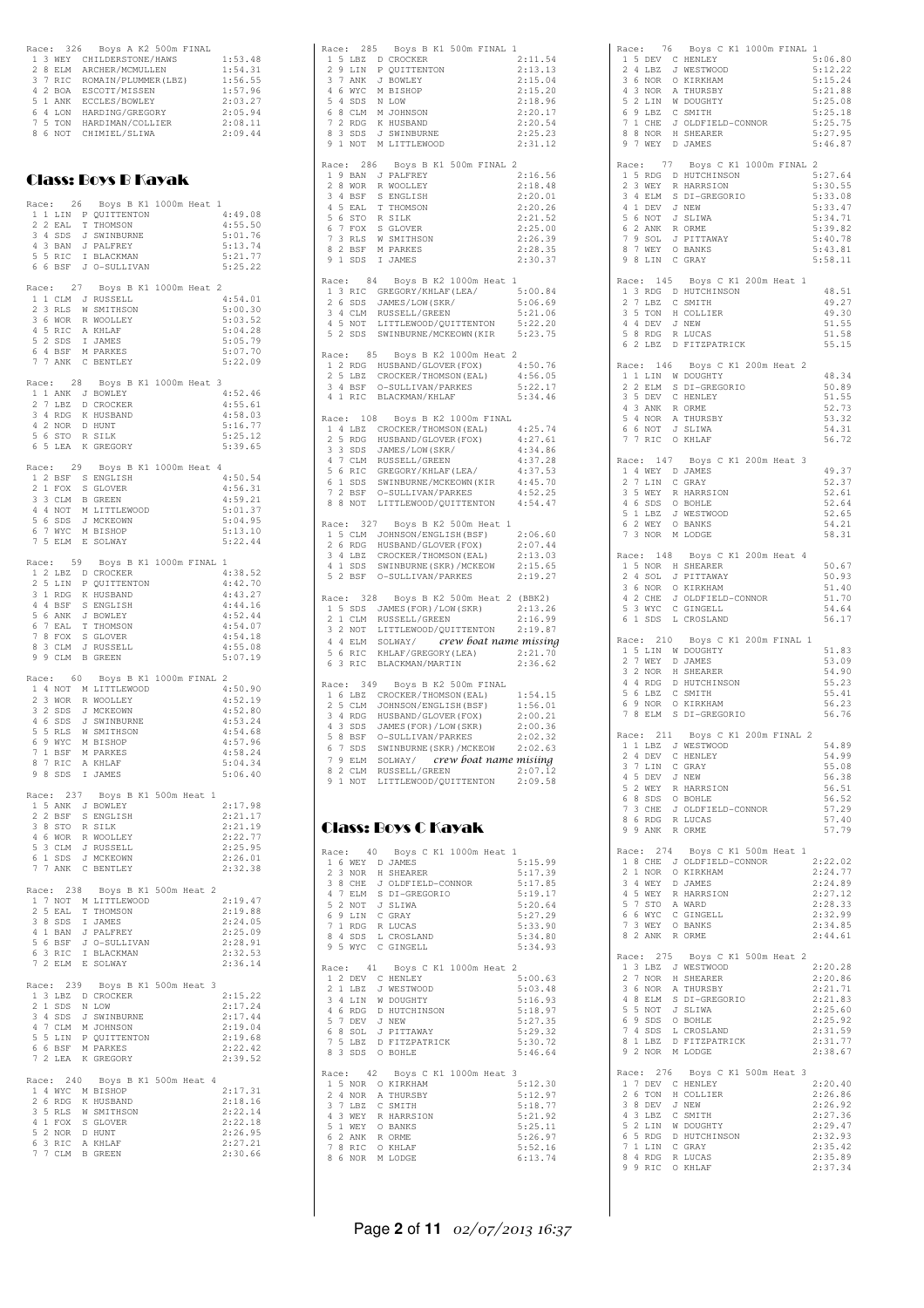|  | Race: 308 Boys C K1 500m FINAL 1<br>1 4 DEV C HENLEY<br>2 8 NOR O KIRKHAM<br>3 9 NOT J SLIWA<br>4 5 LBZ J WESTWOOD<br>5 6 NOR H SHEARER<br>6 7 ELM S DI-GREGORIO<br>7 3 NOR A THURSBY 2:31.59<br>8 1 WEY D JAMES 2:31.69<br>9 2 CHE J OLDFIELD-CONNOR 2:33.18                    | 2:20.90<br>2:21.03<br>2:23.78<br>$2:23.94$<br>$2:24.54$<br>$2:24.97$ |
|--|----------------------------------------------------------------------------------------------------------------------------------------------------------------------------------------------------------------------------------------------------------------------------------|----------------------------------------------------------------------|
|  | Race: 309 Boys C K1 500m FINAL 2                                                                                                                                                                                                                                                 |                                                                      |
|  | 1 7 LBZ C SMITH                                                                                                                                                                                                                                                                  | 2:24.67                                                              |
|  |                                                                                                                                                                                                                                                                                  | 2:27.31                                                              |
|  |                                                                                                                                                                                                                                                                                  | 2:31.00                                                              |
|  |                                                                                                                                                                                                                                                                                  | 2:33.58                                                              |
|  |                                                                                                                                                                                                                                                                                  | 2:34.34                                                              |
|  |                                                                                                                                                                                                                                                                                  | 2:40.21                                                              |
|  |                                                                                                                                                                                                                                                                                  | 2:41.65                                                              |
|  |                                                                                                                                                                                                                                                                                  | 2:42.10                                                              |
|  | 1 / LBZ C SMITH<br>2 8 LIN W DOUGHTY<br>3 9 LBZ D FITZPATRICK<br>4 6 DEV J NEW<br>5 4 TON H COLLIER<br>6 5 SDS O BOHLE<br>7 3 WEY R HARRSION<br>8 2 STO A WARD<br>9 1 SDS J COCALLER<br>9 1 SDS L CROSLAND                                                                       | 2:46.60                                                              |
|  | Race: 107 Boys C K2 1000m FINAL<br>Acce: 10/ Boys C K2 100000 FINAL<br>17 NOR KIRKHAM/THURSBY 4:43.91<br>23 WYC GINGELL/HENLEY (DEV) 4:44.32<br>38 BLIN DOUGHTY/GRAY<br>44 WEY HARRSION/JAMES 4:51.00<br>59 WEY BARRS/WESTWOOD 4:51.59<br>65 ELM DI-GREGORIO/HADLAND 5:14.23<br> | 4:43.91                                                              |
|  | Race: 171 172 No race redrawn into straight final 191                                                                                                                                                                                                                            |                                                                      |
|  | Race: 191 Boys C K2 200m FINAL                                                                                                                                                                                                                                                   |                                                                      |
|  |                                                                                                                                                                                                                                                                                  | 47.76                                                                |
|  |                                                                                                                                                                                                                                                                                  | 50.42                                                                |
|  |                                                                                                                                                                                                                                                                                  | 51.03                                                                |
|  |                                                                                                                                                                                                                                                                                  | 51.37                                                                |
|  |                                                                                                                                                                                                                                                                                  | 52.98                                                                |
|  |                                                                                                                                                                                                                                                                                  | 54.38                                                                |
|  |                                                                                                                                                                                                                                                                                  | 55.37                                                                |
|  |                                                                                                                                                                                                                                                                                  | 56.16                                                                |
|  | (ace: 191 Boys C AZ ZOOM FIRAL<br>17 LIN DOUGHTY/GRAY<br>2 8 WEY HARRISON/JAMES<br>3 6 NOR KIRKHAM/THURSEY<br>4 4 WY GINGELL/HENLEY<br>5 1 WEY BANKS/WESTWOOD(LBZ)<br>6 3 ELM DI-GREGORIO/<br>7 5 NOR SHEARER/LODGE<br>8 2 FOR CROSLAND/BOHLE(                                   |                                                                      |
|  | Race: 341 Boys C K4 500m FINAL                                                                                                                                                                                                                                                   |                                                                      |
|  |                                                                                                                                                                                                                                                                                  | 2:06.93                                                              |
|  | 1 2 NOR KIRKHAM/THURSBY/<br>SHEARER/LODGE                                                                                                                                                                                                                                        |                                                                      |
|  | 2 4 WEY BANKS/HARRSION/                                                                                                                                                                                                                                                          | 2:09.54                                                              |
|  |                                                                                                                                                                                                                                                                                  |                                                                      |
|  | JAMES/MARCINIAK<br>3 1 WYC GINGELL/NEW/                                                                                                                                                                                                                                          | 2:10.36                                                              |
|  | HENLEY/BROWN                                                                                                                                                                                                                                                                     |                                                                      |
|  | 4 3 ANK ORME/MARLOW/<br>MARLOW/BROOKES                                                                                                                                                                                                                                           | 2:19.13                                                              |
|  | <b>Class: Boys D Kayak</b><br>Race: 45 Boys D K1 1000m Heat 1<br>1 9 STO H COXHILL<br>2 5 RTC R POWELL                                                                                                                                                                           | 5:59.77<br>6.0351                                                    |

| 1              |   | 9 STO    | H COXHILL                               | 5:59.77 |
|----------------|---|----------|-----------------------------------------|---------|
| $\overline{2}$ |   | 5 RIC    | <b>B POWELL</b>                         | 6:03.51 |
| 3              |   | 4 TON    | J CAISLEY                               | 6:04.99 |
| 4              |   |          | 1 SOL 0 COOK                            | 6:14.77 |
| 5              |   |          | 6 CHE S FISHBURN                        | 6:16.70 |
| 6              |   |          | 2 EAL A MACCRIMMON                      | 6:58.00 |
| 7              |   |          | 8 RLS A NIBLETT                         | 7:43.64 |
| 8              |   |          | 7 BAN A URQUHART                        | 7:56.11 |
|                |   | Race: 46 | Boys D K1 1000m Heat 2                  |         |
| $\mathbf{1}$   |   |          | 7 CLM O WHITE                           | 5:55.80 |
| $\overline{2}$ |   | 4 WEY    | M MARCINIAK                             | 5:57.96 |
| 3              |   |          | 3 FOX F HERBERT                         | 5:59.47 |
| 4              |   |          | 9 CLM A DEVILLE                         | 6:34.15 |
| 5              |   |          |                                         | 6:43.26 |
| 6              |   |          | 2 EAL A PASZTOR<br>5 RLS J SMITHSON     | 6:52.26 |
|                |   |          |                                         | 7:11.04 |
|                |   |          | 7 8 LBZ T PICKERING<br>8 1 RIC A FEGENT | 7:22.08 |
|                |   |          | 9 6 RIC E WINTER                        | 7:23.44 |
|                |   |          |                                         |         |
|                |   | Race: 47 | Boys D K1 1000m Heat 3                  |         |
| $\mathbf{1}$   |   | 6 CHE    | D HATTON                                | 5:46.52 |
| $\overline{c}$ |   | 8 NOR    | K HAYWARD                               | 6:01.09 |
| 3              |   |          | 4 SDS F CADELL                          | 6:03.08 |
| 4              |   |          | 1 LEA N DEMBELE                         | 6:08.87 |
| 5              |   |          | 7 LIN E BORCHARDT                       | 6:54.56 |
| 6              |   |          | 2 WEY T GOLDSACK                        | 7:05.83 |
| $\overline{7}$ |   |          | 3 NOR O HARRAD                          | 7:09.12 |
|                |   |          | 8 9 SDS E LEISHMAN                      | 7:35.09 |
|                |   |          | 9 5 RDG R PAGE                          | 8:41.53 |
|                |   |          | Race: 48 Boys D K1 1000m Heat 4         |         |
|                |   |          | 1 6 NOR J RIJKS                         | 6:08.87 |
|                |   |          | 2 1 SOL F DOSHI-KEEBLE                  | 6:21.19 |
|                |   | 3 4 WEY  | J VU                                    | 6:22.88 |
| 4              |   |          | 2 LEA K HOLLMAN                         | 6:28.43 |
| 5              |   | 7 SDS    | <b>B</b> GALLACHER                      | 6:29.49 |
|                |   | 6 8 ANK  | J MARLOW                                | 6:47.99 |
|                |   |          | 7 9 LIN A CORTON                        | 6:52.53 |
| 8              |   |          |                                         | 7:01.70 |
| 9              |   |          | 3 SDS R KERR<br>5 BAN R FLACK           | 7:25.05 |
|                |   |          | Race: 49 Boys D K1 1000m Heat 5         |         |
|                |   | 1 4 WEY  | R STENNING                              | 5:41.47 |
| $\overline{2}$ |   | 3 LEA    | N YOUNG                                 | 5:56.09 |
| 3              |   |          | 7 ELM N HADLAND                         | 5:57.32 |
| 4              |   |          | 8 CLM T GANNICOTT-PORTER                | 6:22.66 |
| 5              |   |          | 1 RDG M ATKINS                          | 6:22.81 |
|                |   |          | 6 5 ADS J MCMURTRIE                     | 6:24.29 |
| 7              |   | 2 CLM    | Z WILLIAMS                              | 6:25.23 |
| 8              | 6 | PEN      | N STRATHDEE                             | 7:05.27 |
|                |   |          |                                         |         |

|                                                                                                                                         | Race: 50 Boys D K1 1000m Heat 6                                                                                                                                  |                    |
|-----------------------------------------------------------------------------------------------------------------------------------------|------------------------------------------------------------------------------------------------------------------------------------------------------------------|--------------------|
| 1 3 GAI B HAYNES                                                                                                                        |                                                                                                                                                                  | 5:16.71            |
| 2 8 FOX                                                                                                                                 | W OLDEN                                                                                                                                                          | 5:29.06<br>5:30.04 |
| 3 4 FOX T MORRIS<br>4 1 NOR                                                                                                             | L SHAW                                                                                                                                                           | 5:48.83            |
| 5 7 RIC                                                                                                                                 | H WELLS                                                                                                                                                          | 6:12.09            |
|                                                                                                                                         |                                                                                                                                                                  | 6:53.07            |
|                                                                                                                                         | 6 6 LIN B QUITTENTON<br>7 9 CLM A BUNYUN<br>8 2 TRU T LIGHT                                                                                                      | 6:55.56            |
|                                                                                                                                         |                                                                                                                                                                  | 6:57.36            |
|                                                                                                                                         | Race: 51 Boys D K1 1000m Heat 7                                                                                                                                  |                    |
| 1 5 NOR M HAYWARD                                                                                                                       |                                                                                                                                                                  | 5:26.14            |
| 2 2 ADS                                                                                                                                 | G WILLOUGHBY                                                                                                                                                     | 5:31.93            |
| 3 1 BAN                                                                                                                                 | J PETERSEN                                                                                                                                                       | 5:32.25<br>5:44.75 |
|                                                                                                                                         |                                                                                                                                                                  | 5:45.50            |
|                                                                                                                                         |                                                                                                                                                                  | 6:18.30            |
| 3 1 BAN J PEIEKBAM<br>5 8 BPS R BARKWAY<br>5 8 BPS R BARKWAY<br>7 7 WEY J OLIVER<br>8 4 LIN J FLAVELL                                   |                                                                                                                                                                  | 6:29.84            |
|                                                                                                                                         |                                                                                                                                                                  | 7:33.12            |
| 89<br>Race:                                                                                                                             | Boys D K1 1000m FINAL                                                                                                                                            | $\overline{1}$     |
| $\begin{tabular}{cc} 1 & 5 & GAI & B & HAYNES \\ 2 & 4 & NOR & M & HAYWARD \end{tabular}$                                               |                                                                                                                                                                  | 5:39.38            |
|                                                                                                                                         |                                                                                                                                                                  | 5:44.14            |
| 3 6 FOX                                                                                                                                 | W OLDEN                                                                                                                                                          | 6:02.68<br>6:07.23 |
|                                                                                                                                         |                                                                                                                                                                  | 6:11.65            |
|                                                                                                                                         | 4 8 WEY R STENNING<br>5 7 ADS G WILLOUGHBY<br>6 2 BAN J PETERSEN                                                                                                 | 6:13.56            |
| 7 9 BPS                                                                                                                                 | R BARKWAY                                                                                                                                                        | 6:13.57            |
| 8 3 FOX T MORRIS<br>9 1 NOR W KIRKHAM                                                                                                   |                                                                                                                                                                  | 6:15.74<br>6:32.00 |
|                                                                                                                                         |                                                                                                                                                                  |                    |
|                                                                                                                                         | Race: 90 Boys D K1 1000m FINAL 2                                                                                                                                 |                    |
| 1 5 CHE D HATTON                                                                                                                        |                                                                                                                                                                  | 5:50.63            |
| 2<br>CLM<br>6<br>3 9 NOR                                                                                                                | O WHITE<br>K HAYWARD                                                                                                                                             | 5:59.81<br>6:11.54 |
| 4 2 WEY                                                                                                                                 | M MARCINIAK                                                                                                                                                      | 6:12.04            |
| 5 8 FOX F HERBERT<br>6 1 STO H COXHILL<br>7 3 LEA N YOUNG                                                                               |                                                                                                                                                                  | 6:21.95            |
|                                                                                                                                         |                                                                                                                                                                  | 6:22.19            |
|                                                                                                                                         | 7 ELM N HADLAND                                                                                                                                                  | 6:36.01            |
| 8                                                                                                                                       |                                                                                                                                                                  | 6:47.11            |
| Race: 91                                                                                                                                | Boys D K1 1000m FINAL                                                                                                                                            | 3                  |
| 1 3 LEA N DEMBELE                                                                                                                       |                                                                                                                                                                  | 6:14.12            |
| 2 5 SDS                                                                                                                                 | F CADELL                                                                                                                                                         | 6:14.71            |
|                                                                                                                                         |                                                                                                                                                                  | 6:20.19<br>6:33.20 |
|                                                                                                                                         |                                                                                                                                                                  | 6:35.14            |
|                                                                                                                                         |                                                                                                                                                                  | 6:43.04            |
| 2 S SDS F CAUBLE<br>3 4 RIC B FOWELL<br>4 1 CHE S FISHBURN<br>5 7 NOR J RIJKS<br>6 SOL O COOK<br>8 6 TON J CAISLEY<br>8 6 TON J CAISLEY |                                                                                                                                                                  | 7:11.78            |
| 9 9 EAL                                                                                                                                 | S PLANT                                                                                                                                                          | 7:16.04<br>7:27.52 |
|                                                                                                                                         |                                                                                                                                                                  |                    |
| Race: 92                                                                                                                                | Boys D K1 1000m FINAL                                                                                                                                            | $\overline{4}$     |
| $2 8$ LEA                                                                                                                               | 1 5 SOL F DOSHI-KEEBLE<br>K HOLLMAN                                                                                                                              | 6:38.73<br>6:46.24 |
|                                                                                                                                         |                                                                                                                                                                  | 6:50.14            |
|                                                                                                                                         | <b>B GALLACHER</b>                                                                                                                                               |                    |
|                                                                                                                                         |                                                                                                                                                                  | 6:52.37            |
| $\begin{array}{cccc}\n&\circ &\text{wEY} & \text{J VU} \\ 4 & 1 & \text{SDS} & \text{B GN} \\ 5 & 9 & 7\n\end{array}$<br>5 9 WEY        | J OLIVER                                                                                                                                                         | 7:00.32            |
| 6 6 RDG                                                                                                                                 | M ATKINS                                                                                                                                                         | 7:05.24            |
| 7<br>8                                                                                                                                  |                                                                                                                                                                  | 7:11.04<br>7:19.78 |
| 9                                                                                                                                       |                                                                                                                                                                  | 7:31.75            |
|                                                                                                                                         | 4 CLM T GANNICOTT-PORTER<br>7 ADS J MCMURTRIE<br>2 CLM Z WILLIAMS                                                                                                |                    |
|                                                                                                                                         | Race: 214 Boys D K1 500m Heat<br>-1                                                                                                                              |                    |
| $1\,$ 8 LEA $\,$ N DEMBELE<br>2 7 TRE                                                                                                   | W NIXON                                                                                                                                                          | 2:35.04<br>2:47.19 |
|                                                                                                                                         |                                                                                                                                                                  | 2:51.43            |
|                                                                                                                                         |                                                                                                                                                                  | 2:52.62            |
|                                                                                                                                         |                                                                                                                                                                  | 2:56.65            |
|                                                                                                                                         |                                                                                                                                                                  | 2:59.16<br>3:02.15 |
|                                                                                                                                         |                                                                                                                                                                  | 3:18.17            |
|                                                                                                                                         | 2 / HR W WIXON<br>3 1 SOL O COOK<br>4 9 SOL F DOSHI-KEEBLE<br>5 2 RIC H WELLS<br>6 6 LEA K HOLLMAN<br>7 5 RLS J SMITHSON<br>8 4 BAN R FLACK<br>9 3 RLS A NIBLETT | 3:23.55            |
| Race: 215                                                                                                                               | Boys D K1 500m Heat 2                                                                                                                                            |                    |
| 1 9 CLM O WHITE                                                                                                                         |                                                                                                                                                                  | 2:38.95            |
|                                                                                                                                         |                                                                                                                                                                  | 2:45.41            |
|                                                                                                                                         |                                                                                                                                                                  | 2:54.41            |
|                                                                                                                                         |                                                                                                                                                                  | 3:04.80<br>3:05.50 |
|                                                                                                                                         | 2 4 WEY M MARCINIAK<br>3 7 FOX T MORRIS<br>4 5 EAL A MACCRIMMON<br>5 8 LIN E BORCHARDT                                                                           | 3:10.84            |
|                                                                                                                                         |                                                                                                                                                                  | 3:13.13            |
|                                                                                                                                         |                                                                                                                                                                  | 3:14.53<br>3:21.99 |
| 6 1 RDG O WALKER<br>7 6 SDS R KERR<br>8 3 WEY T GOLDSACK<br>9 2 CLM Z WILLIAMS                                                          |                                                                                                                                                                  |                    |
|                                                                                                                                         | Race: 216 Boys D K1 500m Heat 3                                                                                                                                  |                    |
| 1 6 TRE A HAIGH                                                                                                                         |                                                                                                                                                                  | 2:44.02            |
| 2 1 EAL                                                                                                                                 | A PASZTOR                                                                                                                                                        | 3:08.91<br>3:09.83 |
|                                                                                                                                         |                                                                                                                                                                  | 3:16.66            |
|                                                                                                                                         |                                                                                                                                                                  | 3:31.64            |
|                                                                                                                                         |                                                                                                                                                                  | 3:33.65            |
|                                                                                                                                         |                                                                                                                                                                  | 3:33.68<br>3:53.03 |
|                                                                                                                                         |                                                                                                                                                                  | 4:10.09            |
|                                                                                                                                         | 2 LEAN A FADAION<br>3 8 CLM T GANNICOTT-PORTER<br>4 2 NOR O HARRAD<br>5 4 RIC E WINTER<br>7 9 BAN E WEIR<br>8 3 LBZ T PICKERING<br>9 7 CLM J DEVILLE             |                    |
| Race: 217                                                                                                                               | Boys D K1 500m Heat 4                                                                                                                                            |                    |
| 1 7 NOR M HAYWARD                                                                                                                       |                                                                                                                                                                  | 2:47.56<br>2:51.57 |
|                                                                                                                                         |                                                                                                                                                                  | 2:54.54            |
|                                                                                                                                         |                                                                                                                                                                  | 2:55.21            |
| 2 4 BAN S JONES<br>3 3 FOX F HERBERT<br>4 9 NOR L SHAW<br>5 1 BAN J PETERSEN                                                            |                                                                                                                                                                  | 2:58.64            |
| 6 6 NOR W KIRKHAM                                                                                                                       |                                                                                                                                                                  | 3:06.33<br>3:18.52 |
| 7 5 ANK J MARLOW<br>8 2 EAL S PLANT<br>9 8 CLM A BUNYON                                                                                 |                                                                                                                                                                  | 3:25.03<br>3:46.21 |

|   |           | Race: 218 Boys D K1 500m Heat 5                                                                                                                                                              |                    |
|---|-----------|----------------------------------------------------------------------------------------------------------------------------------------------------------------------------------------------|--------------------|
|   |           | 1 3 CHE D HATTON                                                                                                                                                                             | 2:38.26            |
|   | 2 2 BAN   | W AUSTIN                                                                                                                                                                                     | 2:43.53            |
|   |           |                                                                                                                                                                                              | 2:48.76            |
|   |           |                                                                                                                                                                                              | 3:13.34            |
|   |           |                                                                                                                                                                                              | 3:18.87            |
|   |           |                                                                                                                                                                                              | 3:19.63            |
|   |           | 2 2 BAN W AUSILN<br>3 6 RIC B POWELL<br>4 1 TRU T LIGHT<br>5 7 NOR D TERRY<br>6 5 LIN B QUITTENTON<br>7 4 PEN N STRATHDEE                                                                    | 3:27.51            |
|   |           | 8 8 TON J NEALE                                                                                                                                                                              | 3:38.50            |
|   |           |                                                                                                                                                                                              |                    |
|   | Race: 219 | Boys D K1 500m Heat 6                                                                                                                                                                        |                    |
|   |           |                                                                                                                                                                                              | 2:45.81            |
|   |           |                                                                                                                                                                                              | 2:49.06            |
|   |           |                                                                                                                                                                                              |                    |
|   |           |                                                                                                                                                                                              | 2:56.28            |
|   |           | 1 4 STO H COXHILL<br>2 8 TON J CAISLEY<br>3 7 SDS B GALLACHER<br>4 3 RDG M ATKINS<br>5 2 M ATKINS                                                                                            | 3:05.09            |
|   |           | 5 5 SOL J LEAPER                                                                                                                                                                             | 3:09.51            |
|   | 6 2 SDS   | E LEISHMAN                                                                                                                                                                                   | 3:31.93            |
|   |           | 7 1 RDG R PAGE                                                                                                                                                                               | 3:58.68            |
|   |           |                                                                                                                                                                                              |                    |
|   |           | Race: 220 Boys D K1 500m Heat 7                                                                                                                                                              |                    |
|   |           |                                                                                                                                                                                              | 2:45.16            |
|   |           |                                                                                                                                                                                              | 2:47.54            |
|   |           |                                                                                                                                                                                              | 2:48.19            |
|   |           |                                                                                                                                                                                              | 2:50.78            |
|   |           |                                                                                                                                                                                              | 2:55.52            |
|   |           |                                                                                                                                                                                              | 2:58.61            |
|   |           | AGE: 220 BOR KAYWARD<br>25 CHE S FISHBURN<br>37 ELM N HADLAND<br>42 BPS R BARKWAY<br>54 NOR J RIJKS<br>66 CLM A DEVILLE<br>71 NEY J VU                                                       | 3:02.12            |
|   |           | 8 3 ADS J MCMURTRIE                                                                                                                                                                          | 3:05.90            |
|   |           |                                                                                                                                                                                              |                    |
|   |           | Race: 221 Boys D K1 500m Heat 8                                                                                                                                                              |                    |
|   |           | 1 1 FOX W OLDEN                                                                                                                                                                              | 2:43.65            |
|   | 2 5 WEY   | R STENNING                                                                                                                                                                                   | 2:45.52            |
|   |           |                                                                                                                                                                                              | 2:47.19            |
|   |           | 33 ADS G WILLOUGHBY<br>46 LEA N YOUNG<br>58 SDS F CADELL<br>62 LIN A CARMAN                                                                                                                  | 2:48.17            |
|   |           |                                                                                                                                                                                              | 2:51.22            |
|   |           |                                                                                                                                                                                              | 3:39.10            |
|   |           |                                                                                                                                                                                              |                    |
|   |           | Race: 256 Boys D K1 500m FINAL 1                                                                                                                                                             |                    |
|   |           | 1 5 LEA N DEMBELE                                                                                                                                                                            | 2:28.48            |
|   | 2 4 CHE   | D HATTON                                                                                                                                                                                     | 2:28.77            |
|   |           |                                                                                                                                                                                              |                    |
|   |           |                                                                                                                                                                                              | 2:31.44            |
|   |           |                                                                                                                                                                                              | 2:32.93            |
|   |           |                                                                                                                                                                                              | 2:34.25            |
|   |           | 2 4 GLM O WHITE<br>4 2 TRE A HAIGH<br>5 7 FOX W OLDEN<br>6 1 WEY M MARCINIAK<br>7 9 WEY R STENNING<br>8 8 NOR K HAYWARD                                                                      | 2:35.18            |
|   |           |                                                                                                                                                                                              | 2:36.04            |
|   |           |                                                                                                                                                                                              |                    |
|   |           |                                                                                                                                                                                              | 2:37.86            |
|   |           | 9 3 BAN W AUSTIN                                                                                                                                                                             | 2:39.10            |
|   |           |                                                                                                                                                                                              |                    |
|   |           | Race: 257 Boys D K1 500m FINAL 2                                                                                                                                                             |                    |
|   |           | 1 7 NOR M HAYWARD                                                                                                                                                                            | 2:29.10            |
|   |           |                                                                                                                                                                                              | 2:35.97            |
|   |           |                                                                                                                                                                                              | 2:37.13            |
|   |           |                                                                                                                                                                                              |                    |
|   |           |                                                                                                                                                                                              | 2:37.50<br>2:37.96 |
|   |           | 2 5 STO H COXHILL<br>3 4 ADS G WILLOUGHBY<br>4 3 CHE S FISHBURN<br>5 9 TON J CAISLEY                                                                                                         |                    |
|   |           |                                                                                                                                                                                              | 2:39.39            |
|   |           |                                                                                                                                                                                              | 2:40.22            |
|   |           | 6 8 ELM N HADLAND<br>7 1 RIC B POWELL<br>8 6 TRE W NIXON                                                                                                                                     | 2:40.47            |
|   |           | 9 2 LEA N YOUNG                                                                                                                                                                              | 2:42.12            |
|   |           |                                                                                                                                                                                              |                    |
|   |           | Race: 258 Boys D K1 500m FINAL 3                                                                                                                                                             |                    |
|   |           | 1 3 BAN S JONES<br>F HERBERT                                                                                                                                                                 | 2:36.09            |
|   | 2 8 FOX   |                                                                                                                                                                                              | 2:36.55            |
|   |           |                                                                                                                                                                                              | 2:38.60            |
|   |           |                                                                                                                                                                                              | 2:38.89            |
|   |           |                                                                                                                                                                                              | 2:40.37            |
|   |           | 3 9 NOR J RIJKS<br>4 2 FOX T MORRIS<br>5 1 NOR L SHAW<br>6 4 SDS F CADELL                                                                                                                    | 2:40.89            |
| 7 |           | 7 SOL F DOSHI-KEEBLE                                                                                                                                                                         | 2:44.35            |
|   |           | 8 6 SOL 0 COOK                                                                                                                                                                               | 2:46.10            |
|   | 9 5 BPS   | R BARKWAY                                                                                                                                                                                    | 2:46.22            |
|   |           |                                                                                                                                                                                              |                    |
|   | Race: 259 | Boys D K1 500m FINAL 4                                                                                                                                                                       |                    |
|   |           | 1 3 BAN J PETERSEN                                                                                                                                                                           | 2:44.52<br>2:45.90 |
|   |           |                                                                                                                                                                                              |                    |
|   |           |                                                                                                                                                                                              | 2:46.55            |
|   |           |                                                                                                                                                                                              | 2:48.33            |
|   |           |                                                                                                                                                                                              | 2:49.44            |
|   |           |                                                                                                                                                                                              | 2:54.22            |
|   |           |                                                                                                                                                                                              | 2:55.34            |
|   |           |                                                                                                                                                                                              | 2:57.36            |
|   |           | 1 3 BAN 0 FELIACHER<br>1 9 RDC M ATKINS<br>3 9 RDC M ATKINS<br>4 6 CLM A DEVILLE<br>5 8 RLS J SMITHSON<br>6 4 RIC H WELLS<br>7 LEA K HOLLMAN<br>9 1 EAL A MACCRIMMON                         | 3:00.20            |
|   |           |                                                                                                                                                                                              |                    |
|   |           | Race: 116 Boys D K2 1000m Heat 1                                                                                                                                                             |                    |
|   |           | 1 3 CHE HATTON/FISHBURN                                                                                                                                                                      | 5:00.07            |
|   | 2 6 FOX   | MORRIS/HERBERT                                                                                                                                                                               | 5:06.50            |
|   |           |                                                                                                                                                                                              | 5:19.37            |
|   |           |                                                                                                                                                                                              | 5:35.74            |
|   |           |                                                                                                                                                                                              | 5:46.79            |
|   |           |                                                                                                                                                                                              | 6:04.75            |
|   |           |                                                                                                                                                                                              | 6:16.23            |
|   |           | 2 0 TON MONUTSTAND<br>3 1 NOR HAYWARD/HAYWARD<br>4 2 EAL PLANT/PASZTOR<br>5 8 RDG ATKINS/ATKINS<br>6 7 NOR TERRY/HARRAD<br>7 9 RLS SAUNDERS/NIBLETT<br>8 5 LBZ PICKERING/CAMPBELL            | 6:17.99            |
|   |           |                                                                                                                                                                                              |                    |
|   | Race: 117 | Boys D K2 1000m Heat 2                                                                                                                                                                       |                    |
|   | 1 5 BAN   | PETERSEN/JONES                                                                                                                                                                               | 5:01.01            |
|   |           |                                                                                                                                                                                              | 5:06.30            |
|   |           |                                                                                                                                                                                              | 5:18.28            |
|   |           |                                                                                                                                                                                              | 5:18.67            |
|   |           |                                                                                                                                                                                              | 5:24.53            |
|   |           |                                                                                                                                                                                              | 5:28.63            |
|   |           | 1 DAN FELENSINO VONST<br>2 2 CLM WHITE/DEVILLE<br>3 8 WEY GOLDSACK/VU<br>4 1 ADS WILLOUGHBY/MCMURTRIE<br>5 3 RLS PRICE/SMITHSON<br>6 7 LIN BORCHARDT/CORTON<br>7 6 CLM GANNICOTT-PORTER/WILL | 5:51.39            |
|   |           | 8 4 RDG PAGE/HUTCHINSON<br>9 9 NOR RIJKS/KIRKHAM                                                                                                                                             | 6:03.31<br>6:03.63 |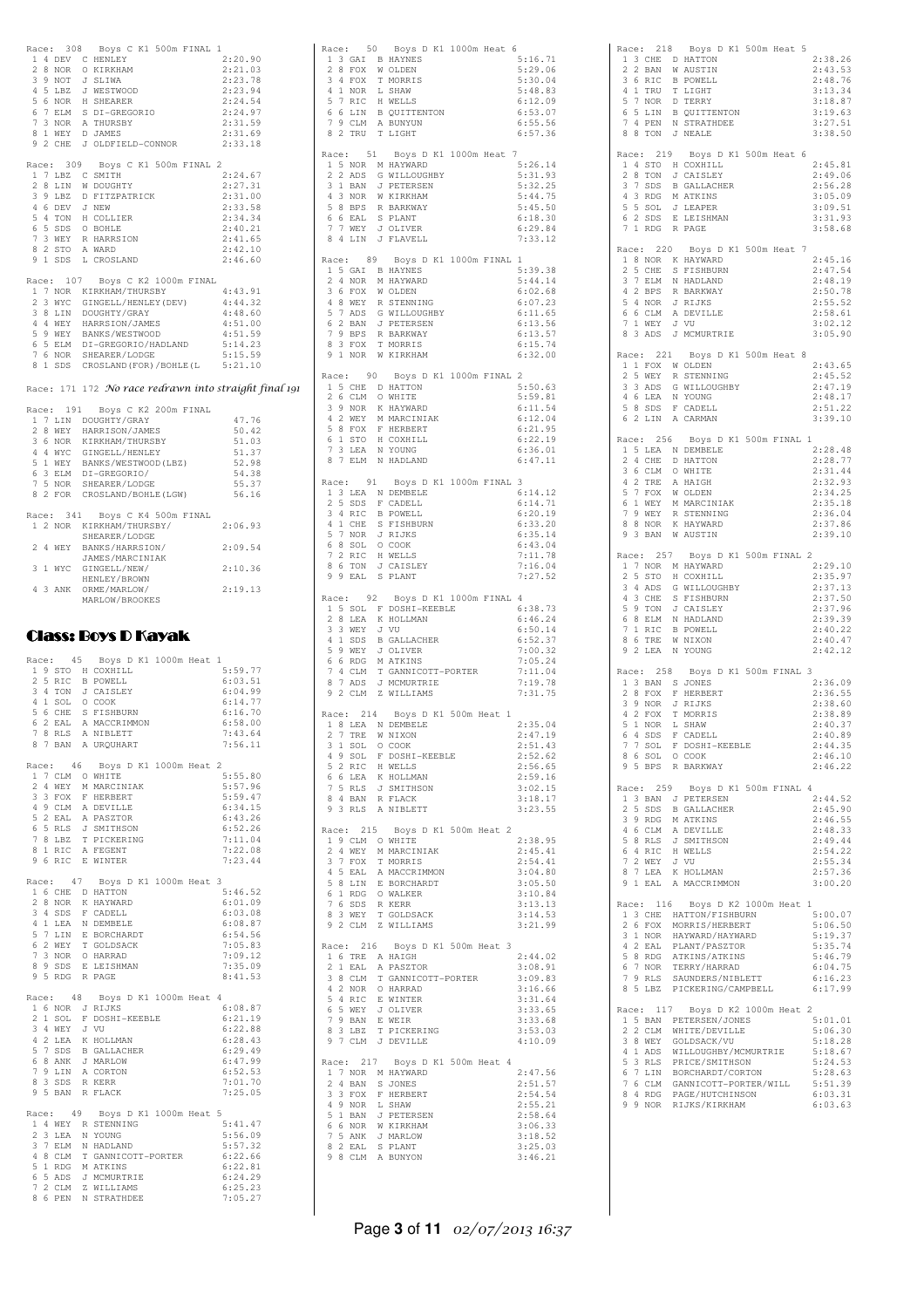|       |    |           | Race: 118 Boys D K2 1000m Heat 3                                                                                                                                                                                                                       |                    |
|-------|----|-----------|--------------------------------------------------------------------------------------------------------------------------------------------------------------------------------------------------------------------------------------------------------|--------------------|
|       |    |           |                                                                                                                                                                                                                                                        | 4:55.20            |
|       |    |           |                                                                                                                                                                                                                                                        | 4:55.30<br>5:08.06 |
|       |    |           |                                                                                                                                                                                                                                                        | 5:19.61            |
|       |    |           |                                                                                                                                                                                                                                                        | 5:29.38            |
|       |    |           |                                                                                                                                                                                                                                                        | 5:32.42            |
|       |    |           | AGE: 115 BOYS DA AZ IVADA ELEL<br>12 LEA HOLLMAN/DEMBELE<br>26 RIC POWELL/WELLS<br>34 SDS CADELL(LGW)/GALLACHER<br>45 WEY STENNING/OLIVER<br>57 LEA BARBER-MAY/YOUNG<br>69 EAL BELL/MACCRIMMON<br>22 Y LIN OUTTENTON (CREMAN (FO                       | 5:42.50            |
|       |    | 8 1 LIN   | QUITTENTON/CARMAN<br>9 3 BAN URQUHART/FLACK                                                                                                                                                                                                            | 5:42.73<br>5:58.45 |
|       |    |           |                                                                                                                                                                                                                                                        |                    |
|       |    |           | Race: 152 Boys D K2 1000m FINAL 1                                                                                                                                                                                                                      |                    |
|       |    |           |                                                                                                                                                                                                                                                        | 4:43.48            |
|       |    |           |                                                                                                                                                                                                                                                        | 4:47.57            |
|       |    |           |                                                                                                                                                                                                                                                        | 4:47.77            |
|       |    |           |                                                                                                                                                                                                                                                        | 4:53.34<br>4:55.71 |
|       |    |           |                                                                                                                                                                                                                                                        | 5:01.43            |
|       |    |           |                                                                                                                                                                                                                                                        | 5:07.35            |
|       |    |           |                                                                                                                                                                                                                                                        | 5:11.42            |
|       |    |           | AGE: 152 BOYS DR NZ HOUWERT 16 GHE HATTON/FISHBURN<br>2 2 FOX MORRIS/HERBERT<br>3 3 BAN PETERSEN/JONES<br>4 5 LEA HOLLMAN/DEMELE<br>5 4 RIC POWELL/WELLS<br>6 8 SDS CABELL(LGW)/GALLACHER<br>7 7 CLM WHITE/DEVILLE<br>8 9 ADS WILLOUGHBY/MCMURTRIE<br> | 5:23.07            |
|       |    | Race: 153 | Boys D K2 1000m FINAL 2                                                                                                                                                                                                                                |                    |
|       |    |           |                                                                                                                                                                                                                                                        | 5:01.49            |
|       |    |           |                                                                                                                                                                                                                                                        | 5:09.80            |
|       |    |           |                                                                                                                                                                                                                                                        | 5:14.90            |
|       |    |           |                                                                                                                                                                                                                                                        | 5:25.50<br>5:32.16 |
|       |    |           |                                                                                                                                                                                                                                                        | 5:33.27            |
|       |    |           | AGE: 153 BORB PART MARY ARREST 15 NOR HAYWARD<br>2 4 WEY STENNING/OLIVER<br>3 8 EAL PLANT/PASZTOR<br>4 6 RLS PRICE/SMITHSON<br>5 7 LEA BARBER-MAY/YOUNG<br>6 3 LIN BORCHARDT/CORTON<br>7 2 EAL BELL/MACCRIMMON<br>8 1 SPS KERR (SKR)/LETSHMAN          | 5:36.19            |
|       |    | 8 1 SDS   | BELL/MACCRIMMON<br>KERR (SKR)/LEISHMAN (FO                                                                                                                                                                                                             | 5:44.82            |
|       |    |           | 9 9 LIN QUITTENTON/CARMAN                                                                                                                                                                                                                              | 5:50.88            |
|       |    |           | Race: 336 Boys D K2 500m Heat 1                                                                                                                                                                                                                        |                    |
|       |    |           | NACE: JOS BOYS DE NACIONAL PRESENTED A ELEMENT CONFIDENCE 3 4 RIC POWELL/WELLS<br>2 1 TRE NIXON/HAIGH<br>3 4 RIC POWELL/WELLS<br>5 3 NEY GOLDSACK/WELKER<br>5 3 NEY GOLDSACK/VU<br>6 2 CLM BUNYON/GANNICOTT-PORT<br>7 8 EAL BELL/MACCRIMMON<br>8 5     | 2:20.17            |
|       |    |           |                                                                                                                                                                                                                                                        | 2:27.78            |
|       |    |           |                                                                                                                                                                                                                                                        | 2:28.45            |
|       |    |           |                                                                                                                                                                                                                                                        | 2:28.53            |
|       |    |           |                                                                                                                                                                                                                                                        | 2:36.54<br>2:40.69 |
|       |    |           |                                                                                                                                                                                                                                                        | 2:43.42            |
|       |    |           |                                                                                                                                                                                                                                                        | 3:00.26            |
|       |    |           |                                                                                                                                                                                                                                                        |                    |
|       |    |           | Race: 337 Boys D K2 500m Heat 2                                                                                                                                                                                                                        |                    |
|       |    |           |                                                                                                                                                                                                                                                        | 2:20.12<br>2:21.34 |
|       |    |           |                                                                                                                                                                                                                                                        | 2:29.37            |
|       |    |           |                                                                                                                                                                                                                                                        | 2:31.04            |
|       |    |           |                                                                                                                                                                                                                                                        | 2:32.87            |
|       |    |           |                                                                                                                                                                                                                                                        | 2:43.22            |
|       |    |           | AGE: 357 BOYS DR AZ SOUM REAL 2<br>1 8 ELM HADLAND/ALDEN(FOX)<br>2 2 NOR HAYWARD/HAYWARD<br>3 6 SDS CADELL/GALLACHER<br>4 4 NOR TERNING/OLIVER<br>5 3 WEY STENNING/OLIVER<br>7 5 LIN QUITTENTON/CARMAN<br>8 7 SDS KERR/LEISHMAN<br>8 7 SDS KER         | 2:44.82<br>2:44.89 |
|       |    |           |                                                                                                                                                                                                                                                        |                    |
|       |    |           |                                                                                                                                                                                                                                                        |                    |
|       |    | Race: 338 | Boys D K2 500m Heat 3                                                                                                                                                                                                                                  |                    |
|       |    |           |                                                                                                                                                                                                                                                        | 2:31.45            |
|       |    |           | 1 5 BAN PETERSEN/JONES                                                                                                                                                                                                                                 | 2:46.39            |
|       |    |           |                                                                                                                                                                                                                                                        | 2:47.43            |
|       |    |           |                                                                                                                                                                                                                                                        | 2:47.44            |
|       |    |           |                                                                                                                                                                                                                                                        | 2:53.00<br>3:02.33 |
|       |    |           |                                                                                                                                                                                                                                                        | 3:06.97            |
|       |    |           | 2 3 RLS SMITHSON/DARNELL<br>2 3 RLS SMITHSON/DARNELL<br>3 1 LIN BORCHARDT/CORTON<br>4 6 RLS PRICE/MILES<br>5 7 RDG ATKINS/PAGE<br>6 4 TON NEALE/PICKERING (LBZ)<br>7 8 PEN STRATHDEE/STRATHDEE<br>8 2 RIC MIEIKLEBRIGGS/WINTER                         | 3:49.75            |
|       |    |           |                                                                                                                                                                                                                                                        |                    |
|       |    |           | Race: 339 Boys D K2 500m Heat 4                                                                                                                                                                                                                        |                    |
|       |    |           |                                                                                                                                                                                                                                                        | 2:35.06<br>2:39.80 |
|       |    |           | 1 3 FOX MORRIS/HERBERT<br>2 6 NOR RIJKS/KIRKHAM<br>3 7 EAL PLANT/PASZTOR                                                                                                                                                                               | 2:40.86            |
|       |    | 4 2 LEA   | BARBER-MAY/YOUNG                                                                                                                                                                                                                                       | 2:48.05            |
|       |    | Race: 355 |                                                                                                                                                                                                                                                        |                    |
|       |    |           | Boys D K2 500m FINAL 1                                                                                                                                                                                                                                 | 2:12.99            |
|       |    |           |                                                                                                                                                                                                                                                        | 2:15.92            |
|       |    |           |                                                                                                                                                                                                                                                        | 2:16.05            |
|       |    |           |                                                                                                                                                                                                                                                        | 2:18.00            |
|       |    | 6 8 SDS   | 16 NOR HAYWARD/HAYWARD<br>2 4 LEA HOLLMAN/DEMBELE<br>3 9 BAN PETERSEN/JORES<br>4 5 ELM HADLAND/ALDEN(FOX)<br>5 9 RIC POWELL/WELLS<br>5 9 RIC CARRILL/WELLS<br>CADELL/GALLACHER                                                                         | 2:19.12<br>2:23.92 |
|       |    |           |                                                                                                                                                                                                                                                        | 2:24.96            |
|       |    |           | 7 3 TRE NIXON/HAIGH<br>8 2 RDG ATKINS/WALKER                                                                                                                                                                                                           | 2:33.37            |
|       |    |           | 9 1 NOR SHAW/THURSBY                                                                                                                                                                                                                                   | 2:35.67            |
|       |    |           | Race: 356 Boys D K2 500m FINAL 2                                                                                                                                                                                                                       |                    |
|       |    |           | 1 4 FOX MORRIS/HERBERT                                                                                                                                                                                                                                 | 2:34.65            |
|       |    | 2 5 WEY   | STENNING/OLIVER                                                                                                                                                                                                                                        | 2:36.39            |
|       |    | 3 3 NOR   | RIJKS/KIRKHAM                                                                                                                                                                                                                                          | 2:39.14            |
|       |    |           | TERRY/HARRAD                                                                                                                                                                                                                                           | 2:41.53            |
|       |    |           |                                                                                                                                                                                                                                                        | 2:42.79<br>2:45.50 |
|       |    |           | 3 3 AV.<br>4 8 NOR TERRY/<br>5 6 WEY GOLDSACK/VU<br>5 AMT/PASZT!                                                                                                                                                                                       | 2:49.11            |
|       |    |           | 6 2 EAL PLANT/PASZTOR<br>7 7 CLM BUNYON/GANNICOTT-PORT<br>8 9 LIN QUITTENTON/CARMAN                                                                                                                                                                    | 2:49.81            |
|       |    |           |                                                                                                                                                                                                                                                        |                    |
| Race: |    | 1 5 NOR   | Boys D K4 1000m Heat 1<br>$\mathbf{1}$<br>HAYWARD/HAYWARD/                                                                                                                                                                                             | 4:46.96            |
|       |    |           | RIJKS/SHAW                                                                                                                                                                                                                                             |                    |
|       | 26 | LEA       | BARBER-MAY/YOUNG/                                                                                                                                                                                                                                      | 5:02.53            |
|       |    |           | HOLLMAN/DEMBELE                                                                                                                                                                                                                                        |                    |
|       |    | 3 4 FOX   | MORRIS/HERBERT/                                                                                                                                                                                                                                        | 5:04.60            |
|       |    | 4 3 CLM   | ALDEN/HUSBAND                                                                                                                                                                                                                                          | 5:05.99            |
|       |    |           | WHITE/GANNICOTT-PORTE<br>DEVILLE/WILLIAMS                                                                                                                                                                                                              |                    |
|       |    | 5 2 SDS   | CADELL (LGW) / GALLACHER                                                                                                                                                                                                                               | 5:23.43            |
|       |    |           | KERR (SKR) / LEISHMAN (FO                                                                                                                                                                                                                              |                    |
|       |    | 6 1 RLS   | SMITHSON/PRICE/<br>SAUNDERS/PRICE                                                                                                                                                                                                                      | 5:39.79            |
|       |    | 7 7 RDG   | Unnamed crew boat                                                                                                                                                                                                                                      |                    |

| Race:        |    |                    | 2 Boys D K4 1000m Heat 2                                    |                  |
|--------------|----|--------------------|-------------------------------------------------------------|------------------|
|              |    | 1 1 BAN            | PETERSEN/JONES/                                             | 4:53.81          |
|              |    | 2 2 RIC            | URQUHART/FLACK<br>FEGENT/WINTER/                            | 4:57.96          |
|              |    |                    | POWELL/WELLS                                                |                  |
| 3            | -6 | WEY                | STENNING/GOLDSACK/                                          | 4:58.66          |
|              |    |                    | OLIVER/VU                                                   |                  |
| 4            | 3  | EAL                | PLANT/PASZTOR/<br>MACCRIMMON/BELL                           | 5:27.48          |
|              |    | 5 5 LIN            | BORCHARDT/CORTON/                                           | 5:28.84          |
|              |    |                    | QUITTENTON/CARMAN                                           |                  |
|              |    |                    |                                                             |                  |
| Race:        |    |                    | Boys D K4 1000m FINAL<br>23                                 |                  |
|              |    | 1 5 NOR            | HAYWARD/HAYWARD/                                            | 4:40.71          |
|              |    |                    | RIJKS/SHAW                                                  |                  |
| 22           |    | FOX                | MORRIS/HERBERT/                                             | 4:48.63          |
| 3            |    | 3 WEY              | ALDEN/HUSBAND<br>STENNING/GOLDSACK/                         | 4:51.72          |
|              |    |                    | OLIVER/VU                                                   |                  |
| 4            | 7  | LEA                | BARBER-MAY/YOUNG/                                           | 4:53.68          |
|              |    |                    | HOLLMAN/DEMBELE                                             |                  |
| 5            | 4  | BAN                | PETERSEN/JONES/                                             | 4:58.86          |
|              |    |                    | URQUHART/FLACK                                              |                  |
| 6            | 6  | RIC                | FEGENT/WINTER/                                              | 5:00.76          |
| 7            |    | 1 SDS              | POWELL/WELLS                                                | 5:12.08          |
|              |    |                    | CADELL (LGW) / GALLACHER<br>KERR (SKR) / LEISHMAN (FO       |                  |
| 8            |    | 8 CLM              | WHITE/GANNICOTT-PORTE                                       | 5:12.34          |
|              |    |                    | DEVILLE/WILLIAMS                                            |                  |
|              |    |                    |                                                             |                  |
|              |    |                    | Race: 295 Boys D K4 500m Heat 1                             |                  |
|              |    |                    | 1 2 NOR HAYWARD/HAYWARD/                                    | 2:11.74          |
|              |    |                    | RIJKS/SHAW                                                  |                  |
|              |    | 2 4 TRE            | NIXON/HAIGH/                                                | 2:12.46          |
|              |    |                    | HATTON (CHE) / FISHBURN (                                   |                  |
| 3            |    | 7 BAN              | PETERSON/AUSTIN/<br>FLACK/JONES                             | 2:15.16          |
| 4            | 1  | LEA                | BARBER-MAY/YOUNG/                                           | 2:20.93          |
|              |    |                    | HOLLMAN/DEMBELE                                             |                  |
| 5            | 5  | WEY                | STENNING/VU/                                                | 2:25.24          |
|              |    |                    | MASCINIAK/GOLDSACK                                          |                  |
| 6            |    | 3 RLS              | DARNELL/PRICE/                                              | 2:47.59          |
|              |    |                    | SAUNDERS/NIBLETT                                            |                  |
|              |    | 7 6 CLM            | WILLIAMS/BUNYON/                                            | 2:47.95          |
|              |    |                    | DEVILLE/GANNICOT PORT                                       |                  |
|              |    | Race: 296          | Boys D K4 500m Heat 2                                       |                  |
|              |    | 1 4 FOX            | MORRIS/HERBERT/                                             | 2:19.18          |
|              |    |                    | ALDEN/HIELD                                                 |                  |
|              |    | 2 2 RIC            | FEGENT/WINTER/                                              | 2:21.00          |
|              |    |                    | POWELL/WELLS                                                |                  |
| 3            | -6 | SDS                | CADELL (LGW) / GALLACHER                                    |                  |
|              |    |                    |                                                             | 2:28.20          |
|              |    |                    | KERR (SKR) / LEISHMAN (FO                                   |                  |
| 4            | -5 | LIN                | BORCHARDT/FLAVELL/                                          | 2:29.37          |
| 5            |    |                    | QUITTENTON/CARMAN                                           |                  |
|              |    | 1 EAL              | PLANT/PASZTOR/<br>MACCRIMMON/BELL                           | 2:30.54          |
| 6            |    | 3 RDG              | WALKER/PAGE/                                                | 2:40.67          |
|              |    |                    | ATKINS/ATKINS                                               |                  |
|              |    |                    |                                                             |                  |
|              |    |                    | Race: 318 Boys D K4 500m FINAL                              |                  |
|              |    |                    | 1 5 NOR HAYWARD/HAYWARD/                                    | 2:07.31          |
|              |    |                    | RIJKS/SHAW                                                  |                  |
|              |    | 2 4 TRE            | NIXON/HAIGH/                                                | 2:08.10          |
| 3            |    |                    | HATTON (CHE) / FISHBURN                                     | 2:13.68          |
|              |    | 6 BAN              | PETERSON/AUSTIN/<br>FLACK/JONES                             |                  |
| 4            |    | 8 WEY              | STENNING/VU/                                                | 2:14.15          |
|              |    |                    | MASCINIAK/GOLDSACK                                          |                  |
| 5            |    | 7 LEA              | BARBER-MAY/YOUNG/                                           | 2:16.28          |
|              |    |                    | HOLLMAN/DEMBELE                                             |                  |
|              |    | 6 3 FOX            | MORRIS/HERBERT/                                             | 2:23.66          |
|              |    |                    | ALDEN/HIELD                                                 |                  |
|              |    | 7 2 RIC            | FEGENT/WINTER/<br>POWELL/WELLS                              | 2:24.77          |
| 8            |    | 9 LIN              | BORCHARDT/FLAVELL/                                          | 2:27.82          |
|              |    |                    | QUITTENTON/CARMAN                                           |                  |
|              |    | 9 1 SDS            | CADELL (LGW) / GALLACHER                                    | 2:35.03          |
|              |    |                    | KERR (SKR) / LEISHMAN                                       |                  |
|              |    |                    |                                                             |                  |
|              |    |                    |                                                             |                  |
|              |    |                    | Class: Girls A Kayak                                        |                  |
|              |    |                    |                                                             |                  |
|              |    | Race: 179          | Girls A/B K1 200m FINAL                                     |                  |
|              |    | 1 3 SDS            | R SMITH                                                     | 50.46            |
| 2            |    | 4 SDS              | A REDMOND                                                   | 50.95            |
|              |    | 3 2 SDS<br>4 6 NOR | R SYME<br>L LEE-SMITH                                       | 52.16            |
|              |    |                    |                                                             | 52.33<br>52.72   |
|              |    |                    |                                                             | 54.28            |
|              |    |                    | 5 5 ELM E PIERCY<br>6 9 ROY N WILLIAMS<br>7 7 RUN A WIGNALL | 54.34            |
|              |    | 8 8 RDG            | A OWEN                                                      | 54.74            |
| 91           |    | RIC                | A MARTIN                                                    | 56.95            |
|              |    |                    |                                                             |                  |
| Race:        |    | 128                | Girls A/B K1 200m Heat 1                                    |                  |
|              |    |                    | 1 2 ELM E PIERCY                                            | 54.72            |
|              |    | 3 1 RUN            | 2 5 NOR L LEE-SMITH<br>A WIGNALL                            | 55.30<br>56.49   |
|              |    | 4 3 RDG            | A OWEN                                                      | 56.62            |
|              |    | 5 4 RIC            | A MARTIN                                                    | 57.16            |
|              |    | 6 6 LIN            | E GRAY                                                      | 59.41            |
|              |    |                    |                                                             |                  |
| Race:        |    | 129                | Girls A/B K1 200m Heat 2                                    |                  |
| $\mathbf{1}$ |    |                    | 2 SDS A REDMOND                                             | 52.63            |
|              |    | 2 5 SDS<br>3 3 SDS | R SMITH<br>R SYME                                           | 52.89<br>54.51   |
|              |    |                    | 4 1 ROY N WILLIAMS<br>5 4 LBZ J CAMPBELL                    | 57.28<br>1:02.52 |

Page **4** of **11** 02/07/2013 16:37

|   |          | 1 2 ADS OWEN/OWEN (RDG)                                                                |                                                                                      |
|---|----------|----------------------------------------------------------------------------------------|--------------------------------------------------------------------------------------|
|   |          | 2 1 RIC MARTIN/MYBURGH                                                                 | 51.28<br>53.83                                                                       |
|   |          |                                                                                        |                                                                                      |
|   |          | Class: Girls B Kayak                                                                   |                                                                                      |
|   |          | Race: 95 Girls A/B K1 1000m FINAL                                                      |                                                                                      |
|   |          | 1 1 ROY N WILLIAMS                                                                     | 5:38.23                                                                              |
|   |          | 2 7 ELM E PIERCY                                                                       | 5:44.63                                                                              |
|   |          |                                                                                        | 5:44.85                                                                              |
|   |          | 3 3 RUN A WIGNALL<br>4 4 NOR L LEE-SMITH<br>5 2 ADS B OWEN                             | 5:49.08<br>5:51.08                                                                   |
|   |          | 6 6 LIN E GRAY                                                                         | 5:59.61                                                                              |
|   |          | 7 5 SDS R SYME                                                                         | 6:00.24                                                                              |
|   |          |                                                                                        |                                                                                      |
|   |          | Race: 241 Girls B K1 500m Heat 1                                                       |                                                                                      |
|   |          | 1 5 CAM M STEVENSON                                                                    | 2:34.94                                                                              |
|   |          | 2 6 ELM E PIERCY<br>3 4 SDS R SMITH                                                    | 2:36.31<br>2:37.60                                                                   |
|   |          | 4 3 LIN E GRAY                                                                         | 2:40.87                                                                              |
|   |          |                                                                                        | 2:42.28                                                                              |
|   |          | 5 1 SDS R SYME<br>6 2 RIC A MARTIN                                                     | 2:59.99                                                                              |
|   |          | Race: 242 Girls B K1 500m Heat 2                                                       |                                                                                      |
|   |          |                                                                                        | 2:40.10                                                                              |
|   |          | 1 3 ROY N WILLIAMS<br>2 5 SDS A REDMOND                                                | 2:42.59                                                                              |
|   |          | 3 6 NOR L LEE-SMITH                                                                    | 2:45.43                                                                              |
|   |          | 4 1 RUN A WIGNALL                                                                      | 2:45.96                                                                              |
|   |          | $\begin{tabular}{llll} 5 & 4 & ADS & B & OWEN \\ 6 & 2 & RDG & A & OWEN \end{tabular}$ | 2:48.42                                                                              |
|   |          |                                                                                        | 2:49.06                                                                              |
|   |          | Race: 266 Girls B K1 500m FINAL                                                        |                                                                                      |
|   |          | 1 6 ELM E PIERCY<br>2 7 SDS R SMITH                                                    | 2:19.28                                                                              |
|   |          |                                                                                        | 2:20.21                                                                              |
|   |          | 3 5 CAM M STEVENSON                                                                    | 2:21.11                                                                              |
|   |          | 4 9 RUN A WIGNALL                                                                      | 2:22.19                                                                              |
|   |          | 5 2 NOR L LEE-SMITH<br>6 3 SDS A REDMOND                                               | 2:23.71<br>2:24.72                                                                   |
|   |          | 7 8 LIN E GRAY                                                                         | 2:24.95                                                                              |
|   |          |                                                                                        | 2:24.97                                                                              |
|   |          | 8 4 ROY N WILLIAMS<br>9 1 SDS R SYME                                                   | 2:28.28                                                                              |
|   |          |                                                                                        |                                                                                      |
|   |          | Race: 303 No race and crew move into Race 300                                          |                                                                                      |
|   |          | Class: Girls C Kayak                                                                   |                                                                                      |
|   |          | Race: 93 Girls C K1 1000m Heat<br>1 5 SDS E BROCKWAY                                   | 1<br>6:05.83                                                                         |
|   |          | 2 4 TON N SAUNDERS                                                                     | 6:10.99                                                                              |
|   |          |                                                                                        | 6:14.06                                                                              |
|   |          | 3 3 ANK L MARLOW<br>4 1 SOU E HEWITT                                                   | 6:14.35                                                                              |
|   |          |                                                                                        |                                                                                      |
|   | Race: 94 | Girls C K1 1000m Heat 2                                                                | 6:09.82                                                                              |
|   |          | 1 1 NOR H HICKS<br>2 5 ANK C BROOKES                                                   | 6:14.12                                                                              |
|   |          | 3 6 RIC R MYBURGH                                                                      | 6:17.34                                                                              |
|   |          | 4 2 ROY L RUFF<br>5 7 WYC L BROWN                                                      | 6:28.74                                                                              |
|   |          |                                                                                        | 6:32.42                                                                              |
|   |          | 6 3 ELM R SOLWAY                                                                       | 6:33.55                                                                              |
|   |          | 7 4 NOR S DYKE                                                                         | 6:37.62                                                                              |
|   |          | Race: 115 Girls C K1 1000m FINAL                                                       |                                                                                      |
|   |          | 1 8 RIC R MYBURGH                                                                      | 5:43.42                                                                              |
|   |          | 2 7 ANK C BROOKES                                                                      |                                                                                      |
|   |          |                                                                                        | 5:43.47                                                                              |
|   |          |                                                                                        | 5:45.27                                                                              |
|   |          |                                                                                        | 5:46.50<br>5:50.03                                                                   |
|   |          | 3 4 NOR H HICKS<br>4 5 SDS E BROCKWAY<br>5 6 TON N SAUNDERS<br>6 3 ANK L MARLOW        | 5:54.67                                                                              |
| 7 | 1 ROY    | L RUFF                                                                                 |                                                                                      |
|   | 8 9 WYC  | L BROWN                                                                                |                                                                                      |
|   |          | 9 2 SOU E HEWITT                                                                       | 6:06.88<br>6:08.60<br>6:18.16                                                        |
|   |          |                                                                                        |                                                                                      |
|   |          | Race: 154 Girls C K1 200m FINAL                                                        |                                                                                      |
|   | 2 6 NOR  | 1 2 NOR L ROWE<br>H HICKS                                                              |                                                                                      |
|   | 3 9 RIC  | R MYBURGH                                                                              | 54.94<br>55.64<br>56.16                                                              |
|   |          | 4 7 ANK C BROOKES                                                                      |                                                                                      |
|   |          |                                                                                        |                                                                                      |
|   |          | 5 8 ANK L MARLOW<br>6 1 SDS E BROCKWAY                                                 |                                                                                      |
|   |          |                                                                                        |                                                                                      |
|   |          | 7 5 NOR S DYKE<br>8 4 ELM R SOLWAY                                                     |                                                                                      |
|   |          | Race: 306 Girls C K1 500m Heat 1                                                       |                                                                                      |
|   |          | 1 5 NOR H HICKS                                                                        |                                                                                      |
|   |          | 2 6 ANK C BROOKES                                                                      | 57.71<br>57.99<br>58.72<br>59.64<br>1:00.56<br>2:40.08<br>2:41.50                    |
|   |          |                                                                                        | 2:44.24<br>2:44.51                                                                   |
|   |          | 3 4 ANK L MARLOW<br>4 1 ROY L RUFF<br>5 3 ELM R SOLWAY                                 | 2:48.98                                                                              |
|   |          |                                                                                        |                                                                                      |
|   | 1 5 NOR  | Race: 307 Girls C K1 500m Heat 2<br>L ROWE                                             | 2:40.15                                                                              |
|   |          | 2 2 CLM M JOHNSON                                                                      | 2:47.04                                                                              |
|   |          | 3 6 TON N SAUNDERS                                                                     |                                                                                      |
|   |          | 4 1 SDS E BROCKWAY                                                                     | 2:47.16<br>2:49.93                                                                   |
|   |          | 5 3 WYC L BROWN                                                                        |                                                                                      |
|   |          | Race: 329 Girls C K1 500m FINAL                                                        |                                                                                      |
|   |          | 1 6 ANK C BROOKES                                                                      |                                                                                      |
|   | 2 7 ROY  | L RUFF                                                                                 |                                                                                      |
|   |          | 3 9 SDS E BROCKWAY                                                                     |                                                                                      |
|   |          | 4 5 NOR H HICKS                                                                        |                                                                                      |
| 5 | 4 NOR    | L ROWE                                                                                 |                                                                                      |
|   | 6 8 TON  | N SAUNDERS                                                                             |                                                                                      |
|   | 7 3 ANK  | L MARLOW                                                                               | 2:55.59<br>2:44.41<br>2:45.11<br>2:45.15<br>2:46.84<br>2:47.23<br>2:48.51<br>2:54.17 |
|   |          | 8 2 CLM M JOHNSON<br>9 1 ELM R SOLWAY                                                  | 3:05.24<br>3:06.89                                                                   |
|   |          |                                                                                        |                                                                                      |
|   |          | Race: 25 Girls C K2 1000m FINAL                                                        |                                                                                      |
|   |          | 1 2 NOR DYKE/ROWE<br>2 4 ANK MARLOW/BROOKES                                            | 5:14.81<br>5:20.52                                                                   |
|   |          | 3 3 ELM SOLWAY/SAUNDERS<br>4 1 SDS KNEEN (FOR) / BROCKWAY (L                           | 5:33.16<br>5:42.38                                                                   |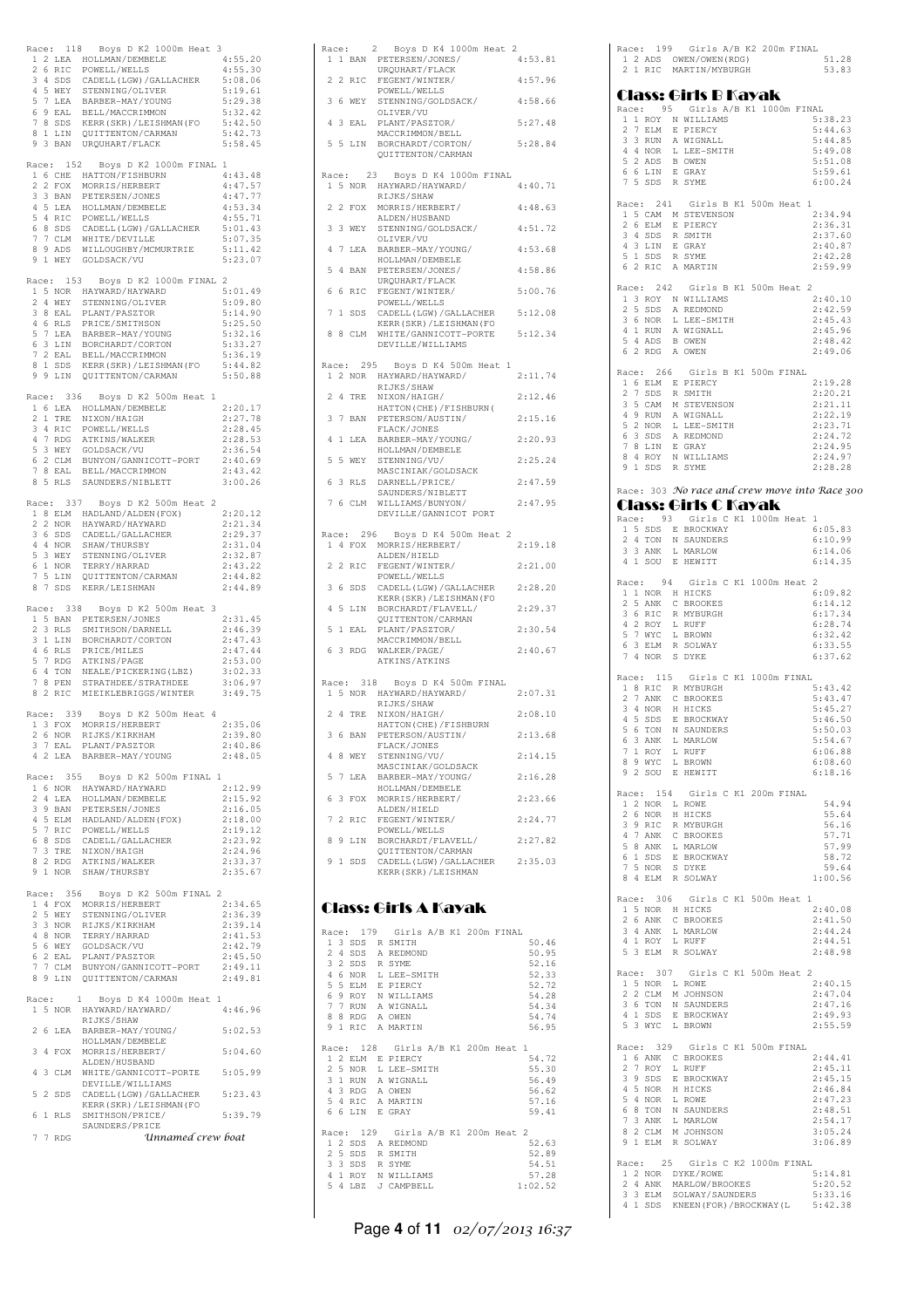|  |                | Race: 173 Girls C K2 200m FINAL                                                                                                                                 |  |                    |  |
|--|----------------|-----------------------------------------------------------------------------------------------------------------------------------------------------------------|--|--------------------|--|
|  |                | 1 1 ANK MARLOW/BROOKES<br>2 2 NOR HICKS/ROWE<br>3 4 ELM SOLWAY/SAUNDERS                                                                                         |  | 52.99<br>53.06     |  |
|  |                |                                                                                                                                                                 |  | 54.91              |  |
|  |                | 4 3 SDS KNEEN (FOR) / BROCKWAY (L                                                                                                                               |  | 56.80              |  |
|  |                | Race: 348 Girls A/B/C & Womens A/B K4 500m FINAL                                                                                                                |  |                    |  |
|  |                | 1 7 NOT MASON/BURBECK/                                                                                                                                          |  | 2:03.17            |  |
|  |                | MILLEST/CHEN<br>2 6 WEY DICKENS/HAWS/                                                                                                                           |  | 2:04.64            |  |
|  |                | AYRES/GUNNEY                                                                                                                                                    |  |                    |  |
|  | 3 3 MIX        | REDMOND/SYME/<br>LEE-SMITH/PIERCY                                                                                                                               |  | 2:05.88            |  |
|  |                | 4 4 RIC WELLS/BROUGHTON/                                                                                                                                        |  | 2:14.79            |  |
|  |                | STEVENSON/HERWANGER                                                                                                                                             |  |                    |  |
|  |                | 5 1 NOR HICKS/ROWE/                                                                                                                                             |  | 2:21.36            |  |
|  |                | DUFFIELD/HARRISON<br>6 2 MIX SOLWAY/SAUNDERS/<br>JOHNSON/BROCKWAY                                                                                               |  | 2:23.04            |  |
|  |                | JOHNSON/BROCKWAY                                                                                                                                                |  |                    |  |
|  |                | Class: Girls D Kayak                                                                                                                                            |  |                    |  |
|  |                | Race: 3 Girls D K1 1000m Heat 1                                                                                                                                 |  |                    |  |
|  |                | $\begin{tabular}{cc} 1 & 6 & GAI & R & BLACKMAN \\ 2 & 1 & RIC & E & TOMPKINS \\ \end{tabular}$                                                                 |  | 6:10.47            |  |
|  |                |                                                                                                                                                                 |  | 6:11.26<br>6:20.28 |  |
|  |                |                                                                                                                                                                 |  | 6:25.14            |  |
|  |                |                                                                                                                                                                 |  | 6:51.14            |  |
|  |                | 2 T NUCLEAR IN DAWES<br>3 7 BLM N DAWES<br>4 3 WEY E STOREY<br>5 9 CLM E RUSSELL<br>6 8 ANK L PALLIRICK<br>7 2 CLM L FALLIRICK                                  |  | 6:59.99<br>7:07.24 |  |
|  |                | $\begin{tabular}{llll} 8 & 4 & BPR & B & NOON \\ 9 & 5 & SOU & L & OLIVER \\ \end{tabular}$                                                                     |  | 7:13.87            |  |
|  |                |                                                                                                                                                                 |  | 7:31.13            |  |
|  |                | Race: 4 Girls D K1 1000m Heat 2                                                                                                                                 |  |                    |  |
|  |                | $1\,$ $1\,$ CLM $\,$ C AVERY                                                                                                                                    |  | 5:56.97            |  |
|  |                |                                                                                                                                                                 |  | 6:00.00<br>6:00.48 |  |
|  |                | 1 LUM C AVENT<br>2 6 FOX A ROSE<br>3 3 RIC M MONAHAN<br>4 2 ROY C PRATT<br>5 5 RIC S KHLAF<br>6 4 NOR B HARRISON<br>7 8 ROY S MEDICI<br>8 7 SOU S GILBERT-JOHNS |  | 6:05.70            |  |
|  |                |                                                                                                                                                                 |  | 6:15.97            |  |
|  |                |                                                                                                                                                                 |  | 6:41.48            |  |
|  |                |                                                                                                                                                                 |  | 7:05.59<br>7:08.82 |  |
|  |                |                                                                                                                                                                 |  |                    |  |
|  |                | Race: 5 Girls D K1 1000m Heat                                                                                                                                   |  | 3<br>6:01.80       |  |
|  |                | 1 7 ELM R WILLIAMS<br>2 5 NOT A DURRANT                                                                                                                         |  | 6:37.19            |  |
|  |                |                                                                                                                                                                 |  | 6:39.29            |  |
|  |                |                                                                                                                                                                 |  | 6:58.95            |  |
|  |                | 3 3 RDG E SULLIVAN<br>4 6 ROY J BYRNE<br>5 2 RDG E LOTTER<br>6 4 BSF H WHITE                                                                                    |  | 7:15.27<br>7:40.52 |  |
|  |                |                                                                                                                                                                 |  |                    |  |
|  |                | Race: 6 Girls D K1 1000m Heat<br>1 1 RIC L WONG                                                                                                                 |  | 4<br>6:21.21       |  |
|  | 2 3 BSF        | L WARBRICK                                                                                                                                                      |  | 6:37.42            |  |
|  |                |                                                                                                                                                                 |  | 6:41.01            |  |
|  |                |                                                                                                                                                                 |  | 6:49.06<br>6:55.38 |  |
|  |                | 2 DOX L HIELD<br>3 2 FOX L HIELD<br>4 5 ROY J HANCHET<br>5 7 WEY E BYRNE<br>6 6 BSF E SCOTT<br>7 8 CLM L AVERY                                                  |  | 7:31.86            |  |
|  |                |                                                                                                                                                                 |  | 7:40.85            |  |
|  |                | Race: 7 Girls D K1 1000m Heat 5                                                                                                                                 |  |                    |  |
|  |                | 1 1 ROY MWALLMAN<br>2 5 SDS R KNEEN<br>3 4 WEY T FARRANT<br>4 7 WEY L TOZER<br>5 3 RDG L ROOKER                                                                 |  | 5:52.69            |  |
|  |                |                                                                                                                                                                 |  | 6:01.13<br>6:30.51 |  |
|  |                |                                                                                                                                                                 |  | 6:32.74            |  |
|  |                |                                                                                                                                                                 |  | 6:50.87            |  |
|  |                | 6 6 NOR F DUFFIELD<br>7 8 RDG M BUTLER                                                                                                                          |  | 6:55.75<br>7:07.09 |  |
|  |                | 8 2 LIN E JARRATT                                                                                                                                               |  | 7:33.55            |  |
|  |                |                                                                                                                                                                 |  |                    |  |
|  | Race: 8        | Girls D K1 1000m Heat                                                                                                                                           |  | 6<br>6:17.60       |  |
|  |                | 1 6 FOX E HIELD<br>2 4 LBZ E HALL                                                                                                                               |  | 6:21.52            |  |
|  |                | 3 7 BAN A FLACK                                                                                                                                                 |  | 6:35.53            |  |
|  |                | 4 3 LEA M WALLACE-LOIZOU<br>5 9 BFS E GURNEY                                                                                                                    |  | 6:36.01<br>6:38.45 |  |
|  |                | 6 1 CLM R ORENSTEIN                                                                                                                                             |  | 6:51.08            |  |
|  |                | 7 8 BFS G BARKWAY<br>8 5 BSF M KENNY                                                                                                                            |  | 6:58.62            |  |
|  |                |                                                                                                                                                                 |  | 7:03.28            |  |
|  |                | Race: 37 Girls D K1 1000m FINAL 1                                                                                                                               |  |                    |  |
|  | 2 5 ROY        | 1 7 SDS R KNEEN<br>M WALLMAN                                                                                                                                    |  | 6:35.90<br>6:43.28 |  |
|  | 3 1 GAI        | R BLACKMAN                                                                                                                                                      |  | 6:46.63            |  |
|  |                | 4 3 RIC M MONAHAN                                                                                                                                               |  | 6:47.45            |  |
|  | 5 6 FOX A ROSE | 6 4 CLM C AVERY                                                                                                                                                 |  | 6:47.87<br>7:04.90 |  |
|  |                | 7 8 ROY C PRATT                                                                                                                                                 |  | 7:09.83            |  |
|  |                | 8 9 RIC E TOMPKINS                                                                                                                                              |  | 7:14.41            |  |
|  | Race: 38       | Girls D K1 1000m FINAL 2                                                                                                                                        |  |                    |  |
|  |                | 1 5 RIC S KHLAF<br>2 4 FOX E HIELD                                                                                                                              |  | 6:30.01            |  |
|  |                |                                                                                                                                                                 |  | 6:41.99            |  |
|  |                | 3 6 ELM N DAWES                                                                                                                                                 |  | 6:43.91<br>6:46.11 |  |
|  |                | 4 3 RIC L WONG<br>5 7 LBZ E HALL<br>6 2 WEY E STOREY                                                                                                            |  | 6:49.36            |  |
|  |                |                                                                                                                                                                 |  | 6:55.39            |  |
|  |                | 7 9 BAN A FLACK<br>8 8 WEY T FARRANT                                                                                                                            |  | 7:00.20<br>7:30.43 |  |
|  |                |                                                                                                                                                                 |  |                    |  |
|  | Race: 39       | Girls D K1 1000m FINAL 3<br>1 4 NOT A DURRANT                                                                                                                   |  | 6:39.80            |  |
|  |                | 2 3 BSF E GURNEY                                                                                                                                                |  | 6:41.03            |  |
|  |                | 3 9 RDG L ROOKER                                                                                                                                                |  | 6:43.17            |  |
|  |                | 4 8 NOR B HARRISON<br>5 2 FOX L HIELD                                                                                                                           |  | 6:45.54<br>6:54.61 |  |
|  |                | 6 5 LEA M WALLACE-LOIZOU<br>7 1 ROY J HANCHET                                                                                                                   |  | 6:55.09            |  |
|  |                |                                                                                                                                                                 |  | 7:22.98            |  |

| $\mathbf{1}$<br>$\overline{c}$<br>3<br>4<br>5<br>6<br>7<br>8<br>9 | 8 | 5 RIC<br>9 BPS<br>4 TRE<br>2 SOU<br>3 ROY<br>6 RDG<br>7 GAI<br>1 LIN         |        | Race: 245 Girls D K1 500m Heat<br>TRE M CHEADLE<br>L WONG<br>G BARKWAY<br>A GARDNER<br>S GILBERT-JOHNS<br>J BYRNE<br>E LOTTER<br>K SMITH<br>C ANDREWS                                                                                 |  | -1<br>2:58.61<br>3:03.37<br>3:04.39<br>3:06.52<br>3:23.13<br>3:25.89<br>3:27.29<br>3:51.13<br>4:19.67 |
|-------------------------------------------------------------------|---|------------------------------------------------------------------------------|--------|---------------------------------------------------------------------------------------------------------------------------------------------------------------------------------------------------------------------------------------|--|-------------------------------------------------------------------------------------------------------|
| Race:<br>$\mathbf{1}$<br>2<br>3<br>5<br>6                         |   | 246<br>7 WEY<br>4 ROY<br>4 5 RDG<br>3 CLM<br>8 CLM                           |        | Girls D K1 500m Heat 2<br>1 NOR B HARRISON<br>L TOZER<br>J HANCHET<br>E SULLIVAN<br>R ORENSTEIN<br>L FALLTRICK                                                                                                                        |  | 3:08.29<br>3:11.39<br>3:13.57<br>3:15.03<br>3:16.54<br>3:32.24                                        |
| 3<br>4<br>6<br>7                                                  |   | Race: 247<br>2 5 LBZ<br>1 BSF<br>4 CLM<br>5 8 BSF<br>7 CLM<br>2 SOU          |        | Girls D K1 500m Heat 3<br>1 3 WEY E STOREY<br>E HALL<br>E GURNEY<br>E RUSSELL<br>H WHITE<br>L AVERY<br>I HAMPSON                                                                                                                      |  | 2:54.66<br>2:56.94<br>3:03.38<br>3:04.80<br>3:14.90<br>3:28.44<br>3:37.10                             |
| 2<br>3<br>6<br>7<br>8                                             |   | Race: 248<br>7 FOX<br>3 FOX<br>4 6 ROY<br>5 2 WEY<br>1 NOR<br>8 ROY<br>5 BSF | E<br>F | Girls D K1 500m Heat 4<br>1 4 CLM C AVERY<br>L HIELD<br>HIELD<br>J PALMER<br>T FARRANT<br>DUFFIELD<br>S MEDICI<br>E SCOTT                                                                                                             |  | 2:51.82<br>2:57.47<br>2:57.60<br>3:05.06<br>3:11.93<br>3:12.84<br>3:13.53<br>3:26.53                  |
| 5<br>6<br>7                                                       |   | 2 1 GAI<br>$38$ LEA<br>4 6 BSF<br>4 BPR<br>7 NOT<br>2 WEY                    |        | Race: 249 Girls D K1 500m Heat<br>1 3 ELM R WILLIAMS<br>R BLACKMAN<br>M WALLACE-LOIZOU<br>I GURNEY<br>B NOON<br>E SHEPPERSON<br>S JAMES                                                                                               |  | - 5<br>2:49.80<br>2:57.18<br>2:58.44<br>3:03.81<br>3:18.79<br>3:19.11<br>3:44.57                      |
| 1.<br>2<br>3<br>4<br>5<br>6<br>7                                  |   | Race: 250<br>7 FOX<br>2 RDG<br>8 NOT<br>6 WEY<br>3 WEY<br>4 ANK<br>1 LIN     |        | Girls D K1 500m Heat 6<br>A ROSE<br>L ROOKER<br>A DURRANT<br>S THOMPSON<br>E BYRNE<br>L DRAPER<br>E JARRATT                                                                                                                           |  | 2:57.02<br>3:12.13<br>3:16.23<br>3:17.42<br>3:18.02<br>3:22.70<br>3:50.95                             |
| Race:<br>2<br>$\overline{4}$<br>5<br>6<br>7                       |   | 251<br>7 RIC<br>3 6 RIC<br>2 WEY<br>1 BSF<br>4 BSF<br>5 RDG                  |        | Girls D K1 500m Heat<br>1 8 ROY M WALLMAN<br>M MONAHAN<br>E TOMPKINS<br>S MARTYN<br>M KENNY<br>L WARBRICK<br>M BUTLER                                                                                                                 |  | 7<br>2:51.63<br>2:55.65<br>3:02.74<br>3:09.18<br>3:15.25<br>3:15.50<br>3:38.47                        |
|                                                                   |   | Race: 252                                                                    |        | Girls D Kl 500m Heat 8<br>1 6 SDS R KNEEN<br>2 8 RIC S KHLAF<br>2 6 ML 5 MHAR<br>3 4 ROY C PRATT<br>4 1 ELM N DAWES<br>5 5 ROY K MADDEN<br>6 7 ROY I MADDEN<br>7 2 FOX K CLARK<br>8 3 ROY S SMITH                                     |  | 2:55.74<br>2:59.29<br>2:59.41<br>2:59.49<br>3:03.02<br>3:03.66<br>3:21.21<br>3:45.26                  |
|                                                                   |   | 2 5 ELM                                                                      |        | Race: 289 Girls D K1 500m FINAL<br>1 4 ROY M WALLMAN<br>R WILLIAMS<br>E SEDA KWELLANS<br>36 CLM C AVERY<br>47 RIC M MONAHAN<br>51 FOX A ROSE<br>69 GAI R BLACKMAN<br>72 SDS R KNEEN<br>88 LBZ E HALL<br>93 WEY E STOREY               |  | 1<br>2:46.29<br>2:48.44<br>2:49.12<br>2:49.64<br>2:50.50<br>2:50.58<br>2:51.67<br>2:53.67<br>2:56.86  |
|                                                                   |   | Race: 290                                                                    |        | Girls D K1 500m FINAL 2<br>1 8 ELM N DAWES<br>2 7 RIC S KHLAF<br>3 9 ROY K MADDEN<br>3 9 ROY K MADDEN<br>4 2 ROY C PRATT<br>5 4 FOX E HIELD<br>6 3 TRE M CHEADLE<br>7 5 FOX L HIELD<br>8 6 LEA M WALLACE-LOIZOU<br>9 1 RIC E TOMPKINS |  | 2:47.39<br>2:48.87<br>2:51.06<br>2:52.04<br>2:55.81<br>2:55.93<br>2:59.28<br>2:59.92<br>3:01.39       |
|                                                                   |   | Race: 291<br>2 6 ROY<br>3 7 BPS                                              |        | Girls D K1 500m FINAL<br>1 5 RIC L WONG<br>I MADDEN<br>G BARKWAY<br>3 PES GURNEY<br>1 8 ROY J PALMER<br>5 4 BSF E GURNEY<br>6 1 TRE A GARDNER<br>7 3 BSF I GURNEY<br>8 2 CLM E RUSSELL                                                |  | 3<br>2:50.27<br>2:55.63<br>2:57.89<br>3:00.04<br>3:00.47<br>3:01.18<br>3:02.50<br>3:07.85             |

|                    | Race: 292 Girls D K1 500m FINAL 4                                                                                                                                                                                                      |                    |
|--------------------|----------------------------------------------------------------------------------------------------------------------------------------------------------------------------------------------------------------------------------------|--------------------|
|                    |                                                                                                                                                                                                                                        | 3:00.54            |
|                    |                                                                                                                                                                                                                                        | 3:02.90            |
|                    |                                                                                                                                                                                                                                        | 3:04.15<br>3:05.33 |
|                    | AGE: 292<br>19 RDG E SULLIVAN<br>2 8 ROY J HANCHET<br>3 5 WEY Y FARRANT<br>4 6 WEY I TOZER<br>6 3 RDG L ROOKER<br>7 7 NOR F DUFFIELD<br>8 2 ROY S MEDICI<br>9 1 BSF H WHITE                                                            | 3:09.78            |
|                    |                                                                                                                                                                                                                                        | 3:10.43            |
|                    |                                                                                                                                                                                                                                        | 3:10.68            |
|                    |                                                                                                                                                                                                                                        | 3:19.00<br>3:31.31 |
|                    |                                                                                                                                                                                                                                        |                    |
|                    | Race: 149 Girls D K2 1000m Heat 1                                                                                                                                                                                                      |                    |
|                    |                                                                                                                                                                                                                                        | 5:16.20            |
|                    |                                                                                                                                                                                                                                        | 5:19.94<br>5:24.80 |
|                    |                                                                                                                                                                                                                                        | 5:37.33            |
|                    |                                                                                                                                                                                                                                        | 5:50.95            |
|                    | ALL THE DETERMINISH CALL TO A THE DATA CALL THANK PRAPER/BLACKMAN (GAT)<br>2 7 ROY HANCHET/PALMER<br>3 3 ROY BYRNE/MEDICI<br>4 6 SOU FLACK/GILBERT-JOHNS<br>5 5 FOX HIELD/HUSBAND<br>6 1 SOU HAMPSON/OLIVER<br>7 2 LIN JARRATT/ANDREWS | 6:07.38            |
|                    |                                                                                                                                                                                                                                        | 6:20.91            |
|                    | Race: 150 Girls D K2 1000m Heat 2                                                                                                                                                                                                      |                    |
|                    | 1 1 FOX HIELD/ROSE                                                                                                                                                                                                                     | 4:59.40            |
| 2 6 RIC            | KHLAF/MONAHAN                                                                                                                                                                                                                          | 5:00.18            |
|                    |                                                                                                                                                                                                                                        | 5:07.01<br>5:20.70 |
|                    |                                                                                                                                                                                                                                        | 5:21.00            |
|                    |                                                                                                                                                                                                                                        | 5:26.21            |
|                    | 2 S NET NUMES/WILLIAMS<br>3 2 ELM DAWES/WILLIAMS<br>5 8 WEY TOZER/HALL(LBZ)<br>5 8 WEY TOZER/HALL(LBZ)<br>6 4 CLM FALLTRICK/AVERY<br>7 7 NOT DURRANT/SHEPPERSON<br>8 3 CLM RUSSELL/AVERY                                               | 5:29.38            |
|                    |                                                                                                                                                                                                                                        | 5:29.42            |
| Race: 151          | Girls D K2 1000m Heat 3                                                                                                                                                                                                                |                    |
|                    |                                                                                                                                                                                                                                        | 5:02.44            |
|                    |                                                                                                                                                                                                                                        | 5:13.94            |
|                    |                                                                                                                                                                                                                                        | 5:27.28            |
|                    |                                                                                                                                                                                                                                        | 5:37.65<br>5:39.24 |
|                    |                                                                                                                                                                                                                                        | 5:39.91            |
|                    | AGE: JJ GITS DRZ<br>17 ROY MADDEN/WALLMAN<br>28 RIC TOMPKINS/WONG<br>35 BSF WHITE/GURNEY<br>43 BSF WHITE/GURNEY<br>52 RDG BUTLER/ROOKER<br>61 WEY BYRNE/HODGSON<br>74 WEY FARRANT/JAMES<br>74 WEY FARRANT/JAMES                        | 5:50.01            |
|                    | 8 6 ROY SMITH/HUGHES                                                                                                                                                                                                                   | 6:17.73            |
|                    | Race: 175 Girls D K2 1000m FINAL 1                                                                                                                                                                                                     |                    |
|                    |                                                                                                                                                                                                                                        | 5:03.27            |
|                    | 15 FOX HIELD/ROSE<br>26 ROY MADDEN/WALLMAN<br>34 RIC KHLAF/MONAHAN<br>43 ELM DAWES/WILLIAMS<br>57 RIC TOMPKINS/WONG                                                                                                                    | 5:05.27            |
|                    |                                                                                                                                                                                                                                        | 5:08.76            |
|                    |                                                                                                                                                                                                                                        | 5:11.17            |
|                    |                                                                                                                                                                                                                                        | 5:19.99<br>5:20.52 |
|                    |                                                                                                                                                                                                                                        | 5:27.26            |
|                    | 6 2 ANK DRAPER/BLACKMAN(GAI)<br>7 1 NOR HARRISON/DUFFIELD<br>8 8 ROY HANCHET/PALMER<br>9 9 WEY TOZER/HALL(LBZ)                                                                                                                         | 5:28.36            |
|                    |                                                                                                                                                                                                                                        | 5:28.41            |
|                    | Race: 176 Girls D K2 1000m FINAL 2                                                                                                                                                                                                     |                    |
|                    | 1 6 BSF GURNEY/SCOTT                                                                                                                                                                                                                   | 5:26.82            |
| 2 4 CLM            | FALLTRICK/AVERY                                                                                                                                                                                                                        | 5:27.79            |
|                    |                                                                                                                                                                                                                                        | 5:30.98            |
|                    |                                                                                                                                                                                                                                        | 5:31.41<br>5:40.38 |
|                    |                                                                                                                                                                                                                                        | 5:44.16            |
|                    |                                                                                                                                                                                                                                        | 5:44.90            |
|                    | 2 4 CLM FADLINICAL AVENT<br>3 7 CLM RUSSELL/AVERY<br>4 5 ROY BYRNE/MEDICI<br>5 3 NOT DURRANT/SHEPPERSON<br>6 8 BSF WHITE/GURNEY<br>7 2 SOU FLACK/GILBERT-JOHNS<br>8 1 RDG BUTLER/ROOKER                                                | 5:47.19            |
|                    | Race: 322 Girls D K2 500m Heat 1                                                                                                                                                                                                       |                    |
|                    | 15 ROY MADDEN/WALLMAN<br>2 4 ELM DAWES/WILLIAMS<br>3 8 WEY BYRNE/HODGSON<br>4 3 RIC TOMPKINS/WONG                                                                                                                                      | 2:31.57            |
|                    |                                                                                                                                                                                                                                        | 2:32.77            |
|                    |                                                                                                                                                                                                                                        | 2:37.50            |
|                    | 5 6 RDG LOTTER/SULLIVAN                                                                                                                                                                                                                | 2:37.81<br>2:42.34 |
| 6 1 BSF            | GURNEY/SCOTT                                                                                                                                                                                                                           | 2:46.67            |
| 7 7 WEY            | FARRANT/JAMES                                                                                                                                                                                                                          | 2:47.81            |
|                    | 8 2 RDG BUTLER/ROOKER                                                                                                                                                                                                                  | 2:53.13            |
| Race: 323          | Girls D K2 500m Heat 2                                                                                                                                                                                                                 |                    |
|                    |                                                                                                                                                                                                                                        | 2:41.88            |
|                    |                                                                                                                                                                                                                                        | 2:43.66            |
|                    | 18 ELM DAWES/MCMULLEN<br>2 7 NOT DURRANT/SHEPPERSON<br>3 3 WEY MARTYN/THOMPSON<br>4 4 NOR HARRISON/DUFFIELD                                                                                                                            | 2:45.27            |
| 5 6 SOU            | GILBERT-JOHNS/                                                                                                                                                                                                                         | 2:45.78<br>2:50.01 |
|                    | 6 2 BSF WHITE/GURNEY                                                                                                                                                                                                                   | 3:00.28            |
|                    |                                                                                                                                                                                                                                        |                    |
|                    | Race: 324 Girls D K2 500m Heat 3                                                                                                                                                                                                       |                    |
|                    | 16 FOX HIELD/ROSE<br>25 RIC KHLAF/MONAHAN<br>34 WEY TOZER/HALL(LBZ)<br>34 WEY TOZER/HALL(LBZ)                                                                                                                                          | 2:34.06            |
|                    |                                                                                                                                                                                                                                        | 2:42.69<br>2:44.10 |
| 4 2 ROY            | HANCHET/PALMER                                                                                                                                                                                                                         | 2:48.44            |
|                    | 5 1 CLM FALLTRICK/AVERY<br>6 7 LIN JARRATT/ANDREWS                                                                                                                                                                                     | 2:49.04            |
|                    |                                                                                                                                                                                                                                        | 3:06.49            |
|                    | Race: 325 Girls D K2 500m Heat 4                                                                                                                                                                                                       |                    |
|                    | $1\,$ 3 $\,$ TRE $\,$ GARDNER/CHEADLE                                                                                                                                                                                                  | 2:47.95            |
| 2 7 ROY            | MADDEN/BYRNE                                                                                                                                                                                                                           | 2:49.21            |
| 3 1 ANK            | DRAPER/BLACKMAN (GAI)                                                                                                                                                                                                                  | 2:50.75            |
|                    |                                                                                                                                                                                                                                        |                    |
|                    |                                                                                                                                                                                                                                        | 2:51.09            |
|                    |                                                                                                                                                                                                                                        | 3:17.93<br>3:31.57 |
|                    | 4 4 CLM RUSSELL/ORENSTEIN<br>5 2 FOX PRINCE/CLARK<br>6 6 GAI SMITH/MURPHY                                                                                                                                                              |                    |
|                    | Race: 357 Girls D K2 500m FINAL 1                                                                                                                                                                                                      |                    |
|                    | $1 1 RIC KHLAF/MONAHAN \\$                                                                                                                                                                                                             | 2:24.07            |
| 2 6 FOX<br>3 5 ROY | HIELD/ROSE                                                                                                                                                                                                                             | 2:24.89            |
|                    | MADDEN/WALLMAN                                                                                                                                                                                                                         | 2:26.70<br>2:28.77 |
|                    |                                                                                                                                                                                                                                        | 2:31.83            |
|                    |                                                                                                                                                                                                                                        | 2:37.73            |
|                    |                                                                                                                                                                                                                                        | 2:37.77            |
|                    | 3 AND MADDEN MALLEMAN<br>4 4 ELM DAWES/WILLIAMS<br>5 7 RIC TOMPKINS/WONG<br>6 3 WEY BYRNE/HODGSON<br>7 9 NOT DURRANT/SHEPPERSON<br>8 8 RDG LOTTER/SULLIVAN<br>9 2 ELM DAWES/MCMULLEN                                                   | 2:38.02<br>2:43.55 |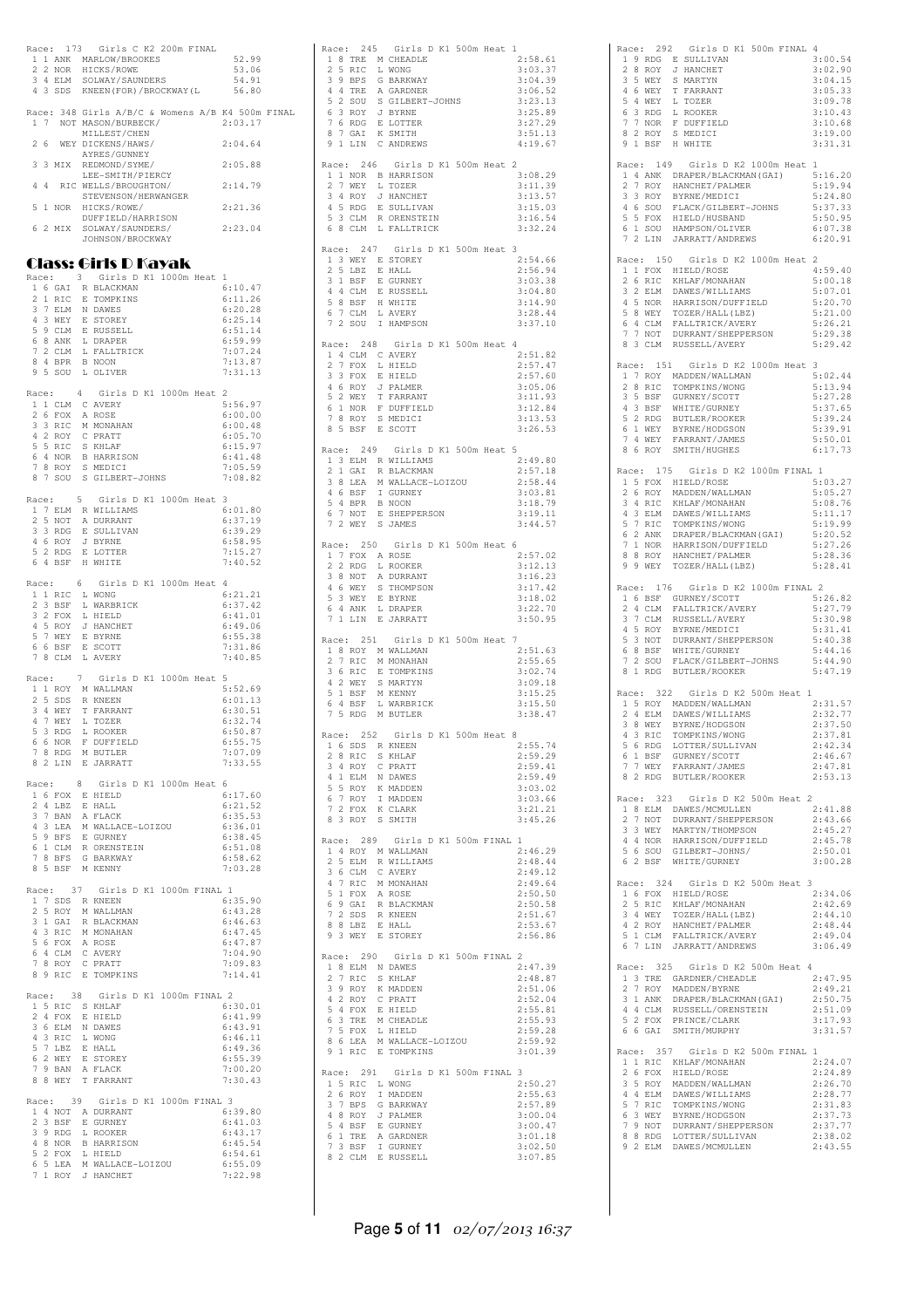|  |             | Race: 358 Girls D K2 500m FINAL 2                                                                                                                                                                                                              |                    |
|--|-------------|------------------------------------------------------------------------------------------------------------------------------------------------------------------------------------------------------------------------------------------------|--------------------|
|  |             | AGE: 558 GILIS MENTER AN AUGUST 18 ROY HARRISON/DUFFIELD<br>2 6 NOR HARRISON/DUFFIELD<br>3 2 TRE GARDNER/CHEADLE<br>4 5 WEY TOZER/HALL (LBZ)<br>5 9 ROY MADDEN/BYRNE<br>6 4 WEY MARTYN/THOMPSON<br>7 3 BSF GURNEY/SCOTT<br>7 WEY FARRANT/JAMES | 2:35.81            |
|  |             |                                                                                                                                                                                                                                                | 2:37.17            |
|  |             |                                                                                                                                                                                                                                                | 2:39.27            |
|  |             |                                                                                                                                                                                                                                                | 2:40.58<br>2:43.77 |
|  |             |                                                                                                                                                                                                                                                | 2:44.34            |
|  |             |                                                                                                                                                                                                                                                | 2:44.67            |
|  | 8 7 WEY     | FARRANT/JAMES                                                                                                                                                                                                                                  | 2:46.05            |
|  |             | 9 1 CLM FALLTRICK/AVERY                                                                                                                                                                                                                        | 2:47.52            |
|  |             | Race: 80 Girls D K4 1000m Heat 1                                                                                                                                                                                                               |                    |
|  |             | 1 4 ROY MADDEN/WALLMAN/                                                                                                                                                                                                                        | 5:21.58            |
|  |             | HANCHET/PALMER                                                                                                                                                                                                                                 |                    |
|  |             | 2 5 FOX HIELD/ROSE/                                                                                                                                                                                                                            | 5:23.54            |
|  |             | HIELD/HUSBAND                                                                                                                                                                                                                                  |                    |
|  | 3 2 WEY     | TOZER/JAMES/                                                                                                                                                                                                                                   | 6:04.89            |
|  |             | FARRANT/BYRNE<br>4 3 SOU HAMPSON/OLIVER/                                                                                                                                                                                                       | 6:11.48            |
|  |             | GILBERT-JOHNS/FLACK (B                                                                                                                                                                                                                         |                    |
|  |             | 5 1 LIN JARRATT/ANDREWS/                                                                                                                                                                                                                       | 8:25.42            |
|  |             | SPENCER/HALLAM                                                                                                                                                                                                                                 |                    |
|  |             |                                                                                                                                                                                                                                                |                    |
|  | Race:<br>81 | Girls D K4 1000m Heat 2                                                                                                                                                                                                                        | 5:20.25            |
|  |             | 1 1 RIC TOMPKINS/WONG<br>2 3 NOT DURRANT/DURRANT/                                                                                                                                                                                              | 6:00.29            |
|  |             | LITTLEWOOD/SHEPPERSON                                                                                                                                                                                                                          |                    |
|  |             | 3 5 CLM AVERY/FALLTRICK/                                                                                                                                                                                                                       | 6:02.02            |
|  |             | RUSSELL/ORENSTEIN                                                                                                                                                                                                                              |                    |
|  |             | 4 2 RDG SULLIVAN/LOTTER/<br>ROOKER/BUTLER                                                                                                                                                                                                      | 6:03.45            |
|  | 5 4 ROY     | HUGHES/SMITH/                                                                                                                                                                                                                                  | 6:42.01            |
|  |             | MADDEN/BYRNE                                                                                                                                                                                                                                   |                    |
|  |             |                                                                                                                                                                                                                                                |                    |
|  |             | Race: 100 Girls D K4 1000m FINAL                                                                                                                                                                                                               |                    |
|  |             | 1 5 RIC TOMPKINS/WONG                                                                                                                                                                                                                          | 5:18.14            |
|  | 2 4 ROY     | MADDEN/WALLMAN/<br>HANCHET/PALMER                                                                                                                                                                                                              | 5:21.76            |
|  | 3 6 FOX     | HIELD/ROSE/                                                                                                                                                                                                                                    | 5:40.97            |
|  |             | HIELD/HUSBAND                                                                                                                                                                                                                                  |                    |
|  | 4 1 SOU     | HAMPSON/OLIVER/                                                                                                                                                                                                                                | 6:04.25            |
|  |             | GILBERT-JOHNS/FLACK (B                                                                                                                                                                                                                         |                    |
|  |             | 5 3 NOT DURRANT/DURRANT/<br>LITTLEWOOD/SHEPPERSON                                                                                                                                                                                              | 6:08.04            |
|  |             | 6 2 RDG SULLIVAN/LOTTER/                                                                                                                                                                                                                       | 6:12.84            |
|  |             | ROOKER/BUTLER                                                                                                                                                                                                                                  |                    |
|  | 7 7 CLM     | AVERY/FALLTRICK/                                                                                                                                                                                                                               | 6:16.94            |
|  |             | RUSSELL/ORENSTEIN                                                                                                                                                                                                                              |                    |
|  | 8 8 WEY     | TOZER/JAMES/                                                                                                                                                                                                                                   | 6:22.16            |
|  |             |                                                                                                                                                                                                                                                |                    |
|  |             | FARRANT/BYRNE                                                                                                                                                                                                                                  |                    |
|  |             | 9 9 ROY HUGHES/SMITH/<br>MADDEN/BYRNE                                                                                                                                                                                                          | 6:26.72            |
|  |             |                                                                                                                                                                                                                                                |                    |
|  | Race: 196   | Girls D K4 500m Heat 1                                                                                                                                                                                                                         |                    |
|  |             | 1 4 ROY MADDEN/WALLMAN/                                                                                                                                                                                                                        | 2:25.06            |
|  |             | HANCHET/PALMER                                                                                                                                                                                                                                 |                    |
|  | 2 2 FOX     | HIELD/ROSE/                                                                                                                                                                                                                                    | 2:29.90            |
|  | 3 6 ELM     | PRINCE/CLARK<br>WILLIAMS/MCMULLEN/                                                                                                                                                                                                             | 2:32.75            |
|  |             | DAWES/DAWES                                                                                                                                                                                                                                    |                    |
|  | 4 3 WEY     | TOZER/MARTYN/                                                                                                                                                                                                                                  | 2:36.50            |
|  |             | THOMPSON/FARRANT                                                                                                                                                                                                                               |                    |
|  |             | 5 5 CLM AVERY/FALLTRICK/                                                                                                                                                                                                                       | 2:44.84            |
|  |             | RUSSELL/ORENSTEIN                                                                                                                                                                                                                              | 3:44.15            |
|  |             | 6 1 LIN JARRATT/ANDREWS/                                                                                                                                                                                                                       |                    |
|  |             | SPENCER/HALLAM                                                                                                                                                                                                                                 |                    |
|  |             | Race: 197 Girls D K4 500m Heat 2                                                                                                                                                                                                               |                    |
|  | 1 1 RIC     | TOMPKINS/WONG/                                                                                                                                                                                                                                 | 2:29.49            |
|  | 2 2 RDG     | MONAHAN/KHLAF<br>SULLIVAN/LOTTER/                                                                                                                                                                                                              | 2:39.53            |
|  |             | ROOKER/BUTLER                                                                                                                                                                                                                                  |                    |
|  |             | 3 3 NOT DURRANT/DURRANT/                                                                                                                                                                                                                       | 2:47.04            |
|  |             | LITTLEWOOD/SHEPPERSON                                                                                                                                                                                                                          |                    |
|  |             | 4 4 SOU HAMPSON/OLIVER/                                                                                                                                                                                                                        | 2:47.61            |
|  | 5 5 ROY     | GILBERT-JOHNS/FLACK (B<br>MADDEN/SMITH/                                                                                                                                                                                                        | 2:52.48            |
|  |             | HUGHES/BYRNE                                                                                                                                                                                                                                   |                    |
|  |             |                                                                                                                                                                                                                                                |                    |
|  | Race: 224   | Girls D K4 500m FINAL                                                                                                                                                                                                                          |                    |
|  | 1 4 RIC     | TOMPKINS/WONG/                                                                                                                                                                                                                                 | 2:27.11            |
|  | 2 5 ROY     | MONAHAN/KHLAF<br>MADDEN/WALLMAN/                                                                                                                                                                                                               | 2:30.55            |
|  |             | HANCHET/PALMER                                                                                                                                                                                                                                 |                    |
|  | 3 6 FOX     | HIELD/ROSE/                                                                                                                                                                                                                                    | 2:34.14            |
|  |             | PRINCE/CLARK                                                                                                                                                                                                                                   |                    |
|  | 4 3 ELM     | WILLIAMS/MCMULLEN/                                                                                                                                                                                                                             | 2:35.74            |
|  |             | DAWES/DAWES                                                                                                                                                                                                                                    |                    |
|  | 5 7 WEY     | TOZER/MARTYN/<br>THOMPSON/FARRANT                                                                                                                                                                                                              | 2:45.67            |
|  | 6 9 SOU     | HAMPSON/OLIVER/                                                                                                                                                                                                                                | 2:49.64            |
|  |             | GILBERT-JOHNS/FLACK (B                                                                                                                                                                                                                         |                    |
|  | 7 2 RDG     | SULLIVAN/LOTTER/                                                                                                                                                                                                                               | 2:50.26            |
|  | 8 8 CLM     | ROOKER/BUTLER<br>AVERY/FALLTRICK/                                                                                                                                                                                                              | 2:50.30            |
|  |             | RUSSELL/ORENSTEIN                                                                                                                                                                                                                              |                    |
|  |             | 9 1 NOT DURRANT/DURRANT/                                                                                                                                                                                                                       | 3:00.65            |
|  |             | LITTLEWOOD/SHEPPERSON                                                                                                                                                                                                                          |                    |

#### Class: Mens A Kayak

|  |  |                                    |                                       |  | 4:12.61                        |
|--|--|------------------------------------|---------------------------------------|--|--------------------------------|
|  |  |                                    |                                       |  | 4:18.36                        |
|  |  |                                    |                                       |  | 4:33.60                        |
|  |  |                                    |                                       |  | 4:36.01                        |
|  |  | 2 2 CLM K MOULE<br>3 3 LEA T CIZAS | 1 4 NOR T PENDLE<br>4 1 NOT M FOULGER |  | Race: 56 Mens A K1 1000m FINAL |

|  |           | Race: 168 Mens A/B K1 200m Heat 1                                                                                                                                                                                                                           |  |
|--|-----------|-------------------------------------------------------------------------------------------------------------------------------------------------------------------------------------------------------------------------------------------------------------|--|
|  | 2 1 LEA   | 1 6 GAI M CLIVE<br>41.81<br>E RAMANAUSKAS<br>41.87                                                                                                                                                                                                          |  |
|  |           | T SIMMONS<br>43.98                                                                                                                                                                                                                                          |  |
|  |           | 3 2 BOA T SIMMON<br>4 5 RIC B IRVINE<br>5 7 RIC T SHARPE<br>44.76                                                                                                                                                                                           |  |
|  |           | 45.07<br>6 8 MAI A OSIPOV<br>45.53                                                                                                                                                                                                                          |  |
|  |           |                                                                                                                                                                                                                                                             |  |
|  |           | Race: 169 Mens A/B K1 200m Heat 2                                                                                                                                                                                                                           |  |
|  | 2 4 LEA   | 1 6 BPR T LAWRENSON<br>40.83<br>T CIZAS<br>41.15                                                                                                                                                                                                            |  |
|  |           | 41.91                                                                                                                                                                                                                                                       |  |
|  |           | 43.04                                                                                                                                                                                                                                                       |  |
|  |           | 44.19                                                                                                                                                                                                                                                       |  |
|  |           | 2 LEA LO-BRYAN<br>4 7 ICU A STREVENS<br>5 3 RIC SO`QUINN<br>6 5 ROY R BEER<br>7 1 SOL T LUSTY<br>7 1 SOL T LUMPDIES<br>44.75<br>45.22                                                                                                                       |  |
|  | 8 8 ROY   | T HUMPRIES<br>46.29                                                                                                                                                                                                                                         |  |
|  |           |                                                                                                                                                                                                                                                             |  |
|  | Race: 170 | Mens A/B K1 200m Heat 3<br>$1\,$ 5 SDS $\,$ L FLETCHER<br>41.65                                                                                                                                                                                             |  |
|  |           | 42.82                                                                                                                                                                                                                                                       |  |
|  |           | 42.90                                                                                                                                                                                                                                                       |  |
|  |           | 43.62                                                                                                                                                                                                                                                       |  |
|  |           | $\begin{array}{cccc} 2&4 &\text{KIR} &\text{C} &\text{MCMORRIN} \\ 3&7 &\text{WEY} & J &\text{BEEVERS} \\ 4&2 &\text{RIC} & S &\text{HYMAN} \\ 5&1 &\text{WOR} & G &\text{MITCHELL} \\ 6&8 &\text{ELM} & M &\text{GOODAL} \\ \end{array}$<br>43.81<br>44.28 |  |
|  |           | 7 3 CLM O SHEPHARD<br>45.60                                                                                                                                                                                                                                 |  |
|  |           |                                                                                                                                                                                                                                                             |  |
|  |           | Race: 185 Mens A/B K1 200m FINAL 1<br>42.47                                                                                                                                                                                                                 |  |
|  |           | 1 3 LEA E RAMANAUSKAS<br>2 4 BPR T LAWRENSON<br>43.51                                                                                                                                                                                                       |  |
|  | 3 5 GAI   | 43.76<br>M CLIVE                                                                                                                                                                                                                                            |  |
|  | 4 7 LEA   | 44.25<br>T CIZAS                                                                                                                                                                                                                                            |  |
|  |           | 44.45<br>45.33                                                                                                                                                                                                                                              |  |
|  |           | 5 6 SDS L FLETCHER<br>6 2 KIR C MCMORRIN<br>7 9 ICU A STREVENS<br>46.19                                                                                                                                                                                     |  |
|  | 8 8 LEA   | L O-BRYAN<br>46.86                                                                                                                                                                                                                                          |  |
|  |           | 9 1 WEY J BEEVERS<br>47.06                                                                                                                                                                                                                                  |  |
|  |           | Race: 186 Mens A/B K1 200m FINAL 2                                                                                                                                                                                                                          |  |
|  |           | 46.75                                                                                                                                                                                                                                                       |  |
|  |           | 47.04<br>48.25                                                                                                                                                                                                                                              |  |
|  |           | NOTES TO WELFALL TO WELFALL A THEORY AND SELM MISS ON THE SERVING SELM MISS TO SALL THAT A SALL AND THE SERVING SERVING SERVING SERVING SERVING SERVING SERVING SERVING SERVING SERVING SERVING SERVING SERVING SERVING SERVIN<br>48.40                     |  |
|  |           | 48.41                                                                                                                                                                                                                                                       |  |
|  |           | 49.05                                                                                                                                                                                                                                                       |  |
|  | 8 4 RIC   | 49.20<br><b>B IRVINE</b><br>51.40                                                                                                                                                                                                                           |  |
|  | 9 3 RIC   | T SHARPE<br>52.60                                                                                                                                                                                                                                           |  |
|  |           |                                                                                                                                                                                                                                                             |  |
|  | Race: 298 | Mens A K1 500m FINAL<br>2:02.36                                                                                                                                                                                                                             |  |
|  |           | 16 ADS KREEVES<br>28 ELM M GOODALL<br>34 CLM D JOHNSON<br>43 NOR T PENDLE<br>2:04.26                                                                                                                                                                        |  |
|  |           | 2:05.23                                                                                                                                                                                                                                                     |  |
|  | 5 2 LEA   | 2:06.98<br>T CIZAS<br>2:11.62                                                                                                                                                                                                                               |  |
|  |           |                                                                                                                                                                                                                                                             |  |
|  |           |                                                                                                                                                                                                                                                             |  |
|  |           | Race: 205 Mens A/B K2 200m FINAL                                                                                                                                                                                                                            |  |
|  |           | 1 3 BPR LAWRENSON/STEED (RIC)<br>40.91                                                                                                                                                                                                                      |  |
|  | 2 1 NOR   | 43.97<br>PENDLE/HICKS                                                                                                                                                                                                                                       |  |
|  |           | 3 4 RIC IRVINE/SHARPE<br>45.04                                                                                                                                                                                                                              |  |
|  |           |                                                                                                                                                                                                                                                             |  |
|  |           | Class: Mens B Kayak<br>Race: 18 Mens B K1 1000m Heat 1                                                                                                                                                                                                      |  |
|  |           | 1 2 BOA T SIMMONS<br>4:34.73                                                                                                                                                                                                                                |  |
|  |           | 2 4 RIC T SHARP<br>4:35.17                                                                                                                                                                                                                                  |  |
|  |           | 4:37.49<br>4:49.65                                                                                                                                                                                                                                          |  |
|  |           | 3 3 ROY M RESSEL<br>4 1 MAI A JORDAN<br>5 6 NOT D GOWOREK<br>5:01.65                                                                                                                                                                                        |  |
|  |           |                                                                                                                                                                                                                                                             |  |
|  |           | Race: 19 Mens B K1 1000m Heat 2<br>4:41.52                                                                                                                                                                                                                  |  |
|  | 2 2 NOR   | $1\,$ 1 KIR $\,$ C MCMORRIN<br>A HICKS<br>4:45.03                                                                                                                                                                                                           |  |
|  |           | 3 4 WOR G MITCHELL<br>4:46.72                                                                                                                                                                                                                               |  |
|  |           |                                                                                                                                                                                                                                                             |  |
|  |           | Race: 20 Mens B K1 1000m Heat 3<br>4:41.79                                                                                                                                                                                                                  |  |
|  |           | 4:41.85                                                                                                                                                                                                                                                     |  |
|  |           | 12 SOL T LUSTY<br>2 5 BOA J WEBSTER<br>3 4 WEY J BEEVERS<br>4:43.66                                                                                                                                                                                         |  |
|  | 4 3 RIC   | <b>B IRVINE</b><br>4:46.19<br>4:48.72                                                                                                                                                                                                                       |  |
|  |           | 5 6 RIC S HYMAN<br>6 1 RDG J KEEBLE<br>5:07.69                                                                                                                                                                                                              |  |
|  |           |                                                                                                                                                                                                                                                             |  |
|  |           | Race: 58 Mens B K1 1000m FINAL                                                                                                                                                                                                                              |  |
|  |           | 4:20.01<br>4:20.85                                                                                                                                                                                                                                          |  |
|  |           | 4:24.37                                                                                                                                                                                                                                                     |  |
|  |           | 15 BOA T SIMMONS<br>26 ROY M RESSEL<br>34 RIC T SHARP<br>4:24.83                                                                                                                                                                                            |  |
|  |           | 4:28.40<br>4:29.21                                                                                                                                                                                                                                          |  |
|  |           | 4:30.14                                                                                                                                                                                                                                                     |  |
|  |           | 4:30.85                                                                                                                                                                                                                                                     |  |
|  |           | 9 4 ARE C MONDRIN<br>5 2 BOA J WEBSTER<br>6 1 NOR A HICKS<br>7 8 WEY J BEEVERS<br>8 7 SOL T LUSTY<br>9 9 RIC B IRVINE<br>4:33.10                                                                                                                            |  |
|  |           | Race: 263 Mens B K1 500m Heat 1                                                                                                                                                                                                                             |  |
|  |           | 2:00.17                                                                                                                                                                                                                                                     |  |
|  |           | 2:01.06<br>2:02.88                                                                                                                                                                                                                                          |  |
|  |           | 2:03.95                                                                                                                                                                                                                                                     |  |
|  |           | 2:04.23                                                                                                                                                                                                                                                     |  |
|  |           | 2:07.19<br>2:34.91                                                                                                                                                                                                                                          |  |
|  |           |                                                                                                                                                                                                                                                             |  |
|  | Race: 264 | Mens B K1 500m Heat 2                                                                                                                                                                                                                                       |  |
|  |           | 2:02.55<br>2:03.98                                                                                                                                                                                                                                          |  |
|  |           | 2:04.01                                                                                                                                                                                                                                                     |  |
|  |           | 2:04.56                                                                                                                                                                                                                                                     |  |
|  |           | ALL SET SHYMAN<br>2 7 ICU A STREVENS<br>3 6 GAI M CLIVE<br>4 1 BOA J WEBSTER<br>5 3 RIC B IRVINE<br>6 4 NOT D GOWOREK<br>2:04.75<br>2:16.57<br>7 2 ROY T HUMPHRIES                                                                                          |  |

| Race: 265 Mens B K1 500m Heat 3 |         |
|---------------------------------|---------|
| 1 5 KIR C MCMORRIN              | 2:01.34 |
| 2 3 WEY J BEEVERS               | 2:01.98 |
| 3 1 RIC T SHARPE                | 2:03.49 |
| 4 6 LEA L O-BRYAN               | 2:03.89 |
| 5 2 WOR G MITCHELL              | 2:03.95 |
| 6 4 CLM O SHEPHARD              | 2:17.20 |
|                                 |         |
| Race: 299 Mens B K1 500m FINAL  |         |
| 1 7 RIC S HYMAN                 | 2:01.93 |
| 2 SOL T. Lusty                  | 2.02.71 |
| 3 9 WOR G MITCHELL              | 2:04.35 |
| 4 8 RIC T SHARPE                | 2:04.58 |
| 5 5 BOA T SIMMONS               | 2:04.78 |
| 6 6 KIR C MCMORRIN              | 2:05.05 |
| 7 4 ROY M RESSEL                | 2:08.14 |
| 8 3 WEY J BEEVERS               | 2:11.88 |
| 9 2 SDS L FLETCHER              | 2:12.73 |
| 10 1 LEA L O-BRYAN              | 2:17.41 |
|                                 |         |
| Race: 340 Mens B K2 500m FINAL  |         |
| 1 2 RIC IRVINE/SHARPE           | 1:54.52 |
| 2 1 NOR HICKS/PENDLE            | 1:57.35 |
| 3 4 SOL LUSTY/BALL(ANK)         | 1:59.10 |
| 4 5 RIC HYMAN/PURCELL           | 2:06.64 |
|                                 |         |
|                                 |         |
| Class: Mens C Kavak             |         |
|                                 |         |
| Race: 31 Mens C K1 1000m Heat 1 |         |
| 1 2 TON L CLARK                 | 5:04.36 |
| 2 4 BAS M REES-CLARK            | 5:05.10 |
| 3 1 RDG C LOFTHOUSE             | 5:07.02 |
| 4 5 BOA J ESCOTT                | 5:09.38 |
| 5 6 RIC J WILSHAW               | 5:12.85 |
| $\sim$<br>7 EIM D MODTON        | 5.26 49 |

|                 |                                                                                                                                                                                                                  | 3:14.03            |
|-----------------|------------------------------------------------------------------------------------------------------------------------------------------------------------------------------------------------------------------|--------------------|
|                 |                                                                                                                                                                                                                  | 5:26.49            |
|                 | 5 6 KIC J WILSHAW<br>6 7 ELM D MORTON<br>7 3 CLM J WALKINTON                                                                                                                                                     | 5:27.17            |
|                 |                                                                                                                                                                                                                  |                    |
|                 | Race: 32 Mens C K1 1000m Heat 2                                                                                                                                                                                  |                    |
|                 |                                                                                                                                                                                                                  | 4:54.47            |
|                 |                                                                                                                                                                                                                  |                    |
|                 |                                                                                                                                                                                                                  | 5:00.03            |
|                 |                                                                                                                                                                                                                  | 5:24.52            |
|                 |                                                                                                                                                                                                                  | 5:28.20            |
|                 |                                                                                                                                                                                                                  | 5:33.82            |
|                 |                                                                                                                                                                                                                  |                    |
|                 |                                                                                                                                                                                                                  | 5:37.07            |
|                 | EXAMPLE 32 Mens C K1 1000<br>1 3 ANK S BALL<br>2 2 LIN J HARLEY-BECKETT<br>3 4 RIC N BARTON<br>4 7 CAM S TAYLOR<br>5 1 NOR D BALLS<br>6 5 LEA M CRIAG<br>7 6 LBZ R CREAMER                                       | 5:37.77            |
|                 |                                                                                                                                                                                                                  |                    |
| Race: 54        | Mens C K1 1000m FINAL                                                                                                                                                                                            |                    |
|                 | Race: 54 Mens C K1 1000m<br>15 ANK S BALL<br>24 LIN J HARLEY-BECKETT<br>33 BAS M REES-CLARK<br>42 BOA J ESCOTT<br>58 RIC J WILSHAW<br>66 TON L CLARK<br>77 RDG C LOTTHOUSE<br>89 ELM D MORTON<br>91 RIC N BARTON | 4:36.19            |
|                 |                                                                                                                                                                                                                  |                    |
|                 |                                                                                                                                                                                                                  | 4:37.36            |
|                 |                                                                                                                                                                                                                  | 4:47.65            |
|                 |                                                                                                                                                                                                                  | 4:48.36            |
|                 |                                                                                                                                                                                                                  | 4:53.27            |
|                 |                                                                                                                                                                                                                  | 4:53.57            |
|                 |                                                                                                                                                                                                                  |                    |
|                 |                                                                                                                                                                                                                  | 4:57.70            |
|                 |                                                                                                                                                                                                                  | 4:58.03            |
|                 |                                                                                                                                                                                                                  | 5:03.61            |
|                 |                                                                                                                                                                                                                  |                    |
| Race: 103       |                                                                                                                                                                                                                  |                    |
|                 | Mens C K1 200m Heat 1                                                                                                                                                                                            |                    |
|                 |                                                                                                                                                                                                                  | 51.25              |
|                 |                                                                                                                                                                                                                  | 51.83              |
|                 |                                                                                                                                                                                                                  | 53.64              |
|                 |                                                                                                                                                                                                                  | 54.74              |
|                 |                                                                                                                                                                                                                  |                    |
|                 |                                                                                                                                                                                                                  | 56.19              |
|                 | Race: 103 Mens C K1 200m<br>1 4 LIN J HARLEY-BECKETT<br>2 7 CAM S TAYLOR<br>3 1 LBZ R CREAMER<br>5 3 LEA M REES-CLARK<br>5 3 LEA M CRIAG<br>6 5 CLM J WALKINTON<br>7 2 NOR D BALLS                               | 56.38              |
|                 |                                                                                                                                                                                                                  | 56.85              |
|                 |                                                                                                                                                                                                                  |                    |
| Race: 104       | Mens C K1 200m Heat 2                                                                                                                                                                                            |                    |
|                 |                                                                                                                                                                                                                  |                    |
|                 |                                                                                                                                                                                                                  |                    |
|                 |                                                                                                                                                                                                                  | 52.98              |
|                 |                                                                                                                                                                                                                  | 54.15              |
|                 |                                                                                                                                                                                                                  |                    |
|                 |                                                                                                                                                                                                                  | 57.26              |
|                 |                                                                                                                                                                                                                  | 1:00.13            |
|                 |                                                                                                                                                                                                                  | 1:00.46            |
|                 |                                                                                                                                                                                                                  | 1:00.62            |
|                 | ACCE DUA MENICIAL<br>14 ANK SBALL<br>23 CLM D MITCHELL<br>35 RIC J WILSHAW<br>41 RDG C LOFTHOUSE<br>5 2 TON L CLARK<br>6 6 RIC N BARTON                                                                          |                    |
|                 |                                                                                                                                                                                                                  |                    |
|                 | Race: 163 Mens C K1 200m FINAL                                                                                                                                                                                   |                    |
|                 |                                                                                                                                                                                                                  | 45.35              |
|                 |                                                                                                                                                                                                                  | 45.77              |
|                 |                                                                                                                                                                                                                  | $46\,.\,57$        |
|                 |                                                                                                                                                                                                                  |                    |
|                 |                                                                                                                                                                                                                  | $4\,8$ . $8\,4$    |
|                 |                                                                                                                                                                                                                  | 49.00              |
|                 |                                                                                                                                                                                                                  | 50.09              |
|                 |                                                                                                                                                                                                                  | 51.45              |
|                 |                                                                                                                                                                                                                  | 51.54              |
|                 |                                                                                                                                                                                                                  | 52.34              |
|                 | GACE: 163 Mens C K1 200m<br>16 ANK S BALL<br>22 BAS M REES-CLARK<br>35 LIN J HARLEY-BECKETT<br>47 CLM D MITCHELL<br>63 LBZ R CREAMER<br>63 LEZ M CRIAG<br>81 CLM J WALKINTON<br>99 NOR D BALLS                   |                    |
|                 |                                                                                                                                                                                                                  |                    |
|                 | Race: 230 Mens C K1 500m Heat 1                                                                                                                                                                                  |                    |
|                 |                                                                                                                                                                                                                  | 2:14.15            |
|                 |                                                                                                                                                                                                                  | 2:18.36            |
|                 |                                                                                                                                                                                                                  | 2:19.99            |
|                 |                                                                                                                                                                                                                  |                    |
|                 |                                                                                                                                                                                                                  | 2:21.38            |
|                 |                                                                                                                                                                                                                  | 2:23.66            |
|                 |                                                                                                                                                                                                                  | 2:23.85            |
|                 |                                                                                                                                                                                                                  | 2:32.94            |
|                 |                                                                                                                                                                                                                  | 2:35.27            |
|                 | AGE: 230 MENS BALL<br>15 ANK SBALL<br>21 LIN J HARLEY-BECKETT<br>38 ELM D MORTON<br>43 RIC J WILSHAW<br>56 TON L CLARK<br>7 T CLM J NALKINTON<br>82 NOR D BALLS                                                  |                    |
|                 |                                                                                                                                                                                                                  |                    |
| Race: 231       | Mens C K1 500m Heat 2                                                                                                                                                                                            |                    |
|                 |                                                                                                                                                                                                                  | 2:17.28            |
|                 |                                                                                                                                                                                                                  | 2:18.29            |
|                 |                                                                                                                                                                                                                  | 2:19.47            |
|                 |                                                                                                                                                                                                                  |                    |
|                 |                                                                                                                                                                                                                  | 2:21.80            |
|                 |                                                                                                                                                                                                                  | 2:24.16            |
| 7 7 LEA M CRIAG | AGUE: 231 Mens C K1<br>1 3 GAI P MURPHY<br>2 6 BAS M REES-CLARK<br>3 5 CLM D MITCHELL<br>4 4 BOA J ESCOTT<br>5 1 LBZ R CREAMER<br>6 2 ROE C LOTTHOUSE<br>6 2 ROE C LOTTHOUSE<br>7 7 LEA M CRIAG                  | 2:25.85<br>2:29.25 |

Page **6** of **11** 02/07/2013 16:37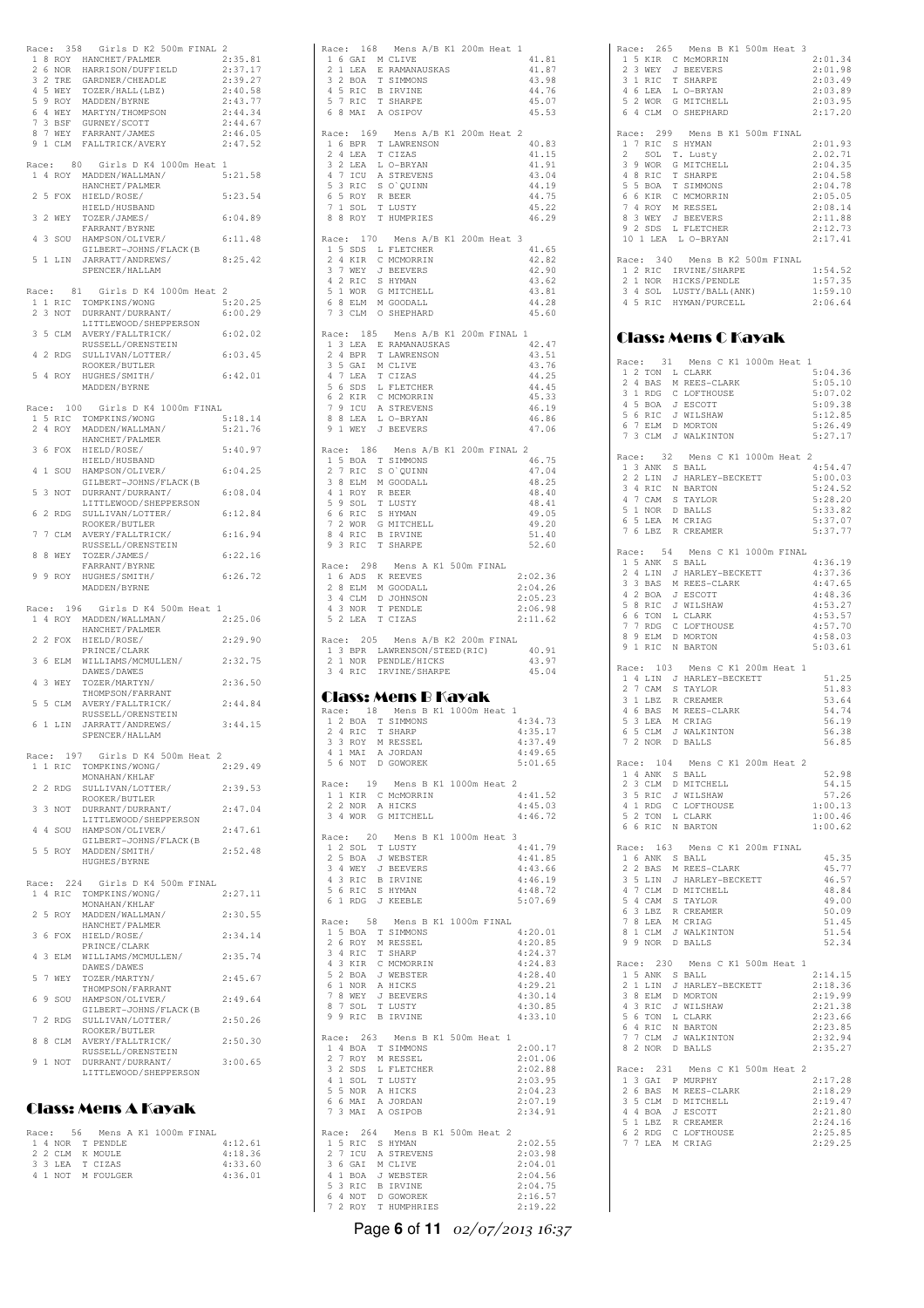|       |                | Race: 280 Mens C K1 500m FINAL                                                                                                                          |  |                                                                                                                                                         |                    |                |  |
|-------|----------------|---------------------------------------------------------------------------------------------------------------------------------------------------------|--|---------------------------------------------------------------------------------------------------------------------------------------------------------|--------------------|----------------|--|
|       | 1 5 ANK S BALL |                                                                                                                                                         |  |                                                                                                                                                         | 2:12.77            |                |  |
|       |                | 2 3 LIN J HARLEY-BECKETT<br>3 6 BAS M REES-CLARK<br>4 4 GAI P MURPHY<br>5 9 TON L CLARK<br>6 8 RIC J WILSHAW<br>6 8 RIC J WILSHAW                       |  |                                                                                                                                                         | 2:14.71<br>2:15.01 |                |  |
|       |                |                                                                                                                                                         |  |                                                                                                                                                         | 2:16.26            |                |  |
|       |                |                                                                                                                                                         |  |                                                                                                                                                         | 2:17.31            |                |  |
|       |                |                                                                                                                                                         |  |                                                                                                                                                         | 2:18.84            |                |  |
|       |                | $\begin{tabular}{cc} 7 & 7 & \texttt{CLM} & D & \texttt{MITCHELL} \\ 8 & 1 & \texttt{BOA} & J & \texttt{ESCOTT} \end{tabular}$                          |  |                                                                                                                                                         | 2:20.74            |                |  |
|       |                | 9 2 ELM D MORTON                                                                                                                                        |  |                                                                                                                                                         | 2:24.96<br>2:27.02 |                |  |
|       |                |                                                                                                                                                         |  |                                                                                                                                                         |                    |                |  |
|       |                |                                                                                                                                                         |  | Race: 125 Mens C K2 200m FINAL                                                                                                                          |                    |                |  |
|       |                | 1 7 LBZ TINGAY/CROCKER<br>2 2 ANK BALL/PALFREY(BAN)                                                                                                     |  |                                                                                                                                                         |                    | 43.13          |  |
|       |                |                                                                                                                                                         |  |                                                                                                                                                         |                    | 44.29          |  |
|       |                | 3 5 LIN EDWARDES/HARLEY-BECKE                                                                                                                           |  |                                                                                                                                                         |                    | 45.43<br>46.98 |  |
|       |                |                                                                                                                                                         |  |                                                                                                                                                         |                    | 47.91          |  |
|       |                |                                                                                                                                                         |  |                                                                                                                                                         |                    | 48.12          |  |
|       |                | 3<br>4 4 CLM MITCHELL/WALKINTON(ZZ<br>5 6 NOR STRONGE/BALLS<br>6 3 TON NEALE/CLARK<br>7 1 RIC WILSHAW/BARTON                                            |  |                                                                                                                                                         |                    | 51.33          |  |
|       |                |                                                                                                                                                         |  |                                                                                                                                                         |                    |                |  |
|       |                |                                                                                                                                                         |  | Race: 334 Mens C K2 500m FINAL                                                                                                                          | 2:02.51            |                |  |
|       | $27$ NOR       | 1 6 ANK BALL/PALFREY (BAN)<br>2 7 NOR BALLS/HAYWARD                                                                                                     |  |                                                                                                                                                         | 2:03.46            |                |  |
|       |                |                                                                                                                                                         |  |                                                                                                                                                         |                    |                |  |
|       |                |                                                                                                                                                         |  |                                                                                                                                                         |                    |                |  |
|       |                |                                                                                                                                                         |  | 2:07.60<br>3 5 BOA ESCOTT/WILLIS(SOU) 2:07.60<br>4 3 TON NEALE/CLARK 2:07.84<br>5 2 RIC WILSHAW/BARTON 2:12.41<br>6 1 CLM MITCHELL/WALKINTON(ZZ 2:17.68 |                    |                |  |
|       |                |                                                                                                                                                         |  |                                                                                                                                                         |                    |                |  |
|       |                |                                                                                                                                                         |  | Race: 99 Mens A/B/C K4 1000m FINAL                                                                                                                      |                    |                |  |
|       |                | 1 6 RIC 0-QUINN/SHARPE/                                                                                                                                 |  |                                                                                                                                                         | 4:02.32            |                |  |
|       |                | IRVINE/HYMAN                                                                                                                                            |  |                                                                                                                                                         |                    |                |  |
|       | 2 3 NOR        | PENDLE/HICKS/<br>NOBBS/PENDLE                                                                                                                           |  |                                                                                                                                                         | 4:08.22            |                |  |
|       |                | 3 4 NOT FOULGER/WALSH/                                                                                                                                  |  |                                                                                                                                                         | 4:14.89            |                |  |
|       |                | GOWOREK/BELBIN                                                                                                                                          |  |                                                                                                                                                         |                    |                |  |
|       |                | 4 8 LEA 0-BRYAN/SMYTHE/                                                                                                                                 |  |                                                                                                                                                         | 4:15.14            |                |  |
|       |                | DUNN/CRAIG<br>5 5 RIC WILSHAW/BROUGHTON/                                                                                                                |  |                                                                                                                                                         | 4:23.76            |                |  |
|       |                | BARTON/PURCELL                                                                                                                                          |  |                                                                                                                                                         |                    |                |  |
|       |                | 6 2 RDG KEEBLE/LOFTHOUSE/                                                                                                                               |  |                                                                                                                                                         | 4:26.59            |                |  |
|       |                | HUTCHINSON/COLLINS                                                                                                                                      |  |                                                                                                                                                         |                    |                |  |
|       |                | MOULE/HEAD                                                                                                                                              |  | 7 1 CLM SHEPHARD/WALKINTON/ 4:31.19                                                                                                                     |                    |                |  |
|       |                | 8 7 RIC WEBB/READING/                                                                                                                                   |  |                                                                                                                                                         | 4:44.29            |                |  |
|       |                | MARTIN/HERWANG                                                                                                                                          |  |                                                                                                                                                         |                    |                |  |
|       |                |                                                                                                                                                         |  |                                                                                                                                                         |                    |                |  |
|       |                | Class: Mens D Kayak                                                                                                                                     |  |                                                                                                                                                         |                    |                |  |
|       |                |                                                                                                                                                         |  | Race: 34 Mens D K1 1000m Heat 1                                                                                                                         |                    |                |  |
|       |                |                                                                                                                                                         |  |                                                                                                                                                         | 5:25.25            |                |  |
|       |                |                                                                                                                                                         |  |                                                                                                                                                         | 6:00.87<br>6:05.51 |                |  |
|       |                |                                                                                                                                                         |  |                                                                                                                                                         | 6:17.31            |                |  |
|       |                | ARC F PURCELL<br>1 1 RIC F PURCELL<br>2 4 NOT P DEBOWER<br>3 5 BPR M WALTERS<br>4 6 ABF R LINEHAM<br>5 3 LIN M EDWARDES                                 |  |                                                                                                                                                         | 6:17.52            |                |  |
|       |                |                                                                                                                                                         |  |                                                                                                                                                         |                    |                |  |
|       | Race: 35       |                                                                                                                                                         |  | Mens D K1 1000m Heat 2                                                                                                                                  |                    |                |  |
|       |                |                                                                                                                                                         |  |                                                                                                                                                         | 5:46.57<br>5:49.51 |                |  |
|       |                |                                                                                                                                                         |  |                                                                                                                                                         | 5:51.76            |                |  |
|       |                |                                                                                                                                                         |  |                                                                                                                                                         | 5:57.07            |                |  |
|       |                | AGRIC 1997 MEDIAN AT A SAMPLE 2 1 PEN R JEFFERIES<br>3 6 RIC G READING<br>5 6 RIC G READING<br>5 5 SHK G UNDERWOOD<br>6 4 NOT R ILETT                   |  |                                                                                                                                                         | 5:58.92            |                |  |
|       |                |                                                                                                                                                         |  |                                                                                                                                                         | 6:30.39            |                |  |
|       |                | 7 7 CLM L BARBER                                                                                                                                        |  |                                                                                                                                                         | 6:48.03            |                |  |
|       |                |                                                                                                                                                         |  | Race: 55 Mens D K1 1000m FINAL                                                                                                                          |                    |                |  |
|       |                | 1 5 RIC F PURCELL                                                                                                                                       |  |                                                                                                                                                         | 4:47.34            |                |  |
|       |                |                                                                                                                                                         |  |                                                                                                                                                         | 5:08.17            |                |  |
|       |                | 2 3 RIC G READING<br>3 8 NOT P DEBOWER<br>4 4 CAM V PATEL                                                                                               |  |                                                                                                                                                         | 5:14.68            |                |  |
|       |                | 5 6 PEN R JEFFERIES                                                                                                                                     |  |                                                                                                                                                         | 5:16.57<br>5:18.06 |                |  |
|       |                |                                                                                                                                                         |  |                                                                                                                                                         | 5:19.77            |                |  |
|       |                |                                                                                                                                                         |  |                                                                                                                                                         | 5:23.19            |                |  |
|       |                | 6 2 SHK G UNDERWOOD<br>7 1 BPR M WALTERS<br>8 7 BPR J FROST<br>9 9 ABF R LINEHAM                                                                        |  |                                                                                                                                                         | 5:38.42            |                |  |
|       |                |                                                                                                                                                         |  |                                                                                                                                                         | 5:53.57            |                |  |
|       |                |                                                                                                                                                         |  | Race: 161 Mens D K1 200m Heat 1                                                                                                                         |                    |                |  |
|       |                | $1\,$ 5 RIC $\,$ F PURCELL                                                                                                                              |  |                                                                                                                                                         |                    | 49.70          |  |
|       | 2 9 PEN        | R JEFFERIES                                                                                                                                             |  |                                                                                                                                                         |                    | 52.42          |  |
|       |                |                                                                                                                                                         |  |                                                                                                                                                         |                    | 53.19<br>53.83 |  |
|       |                | 2 PEN ROBERT SALES<br>3 3 LIN M EDWARDES<br>4 8 LEA D MANISCALO<br>5 4 RIC G READING<br>6 6 ELM D SMHARAJ<br>7 7 NOT S MAHARAJ<br>8 2 CLM L BARBER      |  |                                                                                                                                                         |                    | 54.32          |  |
|       |                |                                                                                                                                                         |  |                                                                                                                                                         |                    | 56.54          |  |
|       |                |                                                                                                                                                         |  |                                                                                                                                                         |                    | 57.36          |  |
|       |                |                                                                                                                                                         |  |                                                                                                                                                         |                    | 57.86          |  |
| Race: | 162            |                                                                                                                                                         |  | Mens D K1 200m Heat 2                                                                                                                                   |                    |                |  |
|       |                |                                                                                                                                                         |  |                                                                                                                                                         |                    | 51.17          |  |
|       |                |                                                                                                                                                         |  |                                                                                                                                                         |                    | 51.90          |  |
|       |                |                                                                                                                                                         |  |                                                                                                                                                         |                    | 56.24          |  |
|       |                |                                                                                                                                                         |  |                                                                                                                                                         |                    | 57.77<br>58.44 |  |
|       |                | MAGE 192 MENSING<br>16 NOR S STRONGE<br>23 BPR M WALTERS<br>31 ABF R LINEHAM<br>47 NOT R LLET<br>54 LEA F POLLAME<br>69 BPR J FROST<br>54 LEA F POLLAME |  |                                                                                                                                                         |                    | 59.29          |  |
|       | 7 5 RDG        | S WATSON                                                                                                                                                |  |                                                                                                                                                         | 1:17.07            |                |  |
|       |                |                                                                                                                                                         |  |                                                                                                                                                         |                    |                |  |
|       | Race: 189      | Mens D K1 200m FINAL<br>1 5 RIC F PURCELL                                                                                                               |  |                                                                                                                                                         |                    | 50.92          |  |
|       |                |                                                                                                                                                         |  |                                                                                                                                                         |                    | 54.06          |  |
|       |                | 2 4 NOR S STRONGE<br>3 6 BPR M WALTERS<br>4 3 PEN R JEFFERIES<br>5 2 LEA D MANISCALO                                                                    |  |                                                                                                                                                         |                    | 54.38          |  |
|       |                |                                                                                                                                                         |  |                                                                                                                                                         |                    | 54.89          |  |
|       |                |                                                                                                                                                         |  |                                                                                                                                                         |                    |                |  |
|       |                |                                                                                                                                                         |  |                                                                                                                                                         |                    | 55.78          |  |
| 6     |                | 7 LIN M EDWARDES                                                                                                                                        |  |                                                                                                                                                         |                    | 55.80<br>55.87 |  |
|       |                | 7 8 RIC G READING<br>8 1 ABF R LINEHAM                                                                                                                  |  |                                                                                                                                                         |                    | 58.85          |  |

|                    | Race: 225 Mens D K1 500m Heat 1<br>1 2 RIC F PURCELL<br>2 7 PEN R JEFFERIES                                                       | 2:31.74            |
|--------------------|-----------------------------------------------------------------------------------------------------------------------------------|--------------------|
|                    | 3 5 NOR S STRONGE                                                                                                                 | 2:36.60<br>2:37.18 |
|                    | 4 4 NOT L GARTON<br>5 8 NOT R ILETT<br>6 3 RIC E READING<br>7 1 BPR J FROST                                                       | 2:40.51<br>2:40.87 |
|                    |                                                                                                                                   | 2:43.17            |
|                    |                                                                                                                                   | 2:49.15            |
| Race: 226          | Mens D K1 500m Heat 2                                                                                                             | 2:28.91            |
|                    | 1 7 TRE G HAIGH<br>2 4 BPR M WALTERS                                                                                              | 2:34.59            |
|                    | 3 3 LIN M EDWARDES<br>4 1 LEA D MANISCALO<br>5 6 CLM L BARBER                                                                     | 2:37.10<br>2:39.30 |
| 6 5 ABF            | R LINEHAM                                                                                                                         | 2:41.30<br>2:43.50 |
|                    | 7 2 ELM D SMITH                                                                                                                   | 2:45.46            |
|                    | Race: 335 Mens D K1 500m FINAL                                                                                                    |                    |
|                    | 1 4 RIC F PURCELL<br>2 9 NOT R ILETT                                                                                              | 2:15.16<br>2:25.52 |
|                    | 3 5 TRE G HAIGH<br>4 7 LIN M EDWARDES                                                                                             | 2:27.54<br>2:28.38 |
|                    | 5 6 BPR M WALTERS                                                                                                                 | 2:28.46            |
|                    | 6 8 LEA D MANISCALO<br>7 2 NOR S STRONGE<br>8 3 PEN R JEFFERIES                                                                   | 2:28.69<br>2:31.53 |
|                    | 9 1 NOT L GARTON                                                                                                                  | 2:32.65<br>2:37.80 |
|                    | Race: 13 Mens D K2 1000m FINAL                                                                                                    |                    |
| 2 5 NOR            | 1 1 RIC PURCELL/READING                                                                                                           | 5:08.23            |
|                    | STRONGE/PENDLE<br>3 4 LEA MANISCALO/POLLAME                                                                                       | 5:28.25<br>5:37.90 |
|                    | 4 2 ELM SMITH/LAWRENCE                                                                                                            | 5:54.13            |
|                    | Race: 208 Mens D K2 200m FINAL                                                                                                    | 50.89              |
| 2 1 RIC            | 1 3 LEA MANISCALO/POLLAME<br>PURCELL/READING                                                                                      | 50.98              |
| 3 7 NOR<br>4 5 NOT | STRONGE/PENDLE<br>GARTON/MILLEST<br>moran/holmes                                                                                  | 52.43<br>53.75     |
|                    | 5 6 WOR MORAN/HOLMES                                                                                                              | 55.09<br>55.19     |
|                    | 6 2 ELM SMITH/LAWRENCE<br>7 4 RDG WATSON/WATSON                                                                                   | 1:14.61            |
|                    | Race: 277 Mens D K4 500m FINAL<br>1 1 NOT GARTON/ILETT/                                                                           | 1:58.72            |
| 2 3 RIC            | ABRAHAM/DEBOER<br>$\tt PURCELL/READING/$                                                                                          | 1:59.65            |
|                    | MARTIN/HERWANGER<br>3 4 NOR PENDLE/STRONGE/                                                                                       |                    |
|                    |                                                                                                                                   | 2:07.33            |
|                    | HANCY/SCOTT                                                                                                                       |                    |
|                    | 4 2 ELM SMITH/LAWRENCE/                                                                                                           | 2:17.95            |
|                    | WILLIAMS/ILLINESI                                                                                                                 |                    |
|                    | Class: Mini Kayak A                                                                                                               |                    |
|                    | Race: 68 & 69 No Races and redraw final Race 111                                                                                  |                    |
|                    | Race: 111 Mini-Kayak A K1 500m FINAL<br>1 5 RLS P MILES                                                                           | 3:14.77            |
| 2 3 RLS            | T DOWDEN                                                                                                                          | 3:21.12            |
|                    |                                                                                                                                   | 3:26.25<br>3:28.71 |
|                    | 3 6 WEY A BICKNELL<br>4 8 RLS A GREAVES<br>5 9 EAL J BELL<br>6 1 RDG S HUTCHINSON                                                 | 3:30.90<br>3:37.52 |
|                    |                                                                                                                                   | 3:47.67            |
|                    | 7 2 LIN N JONES<br>8 4 DEV J BELL                                                                                                 | 3:52.54            |
|                    | Race: 198 Mini-Kayak A K2 500m FINAL                                                                                              | 2:44.18            |
|                    |                                                                                                                                   | 2:49.84<br>2:50.29 |
|                    |                                                                                                                                   | 2:57.10            |
|                    | 15 RLS DOWDEN/MILES<br>2 7 WEY BICKNELL/BELL<br>3 3 RDG HUTCHINSON/ATKINS<br>4 4 LIN JONES/MCLOUGHLIN<br>5 6 RLS GREAVES/SAUNDERS | 2:59.28            |
|                    | Race: 223 Mini-Kayak A/B K4 500m Heat 1<br>1 3 WEY BICKNELL/BELL/                                                                 | 2:40.74            |
| 2 5 SOU            | ATKINS/HUTCHINSON(RDG<br>HINVES/HINVES/                                                                                           | 2:58.38            |
|                    | GILBERT-JOHNS                                                                                                                     |                    |
|                    | 3 6 LGW PENNYCOOK/KOWAL/<br>BROCKWAY/BELL                                                                                         | 3:01.14            |
|                    | 4 2 WEY BANKS/SWIFT/<br>CRANMER/MARTYN                                                                                            | 3:11.33            |
|                    | 5 4 LBZ BROWN/SILLITOE/<br>BOOTH (BSF) / GURNEY (BSF                                                                              | 3:27.92            |
|                    | 6 1 BAN URQUHART/PETERSEN/<br>URGUHART/BYRD                                                                                       | 3:36.73            |
|                    |                                                                                                                                   |                    |
|                    | Race: 260 Mini-Kayak A/B K4 500m Heat 2<br>1 2 RLS DOWDEN/MILES/                                                                  | 2:35.77            |
| 2 6 NOR            | GREAVES/SAUNDERS<br>TAYLOR/SMITH/                                                                                                 | 2:38.97            |
|                    | RIJKS/HURRELL(ADS)                                                                                                                | 2:44.75            |
|                    | 3 4 RIC SHEHATA/HERWANGER/<br>O-CONNOR/WHITTAKER                                                                                  |                    |
|                    | 4 3 ROY CLARK/CLARK/<br>JONES/KILVINGTON                                                                                          | 2:47.99            |
| 5 1 LBZ            | Unnamed crew boat<br>6 5 RLS SMITHSON/YURKWICH-ELL 3:17.92                                                                        |                    |

|                |                      |                     | Race: 279 Mini-Kayak A/B K4 500m FINAL<br>1 6 RDG BICKNELL/BELL/                                                                                                                                                               | 2:32.41            |
|----------------|----------------------|---------------------|--------------------------------------------------------------------------------------------------------------------------------------------------------------------------------------------------------------------------------|--------------------|
| $\overline{2}$ | 5                    | RLS                 | ATKINS/HUTCHINSON<br>DOWDEN/MILES/                                                                                                                                                                                             | 2:39.94            |
| 3              |                      | 4 NOR               | GREAVES/SAUNDERS<br>TAYLOR/SMITH/                                                                                                                                                                                              | 2:46.18            |
| 4              | 3                    | RIC                 | RIJKS/HURRELL<br>SHEHATA/HERWANGER/                                                                                                                                                                                            | 2:49.21            |
| 5              | 8                    | LGW                 | O-CONNOR/WITTACKER<br>PENNYCOOK/KOWAL/                                                                                                                                                                                         | 2:51.52            |
| 6              | $\mathbf 1$          |                     | BROCKWAY/BELL                                                                                                                                                                                                                  |                    |
|                |                      |                     | SOU HINVES/HINVES/<br>GILBERT-JOHNS                                                                                                                                                                                            | 2:53.69            |
| 7              |                      | 9 WEY               | BANKS/SWIFT/<br>CRANMER/MARTYN                                                                                                                                                                                                 | 2:53.90            |
| 8              |                      | 7 ROY               | CLARK/CLARK/<br>JONES/KILVINGTON                                                                                                                                                                                               | 2:55.73            |
| 9              |                      | 2 MIX               | PICKERING/MORRIS/<br>NEALE/IP                                                                                                                                                                                                  | 3:08.78            |
|                |                      |                     | Class: Mini Kayak B                                                                                                                                                                                                            |                    |
|                |                      |                     | Race: 70 Mini-Kayak B K1 500m Heat 1<br>1 8 LIN J MCLOUGHLIN                                                                                                                                                                   | 3:12.14            |
|                |                      |                     | 18 LIN WARD THE STATE THE SAME REPORT OF STATE STATE STATE STATE STATE STATE STATE STATE STATE STATE STATE STATE STATE STATE STATE STATE STATE STATE STATE STATE STATE STATE STATE STATE STATE STATE STATE STATE STATE STATE S | 3:13.60            |
|                |                      |                     |                                                                                                                                                                                                                                | 3:21.84<br>3:22.54 |
|                |                      |                     |                                                                                                                                                                                                                                | 3:29.90            |
|                |                      |                     |                                                                                                                                                                                                                                | 3:42.77            |
|                |                      | 8 6 NOR             | L SYMONDS                                                                                                                                                                                                                      | 3:56.55<br>4:14.03 |
|                |                      | Race: 71            | Mini-Kayak B K1 500m Heat 2                                                                                                                                                                                                    |                    |
|                |                      |                     |                                                                                                                                                                                                                                | 3:15.35<br>3:25.36 |
|                |                      |                     |                                                                                                                                                                                                                                | 3:28.27            |
|                |                      |                     |                                                                                                                                                                                                                                | 3:36.32<br>3:36.36 |
|                |                      |                     |                                                                                                                                                                                                                                | 3:39.59            |
|                |                      |                     |                                                                                                                                                                                                                                | 3:45.10<br>3:45.63 |
|                |                      |                     | Aace: 71 Mini-Kay, 2012<br>29 WEY J MARTYN<br>29 WEY J MARTYN<br>33 LGM J BROCKWAY<br>46 GRIC F HERWANGER<br>57 WEY R SWIFT<br>64 SOU X HINVES<br>72 BAN D LORD<br>88 BAN O LORD<br>95 TRU S WATTS                             | 4:06.13            |
|                |                      |                     | Race: 72 Mini-Kayak B K1 500m Heat 3                                                                                                                                                                                           |                    |
|                |                      | 2 3 NOR             | 1 5 BAN E DAVIDSON<br>Z TAYLOR                                                                                                                                                                                                 | 3:20.79<br>3:32.16 |
|                |                      | 3 4 NOR             | C SMITH                                                                                                                                                                                                                        | 3:34.11            |
|                |                      |                     |                                                                                                                                                                                                                                | 3:36.13            |
|                |                      |                     |                                                                                                                                                                                                                                | 3:41.38<br>3:46.82 |
|                |                      |                     | 3 4 NORTH THALLAM<br>4 2 LIN T HALLAM<br>5 7 RLS C SAUNDERS<br>6 9 BAN G BYRD<br>7 1 RLS J YURKWICH-ELL<br>8 6 RLS E SMITHSON                                                                                                  | 3:57.83            |
|                |                      |                     |                                                                                                                                                                                                                                | 4:22.62            |
|                |                      | Race: 73            | Mini-Kayak B K1 500m Heat 4                                                                                                                                                                                                    | 3:39.24            |
|                |                      |                     |                                                                                                                                                                                                                                | 3:44.17            |
|                |                      |                     |                                                                                                                                                                                                                                | 3:54.07            |
|                |                      |                     |                                                                                                                                                                                                                                | 3:56.44<br>4:04.83 |
|                |                      |                     | EXECT: A MINI-AGYAN<br>18 ADS 2 CLARK<br>3 4 ADS M KILVINGTON<br>4 5 LGM G PENNYCOOK<br>5 9 LBZ M PICKERING<br>6 6 LBZ A BROWN<br>7 7 BAN G URQUHART<br>7 MAN G URQUHART                                                       | 4:29.01            |
|                |                      |                     | 8 1 WEY E BANKS                                                                                                                                                                                                                | 4:43.63<br>6:01.37 |
|                |                      | Race: 74            | Mini-Kayak B K1 500m Heat 5                                                                                                                                                                                                    |                    |
|                |                      |                     | 1 1 SOU M HINVES<br>2 3 NOR A RIJKS                                                                                                                                                                                            | 3:30.33            |
|                |                      |                     | G NEALE                                                                                                                                                                                                                        | 3:53.58            |
| 3<br>4         | 8<br>5               | TON                 |                                                                                                                                                                                                                                |                    |
| 5              |                      | BSF                 | D GURNEY                                                                                                                                                                                                                       | 4:06.21<br>4:10.67 |
|                | 7                    | SOU                 | J GILBERT-JOHNS                                                                                                                                                                                                                | 4:13.00            |
| 6<br>7         | 2<br>4               | CHE<br>BAN          | T ROGERS<br>H CRITCHFIELD                                                                                                                                                                                                      | 4:39.64            |
| 8              | 6                    | PEN                 | R STRATHDEE                                                                                                                                                                                                                    | 4:47.23<br>4:48.63 |
|                |                      | Race: 112           | Mini-Kayak B K1 500m FINAL 1                                                                                                                                                                                                   |                    |
| $\mathbf{1}$   | 3                    | BAN E               | DAVIDSON                                                                                                                                                                                                                       | 3:29.52            |
|                | 2 <sub>5</sub><br>36 | LIN<br>RIC          | J MCLOUGHLIN<br>L SHEHATA                                                                                                                                                                                                      | 3:30.16<br>3:30.89 |
| 4              | $\overline{c}$       |                     |                                                                                                                                                                                                                                | 3:39.23            |
| 6              |                      | 5 8 WEY<br>4 EAL    | LGW M KOWAL<br>WEY J MARTY<br>J MARTYN<br>Y IP                                                                                                                                                                                 | 3:46.33<br>3:46.67 |
|                |                      | 7 7 RIC             | R O-CONNOR                                                                                                                                                                                                                     | 3:55.08            |
| 8              | 1<br>99              | $_{\rm LGW}$<br>BSF | J BROCKWAY<br>T BOOTH                                                                                                                                                                                                          | 3:56.21<br>4:05.60 |
| Race:          |                      | 113                 | Mini-Kayak B K1 500m FINAL                                                                                                                                                                                                     | $\overline{2}$     |
| $\mathbf{1}$   | $\mathsf S$          |                     | SOU M HINVES                                                                                                                                                                                                                   | 3:38.75            |
|                |                      | 2 8 ADS<br>3 4 NOR  | Z HOWELL<br>Z TAYLOR                                                                                                                                                                                                           | 3:41.94<br>3:59.91 |
| 4              |                      | 2 WEY               |                                                                                                                                                                                                                                | 4:00.71            |
|                | 5 3                  |                     | WEY R SWIFT<br>LIN T HALLAM                                                                                                                                                                                                    | 4:11.26            |
|                |                      | 6 6 NOR<br>7 1 SOU  | C SMITH<br>X HINVES                                                                                                                                                                                                            | 4:15.40<br>4:23.00 |
| 8 7            |                      | $_{\rm RIC}$        | F HERWANGER                                                                                                                                                                                                                    | 4:38.18            |
|                |                      | Race: 114           | Mini-Kayak B K1 500m FINAL 3                                                                                                                                                                                                   |                    |
| 2              | 4                    | 1 8 ADS<br>ROY      | M KILVINGTON<br>Z CLARK                                                                                                                                                                                                        | 3:50.90<br>3:53.15 |
|                |                      | 3 2 NOR             | A RIJKS                                                                                                                                                                                                                        | 4:12.13            |
| 5              | 7                    | 4 1 LGW             | G PENNYCOOK<br>G BYRD                                                                                                                                                                                                          | 4:19.59<br>4:29.29 |
| 6              | 6                    | BAN                 |                                                                                                                                                                                                                                | 4:34.37            |
| 7<br>8         | 5<br>3               |                     | BAN D PETERSEN<br>GAI E SHAW<br>BAN O LORD                                                                                                                                                                                     | 4:35.07<br>4:42.53 |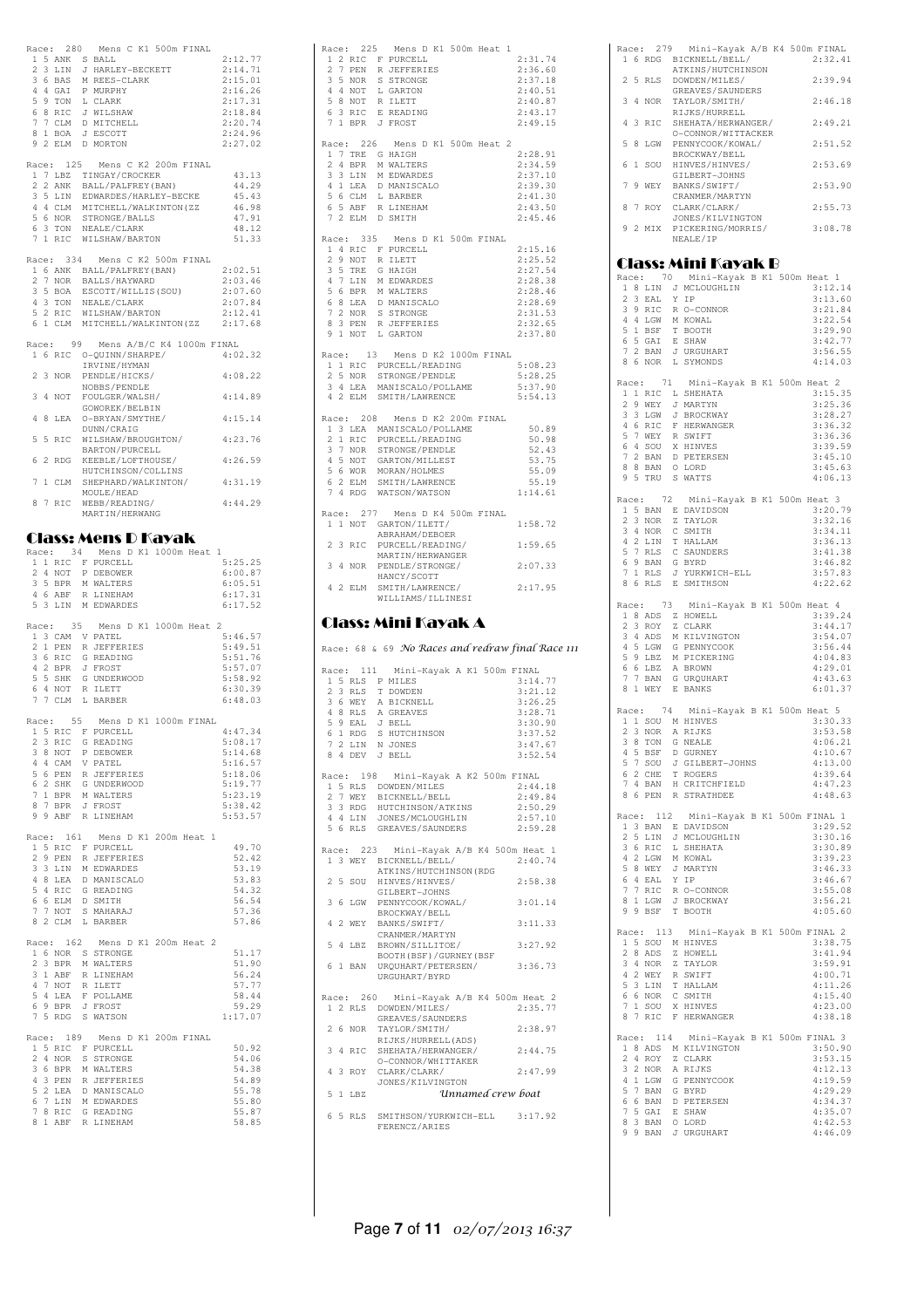|              |           | Race: 304 Mini-Kayak B K2 500m Heat 1                                                                                                                                                                                                                  |                        |
|--------------|-----------|--------------------------------------------------------------------------------------------------------------------------------------------------------------------------------------------------------------------------------------------------------|------------------------|
|              |           |                                                                                                                                                                                                                                                        |                        |
|              |           |                                                                                                                                                                                                                                                        |                        |
|              |           |                                                                                                                                                                                                                                                        |                        |
|              |           |                                                                                                                                                                                                                                                        |                        |
|              |           |                                                                                                                                                                                                                                                        |                        |
|              |           |                                                                                                                                                                                                                                                        |                        |
|              |           |                                                                                                                                                                                                                                                        |                        |
|              |           |                                                                                                                                                                                                                                                        |                        |
|              | Race: 305 | Mini-Kayak B K2 500m Heat 2                                                                                                                                                                                                                            |                        |
|              |           |                                                                                                                                                                                                                                                        |                        |
|              |           |                                                                                                                                                                                                                                                        |                        |
|              |           |                                                                                                                                                                                                                                                        |                        |
|              |           |                                                                                                                                                                                                                                                        |                        |
|              |           |                                                                                                                                                                                                                                                        |                        |
|              |           | Race: 305 Mini-Kayak B KZ 500m Heat 2<br>1 SOU HINVES/HINVES<br>2 8 LBZ PICKERING/NEALE(TON) 3:13.34<br>4 6 LEZ MORRIS/IP(EAL) 3:19.00<br>5 4 LGW PENNYCOOK/KOWAL 3:20.25<br>6 9 LBZ BROWN/SILLITOE (PEN) 3:37.87<br>7 3 NOR SMITH/STRATHD             |                        |
|              |           |                                                                                                                                                                                                                                                        |                        |
|              |           | Race: 330 Mini-Kayak B K2 500m FINAL 1                                                                                                                                                                                                                 |                        |
|              |           |                                                                                                                                                                                                                                                        | 3:03.13<br>3:04.51     |
|              |           |                                                                                                                                                                                                                                                        | 3:14.09                |
|              |           |                                                                                                                                                                                                                                                        | 3:15.00                |
|              |           |                                                                                                                                                                                                                                                        | $3:19.15$<br>$3:23.58$ |
|              |           | Race: 330 Mini-Kayak B K2 500m F<br>15 RIC SHEHATA/O'CONNOR<br>26 WEY MARTYN/SWIFT<br>3 9 LBZ MORRIS/IP(EAL)<br>42 SOU HINVES/HINVES<br>5 3 ADS KILVINGTON/HURRELL<br>6 7 RIC HERWANGER/WHITTAKER<br>8 8 ROY CLARK/JONES<br>9 1 LBZ PICKERING/NEALE(TO | 3:24.54                |
|              |           |                                                                                                                                                                                                                                                        | 3:27.05<br>3:32.89     |
|              |           |                                                                                                                                                                                                                                                        |                        |
|              |           | Race: 331 Mini-Kayak B K2 500m FINAL 2                                                                                                                                                                                                                 |                        |
|              |           | 15 LGW PENNYCOOK/KOWAL                                                                                                                                                                                                                                 | 3:16.82                |
|              |           |                                                                                                                                                                                                                                                        |                        |
|              |           |                                                                                                                                                                                                                                                        |                        |
|              |           |                                                                                                                                                                                                                                                        |                        |
|              |           |                                                                                                                                                                                                                                                        |                        |
|              |           | 8 2 LBZ BROWN/SILLITOE                                                                                                                                                                                                                                 | 4:10.69                |
|              |           |                                                                                                                                                                                                                                                        |                        |
|              |           | <b>Class: Masters A Kayak</b>                                                                                                                                                                                                                          |                        |
|              |           | Race: 52 Masters A K1 1000m FINAL                                                                                                                                                                                                                      |                        |
|              |           |                                                                                                                                                                                                                                                        | 4:29.37                |
|              |           |                                                                                                                                                                                                                                                        | 4:31.95<br>4:36.23     |
|              |           |                                                                                                                                                                                                                                                        | 4:37.45                |
|              |           |                                                                                                                                                                                                                                                        | 4:38.53                |
|              |           |                                                                                                                                                                                                                                                        | 4:47.95<br>4:48.97     |
|              |           | ALCE: DZ<br>18 WOR S WEST<br>23 NOT M ENOCH<br>32 RIC S O-CUINN<br>45 WOR J BIRD<br>51 CHE R RODGERS<br>67 BAN D GOLDER<br>79 ANK S RICKETTS<br>86 LEA J SMYTHE                                                                                        | 4:52.87                |
|              |           |                                                                                                                                                                                                                                                        |                        |
|              |           |                                                                                                                                                                                                                                                        |                        |
|              |           | Race: 119 Masters A K4 1000m FINAL                                                                                                                                                                                                                     |                        |
|              |           | 1 3 WOR SMYTHE/BIRD/<br>WEST/PARKER                                                                                                                                                                                                                    | 3:46.59                |
|              |           | 2 5 ANK RILEY/RICKETTS/                                                                                                                                                                                                                                | 3:48.48                |
|              |           | BROOKES/WILSON                                                                                                                                                                                                                                         |                        |
|              |           | 3 7 GAI SMITH/MURPHY/<br>BLACKMAN/CLIVE<br>BLACKMAN/CLIVE                                                                                                                                                                                              | 3:54.35                |
|              |           | 4 1 NOR PENDLE/KILBOURN/                                                                                                                                                                                                                               | 3:55.71                |
|              |           | HANCY/HAYWARD<br>5 4 RIC MARTIN/WELLS/                                                                                                                                                                                                                 | 3:59.96                |
|              |           | DYZMA/O'QUINN                                                                                                                                                                                                                                          |                        |
|              | 6 2 SOU   | WILLIS/HINVES/<br>GILBERT-JOHNS                                                                                                                                                                                                                        | 4:12.75                |
|              |           |                                                                                                                                                                                                                                                        |                        |
|              |           | Race: 182 Masters A K2 200m FINAL                                                                                                                                                                                                                      |                        |
|              | 2 5 ANK   | 1 6 RIC O'CUINN/GAVIN<br>2 5 ANK RICKETTS/RILEY                                                                                                                                                                                                        | 44.48<br>45.25         |
|              |           | 3 1 BAN GALLIMORE/GOLDER                                                                                                                                                                                                                               | 45.38                  |
|              |           |                                                                                                                                                                                                                                                        | 46.57                  |
|              |           | 4 4 LEA DUNNE/SMYTHE<br>5 2 GAI BLACKMAN/BROOKES(ANK)<br>6 3 GAI SMITH/CLIVE                                                                                                                                                                           | 47.47<br>54.75         |
|              |           |                                                                                                                                                                                                                                                        |                        |
|              |           | Race: 202 Masters A K1 200m FINAL                                                                                                                                                                                                                      | 47.78                  |
|              | 2 1 WOR   | 1 5 RIC S O-CUINN<br>J BIRD                                                                                                                                                                                                                            | 49.06                  |
|              | 3 6 ANK   | S RICKETTS                                                                                                                                                                                                                                             | 50.75                  |
|              |           |                                                                                                                                                                                                                                                        | 51.19<br>52.80         |
|              |           | 4 4 WEY P GUNNEY<br>5 7 BAN D GALLIMORE<br>6 3 BAN D GOLDER                                                                                                                                                                                            | 53.83                  |
|              |           | Race: 321 Masters A K2 500m FINAL                                                                                                                                                                                                                      |                        |
|              |           | 1 4 RIC OQUINN/GAVIN                                                                                                                                                                                                                                   | 1:57.58                |
|              | 2 5 BAN   | GALLIMORE/GOLDER                                                                                                                                                                                                                                       | 1:58.36                |
|              | 3 1 NOT   | ENOCH/LIVSEY                                                                                                                                                                                                                                           | 1:58.43<br>2:02.91     |
|              |           | 4 3 ANK RICKETTS/RILEY<br>5 2 LEA DUNNE/SMYTHE                                                                                                                                                                                                         | 2:04.03                |
|              |           |                                                                                                                                                                                                                                                        |                        |
|              |           | Race: 350 Masters A K1 500m FINAL                                                                                                                                                                                                                      | 2:01.06                |
|              |           | 1 7 RIC S O-CUINN<br>2 3 NOT M ENOCH                                                                                                                                                                                                                   | 2:04.42                |
|              | 3 2 WEY   | P GUNNEY                                                                                                                                                                                                                                               | 2:05.70<br>2:05.75     |
|              |           |                                                                                                                                                                                                                                                        | 2:13.14                |
|              |           | 4 6 WOR J BIRD<br>5 5 NOT I LIVSEY<br>6 4 ANK S RICKETTS                                                                                                                                                                                               | 2:14.01                |
|              |           |                                                                                                                                                                                                                                                        |                        |
|              |           | <b>Class: Masters B Kayak</b><br>Race: 14 Masters B K1 1000m Heat 1                                                                                                                                                                                    |                        |
| $\mathbf{1}$ |           | 7 WOR J PARKER                                                                                                                                                                                                                                         | 5:19.76                |
|              | 2 3 LBZ   | M MARTIN                                                                                                                                                                                                                                               | 5:22.53                |
|              |           | 3 4 NOT R LITTLEWOOD<br>R KILBOURN                                                                                                                                                                                                                     | 5:24.02<br>5:25.08     |
|              |           | 4 6 NOR R KILBO<br>5 1 ANK G RILEY<br>6 9 RIC DYZMA                                                                                                                                                                                                    | 5:28.67<br>5:47.15     |

|                     | Race: 15 Masters B K1 1000m Heat 2<br>1 3 RLS N BLACKMAN                                                                                                                               | 5:17.30            |
|---------------------|----------------------------------------------------------------------------------------------------------------------------------------------------------------------------------------|--------------------|
| $28$ GAI            | <b>B BLACKMAN</b>                                                                                                                                                                      | 5:21.36<br>5:27.47 |
|                     |                                                                                                                                                                                        | 5:36.76            |
|                     | 3 7 ANK P BROOKES<br>4 6 BOA M ESCOTT<br>5 5 BOA S MISSEN<br>6 4 SOU J HINVES                                                                                                          | 5:37.99<br>5:52.60 |
|                     | Race: 53 Masters B K1 1000m FINAL                                                                                                                                                      |                    |
|                     | 1 4 WOR J PARKER                                                                                                                                                                       | 4:39.89            |
| $23$ LBZ<br>3 2 NOR | M MARTIN<br>R KILBOURN                                                                                                                                                                 | 4:43.14<br>4:44.63 |
|                     |                                                                                                                                                                                        | 4:49.11            |
|                     | 4 5 RLS N BLACKMAN<br>5 6 GAI B BLACKMAN<br>6 8 ANK P BROOKES<br>7 7 NOT R LITTLEWOOD                                                                                                  | 4:49.94<br>4:50.93 |
| 8 1 ANK             | G RILEY                                                                                                                                                                                | 4:52.87            |
|                     |                                                                                                                                                                                        | 4:56.86            |
| Race: 201           | Masters B K1 m FINAL<br>1 6 LBZ S TINGAY                                                                                                                                               | 47.31              |
|                     |                                                                                                                                                                                        | 48.61              |
|                     | 2 8 NOR I HAYWARD<br>3 5 LEA S DUNNE<br>4 7 ANK G RILEY                                                                                                                                | 52.17<br>54.57     |
| 5 2 RIC             | C GAVIN                                                                                                                                                                                | 56.98              |
| Race: 232           | Masters B K1 500m Heat                                                                                                                                                                 | $\mathbf{1}$       |
|                     | 1 9 NOT R LITTLEWOOD                                                                                                                                                                   | 2:16.80<br>2:17.41 |
|                     |                                                                                                                                                                                        | 2:18.37<br>2:19.38 |
|                     | 2 4 NOR I HAYWARD<br>3 2 LBZ S TINGAY<br>4 8 LBZ M MARTIN<br>5 7 BOA S MISSEN                                                                                                          | 2:25.44            |
| 6 1 BOA             | M ESCOTT<br>7 5 RDG B GREENHAM                                                                                                                                                         | 2:27.71<br>2:32.39 |
|                     |                                                                                                                                                                                        |                    |
|                     | Race: 233 Masters B K1 500m Heat 2<br>1 7 NOR R KILBOURN                                                                                                                               | 2:24.50            |
|                     | 2 4 ANK P BROOKES<br>3 5 GAI B BLACKMAN                                                                                                                                                | 2:24.88<br>2:25.53 |
|                     | 4 8 LEA S DUNNE                                                                                                                                                                        | 2:26.55            |
| 5 6 NOR             | D PENDLE<br>J HINVES                                                                                                                                                                   | 2:26.68<br>2:27.89 |
|                     | 6 2 SOU J HINVES<br>7 3 ANK G RILEY<br>8 9 RIC C GAVIN                                                                                                                                 | 2:31.56            |
|                     | 9 1 NOR C SCHOFIELD                                                                                                                                                                    | 2:32.69<br>2:41.33 |
|                     | Race: 254 Masters B K1 500m FINAL                                                                                                                                                      |                    |
|                     | $1\ 4\ \hbox{NOR}\quad \hbox{I HAYWARD}$                                                                                                                                               | 2:11.66            |
| 2 6 LBZ<br>3 5 NOT  | S TINGAY<br>R LITTLEWOOD                                                                                                                                                               | 2:13.24<br>2:14.83 |
|                     | 4 7 NOR R KILBOURN<br>5 9 LEA S DUNNE<br>6 2 ANK P BROOKES<br>7 3 LBZ M MARTIN                                                                                                         | 2:16.44            |
|                     |                                                                                                                                                                                        | 2:18.88<br>2:18.97 |
|                     | 8 1 GAI B BLACKMAN                                                                                                                                                                     | 2:19.72<br>2:21.73 |
|                     |                                                                                                                                                                                        |                    |
|                     |                                                                                                                                                                                        |                    |
| Race: 297           | Masters B K2 500m FINAL                                                                                                                                                                | 2:06.53            |
|                     | 1 3 NOR HAYWARD/PENDLE                                                                                                                                                                 | 2:07.98            |
|                     | 2 4 GAI BLACKMAN/BROOKES(ANK)<br>3 6 LBZ MARTIN/TINGAY                                                                                                                                 | 2:14.79<br>2:18.10 |
|                     | 4 1 NOR KILBOURN/SCHOFIELD<br>5 5 RDG GREENHAM/FRANKLAND                                                                                                                               | 2:19.05            |
|                     | Class: Masters C Kayak                                                                                                                                                                 |                    |
|                     |                                                                                                                                                                                        |                    |
|                     | Race: 16 Masters C K1 1000m Heat 1                                                                                                                                                     | 5:43.62            |
|                     |                                                                                                                                                                                        | 5:49.67<br>5:53.79 |
|                     |                                                                                                                                                                                        | 5:58.07            |
|                     |                                                                                                                                                                                        | 5:59.51<br>6:02.11 |
|                     | 12 RDG J TREADGOLD<br>2 4 BPR H BLACKMAN<br>3 3 CLM J AVERY<br>4 8 CLM D WILLIAMS<br>5 6 MER N WOOLTORTON<br>7 5 MER M FITZSIMONS<br>7 5 MER M FITZSIMONS                              | 6:04.93            |
| Race: 17            | Masters C K1 1000m Heat 2                                                                                                                                                              |                    |
|                     |                                                                                                                                                                                        | 5:21.50<br>5:22.08 |
|                     |                                                                                                                                                                                        | 5:25.55            |
|                     |                                                                                                                                                                                        | 5:25.86<br>5:41.78 |
|                     |                                                                                                                                                                                        | 5:43.88<br>5:52.09 |
|                     | EXAMPLE 1 MASSERS C K1 :<br>1 NOT PLOWE<br>2 8 SOU S WILLIS<br>3 5 RIC T WASZKIEWICJ<br>4 4 RIC S MARTIN<br>5 3 NOT S BAGSHAW<br>6 7 RIC J HERWANGER<br>7 2 NOT N MASON                |                    |
|                     | Race: 36 Masters C K1 1000m FINAL                                                                                                                                                      | 5:38.44            |
|                     |                                                                                                                                                                                        | 5:39.59<br>5:42.66 |
|                     |                                                                                                                                                                                        | 5:47.80            |
|                     |                                                                                                                                                                                        | 5:54.83<br>6:01.19 |
|                     | EXECT: 36 MASTERS CK<br>15 NOT PLOWE<br>24 SOU S WILLIS<br>32 RDG J TREADGOLD<br>43 RIC S MARTIN<br>56 RIC T WASZKIEWICJ<br>67 NOT S BAGSHAW<br>71 BPR H BLACKMAN                      | 6:03.04            |
|                     | Race: 64 Masters C K2 1000m FINAL                                                                                                                                                      |                    |
|                     | $\begin{tabular}{llllll} 1 & 5 & RDG & HAMMOND/TREADGOLD & & 4:46.31 \\ 2 & 3 & RDG & TOOMEY/FRANKLAND & & 4:51.27 \\ \end{tabular}$                                                   |                    |
| 3 7 WEY             | IOOMEY/FRANKLAND<br>CHILDERSTONE/MARTYN<br>HEBWANGER/MARTIN                                                                                                                            | 4:53.88            |
|                     |                                                                                                                                                                                        | 4:55.12<br>4:56.35 |
|                     |                                                                                                                                                                                        | 4:57.84<br>5:12.87 |
|                     | 3 / WELL CHILDENSITONES<br>4 1 RIC HERWANGER/MARTIN<br>5 2 CLM AVERY/WILLIAMS<br>6 8 NOT BAGSHAW/LOWE<br>7 4 BAN AVERY/FLACK                                                           |                    |
| Race: 126           | Masters C K1 200m Heat 1                                                                                                                                                               | 52.12              |
|                     |                                                                                                                                                                                        | 52.79<br>53.69     |
|                     |                                                                                                                                                                                        | 54.89              |
|                     |                                                                                                                                                                                        | 55.15<br>57.52     |
|                     | ARGE: 120 MARTER (1987)<br>19 ANK J CROSBY<br>24 WEY D MARTYN<br>38 RDG J TREADCOLD<br>56 CLM J WILLIAMS<br>61 CLM J AVERY<br>72 BPR H BLACKMAN<br>87 RDG B HAMMOND<br>93 RIC S MARTIN | 59.25<br>1:01.53   |

Race: 127 Masters C K1 200m Heat 2<br>1.5 NOT P LOWE 1 5 NOT P LOWE 54.32 2 4 ADS A DODSON 54.62 3 3 RIC J HERWANGER 55.03<br>
4 6 GAI S SMITH 55.32<br>
5 1 RIC T WASZKIEWICJ 55.70<br>
6 7 MER M FITZSIMONS 58.93<br>
7 2 MER N WOOLTORTON 59.12<br>
8 8 RDG P TOOMEY 1:00.91 Race: 144 Masters C K1 200m FINAL 1 9 GAI S SMITH 51.47 2 4 WEY D MARTYN 51.56 3 6 RDG J TREADGOLD 53.49 4 7 ADS A DODSON 54.50 5 8 RIC J HERWANGER 54.63 6 3 NOT P LOWE 55.01 7 2 RDG N FRANKLAND 55.73 8 1 CLM D WILLIAMS 56.96 Race: 155 Masters C K2 200m FINAL<br>
1 5 ANK CLINTON/CROSBY<br>
2 2 RDG HAMMOND/TREADGOLD 48.54<br>
3 6 RDG TOOMEY/FRANKLAND 49.62<br>
4 1 RIC HERWANGER/MARTIN 49.70<br>
5 4 CLM AVERY/GORE 50.20 6 3 MER FITZSIMONS/WOOLTORTON 52.33 Race: 278 Masters C K4 500m FINAL Race: 270 masters of the south results 1:59.76<br>1 2 RDG HAMMOND/TREADGOLD/ 1:59.76 TOOMEY/FRANKLAND 2 3 ANK RICKETTS/CLINTON/ 2:00.95<br>CROSBY/ORME CROSBY/ORME 3 5 CLM WILLIAMS/AVERY/ 2:02.79 GORE/BUNYON 4 4 WOR MORAN/CAVE/ HOLMES/ crew boat name missing 5 1 NOT OUGHTON/BAGSHAW/ 2:07.43 MASON/LOWE Race: 319 Masters C K1 500m Heat 1<br>
1 9 NOT S BAGSHAW<br>
2:25.92<br>
2 1 RDG J TREADGOLD<br>
2 7 ANK S CROSBY<br>
2:28.78 4 3 CLM D WILLIAMS 2:30.96 5 2 CLM J AVERY 2:33.07 6 5 RDG B HAMMOND 2:39.72 7 8 RIC S MARTIN 2:40.26 8 6 NOR A HICKS 3:11.54 Race: 320 Masters C K1 500m Heat 2<br>
29 RDG N FRANKLAND<br>
2125.62<br>
29 RDG N FRANKLAND<br>
35 ADS N REEVES<br>
2128.12<br>
48 TRE P ROBERTS<br>
48 TRE P ROBERTS<br>
53 RIC J HERNANGER<br>
61 SOU S WILLIS<br>
7 TWOR J CAVE 2133.43<br>
7 TWOR J CAVE 2 Race: 347 Masters C K1 500m FINAL<br>1 5 NOT P LOWE 2:23.53<br>2 9 CLM D WILLIAMS 2:27.39 3 7 ADS N REEVES 2:29.24 4 3 RDG J TREADGOLD 2:29.50 5 8 TRE P ROBERTS 2:31.93 6 1 RIC J HERWANGER 2:37.00 7 2 ANK S CROSBY 2:37.43 8 6 NOT S BAGSHAW 2:38.46 9 4 RDG N FRANKLAND 3:00.24 Class: Master D Kayak Race: 174 Masters D K2 200m FINAL 1 5 SOL ELLIOT/PENHALLURICK 48.94 2 6 NOR MARES/LEE-SMITH 52.82 3 9 NOR SCOTT/HANCY 53.43 4 3 LEA WOODHEAD/O-FLAHERTY 53.47 5 2 NOT OUGHTON/OUGHTON 53.55 6 1 WYC LANGLANDS/BELL(DEV) 53.65 7 7 SOU HOLMES/HOLMES 53.83 8 4 LEA GREGORY/GRETSI 55.63 9 8 LIN OLIVER/OLIVER 56.11 Race: 9 Masters D K1 1000m Heat 1 1 1 SOL R ELLIOT 5:43.48 2 5 BPS A BARKWAY 5:46.47 3 3 EAL M HOOK 5:54.11 4 8 NOT M NADAL 5:55.48 5 7 LIN T JARRATT 6:45.86 6 2 LIN M GRIFFIN 7:05.78 7 4 DEV S NEW 7:10.81 8 9 WEY P THOMPSON 7:28.88 Race: 10 Masters D K1 1000m Heat 2 1 3 NOT D OUGHTON 5:30.05 2 4 ANK D RICKETTS 5:42.36 3 7 LGW D MARSHALL 5:42.41 4 6 NOT P MIETUS 5:56.24 5 2 NOR M HANCY 6:07.27 6 5 LBZ P COLLINS 6:53.09 7 1 PEN M HAUGHTON 7:06.14 8 8 PEN J GILBERT 7:45.14

#### Page **8** of **11** 02/07/2013 16:37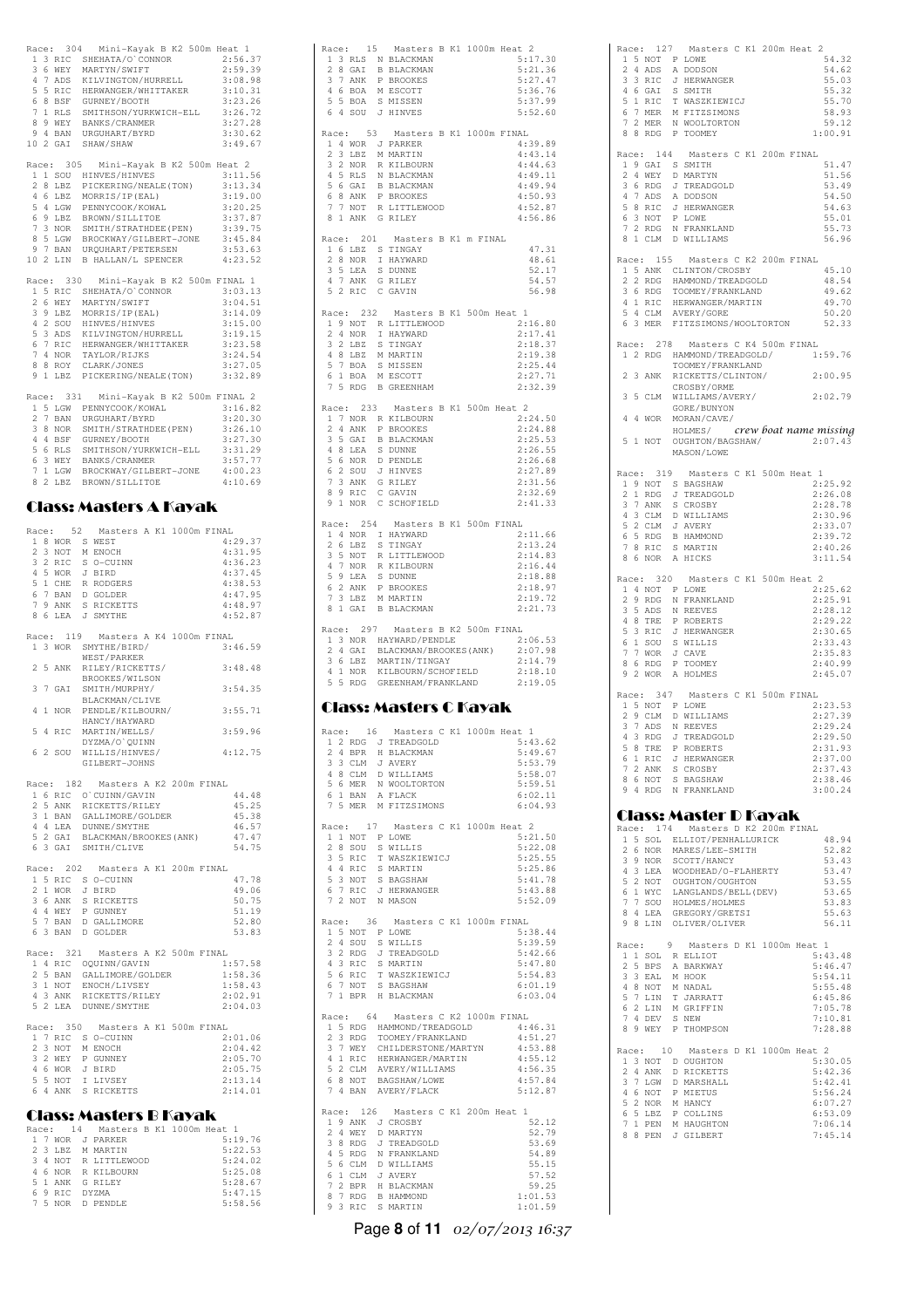|   |     |           | Race: 11 Masters D K1 1000m Heat 3                                                                                                         |                    |
|---|-----|-----------|--------------------------------------------------------------------------------------------------------------------------------------------|--------------------|
|   |     |           | 1 6 SOU G HOLMES                                                                                                                           | 6:09.39            |
|   |     | 2 8 BAN   | D MURPHY                                                                                                                                   | 6:10.04            |
|   |     |           |                                                                                                                                            | 6:12.09            |
|   |     |           |                                                                                                                                            | 6:18.05            |
|   |     |           |                                                                                                                                            | 6:52.51            |
|   |     |           | 2 S SOU R CILBERT-JOHNS<br>4 2 BAN M DAVISON<br>5 1 BSF P SURRAGE<br>6 3 NOT A DOUGHTY<br>7 7 DEV I THACKRAY                               | 6:54.51            |
|   |     | 8 4 BSF   | R WHITE                                                                                                                                    | 7:24.42<br>7:46.98 |
|   |     |           |                                                                                                                                            |                    |
|   |     | Race: 12  | Masters D K1 1000m Heat 4                                                                                                                  |                    |
|   |     |           | $\begin{tabular}{llll} 1 & 3 & BAN & R AVERT \\ 2 & 5 & LBZ & C ELLIOTT \\ \end{tabular}$                                                  | 6:10.81            |
|   |     |           |                                                                                                                                            | 6:12.49            |
|   |     |           | 3 7 ANK N ORME                                                                                                                             | 6:34.72            |
|   |     |           | 4 6 PEN C SKEATH<br>5 1 BSF W SCOTT                                                                                                        | 7:38.94            |
|   |     |           |                                                                                                                                            | 8:19.91            |
|   |     | 6 2 TRU   | P POSTILL                                                                                                                                  | 8:22.26            |
|   |     |           | Race: 43 Masters D K4 1000m Heat 1                                                                                                         |                    |
|   |     |           | 1 1 LBZ BROWN/ELLIOTT/                                                                                                                     | 5:00.45            |
|   |     |           | PICKERING/SILLITOE                                                                                                                         |                    |
|   |     | 2 3 WYC   | LANGLANDS/BELL/                                                                                                                            | 5:06.36            |
|   |     |           | ALLEN/BROWN                                                                                                                                |                    |
|   |     |           | 3 4 LIN OLIVER/OLIVER/                                                                                                                     | 5:24.94            |
|   |     |           | MARSHALL/GARDNER                                                                                                                           |                    |
|   |     | 4 5 BSF   | SURRAGE/BENNETT/                                                                                                                           | 5:36.34            |
|   |     |           | WHITE/SCOTT                                                                                                                                |                    |
|   |     |           | 5 2 PEN HAUGHTON/GILBERT/                                                                                                                  | 5:51.29            |
|   |     |           | STRATHDEE/SKEATH                                                                                                                           |                    |
|   |     |           | Race: 44 Masters D K4 1000m Heat 2                                                                                                         |                    |
|   |     | 1 1 LEA   | WOODHEAD/GREGORY/                                                                                                                          | 5:00.49            |
|   |     |           | GRETSI/O-FLAHERTY                                                                                                                          |                    |
|   |     | 2 4 CLM   | BUNYON/GORE/                                                                                                                               | 5:39.03            |
|   |     |           | DEVILLE/WHITE                                                                                                                              |                    |
|   | 3 5 | BAN       | SMITH/URQUHART/                                                                                                                            | 5:39.49            |
|   |     |           | MURPHY/DAVISON                                                                                                                             |                    |
|   | 46  | SOU       | HAMPSON/GILBERTJOHNS/ 5:46.07                                                                                                              |                    |
|   |     |           | THAKERY/NEW                                                                                                                                |                    |
|   |     | 5 2 NOR   | DUNFORD/KILBOURN/                                                                                                                          | 6:30.81            |
|   |     |           | LEE-SMITH/SPARKES                                                                                                                          |                    |
|   |     |           | Race: 63 Masters D K4 1000m FINAL                                                                                                          |                    |
|   |     |           | 1 5 LBZ BROWN/ELLIOTT/                                                                                                                     | 4:53.41            |
|   |     |           | PICKERING/SILLITOE                                                                                                                         |                    |
|   |     |           | 2 3 LIN OLIVER/OLIVER/                                                                                                                     | 4:58.60            |
|   |     |           | MARSHALL/GARDNER                                                                                                                           |                    |
|   |     | 3 2 CLM   | BUNYON/GORE/                                                                                                                               | 5:01.10            |
|   |     |           | DEVILLE/WHITE                                                                                                                              |                    |
|   | 46  | WYC       | LANGLANDS/BELL/                                                                                                                            | 5:11.35            |
|   |     |           | ALLEN/BROWN                                                                                                                                |                    |
|   |     | 5 8 BAN   | SMITH/URQUHART/                                                                                                                            | 5:17.95            |
|   |     |           | MURPHY/DAVISON                                                                                                                             |                    |
|   |     | 6 1 SOU   | HAMPSON/GILBERTJOHNS/ 5:18.77                                                                                                              |                    |
| 7 |     | 7 BSF     | THAKERY/NEW<br>SURRAGE/BENNETT/                                                                                                            | 5:35.16            |
|   |     |           | WHITE/SCOTT                                                                                                                                |                    |
|   |     | 8 9 PEN   | HAUGHTON/GILBERT/                                                                                                                          | 5:51.26            |
|   |     |           | STRATHDEE/SKEATH                                                                                                                           |                    |
|   |     |           |                                                                                                                                            |                    |
|   |     | Race: 82  | Masters D K1 1000m FINAL 1                                                                                                                 |                    |
|   |     |           | 1 5 NOT D OUGHTON                                                                                                                          | 5:58.65            |
|   |     | 2 3 SOL   | R ELLIOT                                                                                                                                   | 5:59.29            |
|   |     |           | 3 7 BPS A BARKWAY                                                                                                                          | 6:08.12            |
|   |     |           | 4 4 ANK D RICKETTS<br>5 6 LGW D MARSHALL                                                                                                   | 6:10.96<br>6:22.44 |
|   |     |           | 6 8 NOT M NADAL                                                                                                                            | 6:28.54            |
| 7 |     | 1 NOT     | P MIETUS                                                                                                                                   | 6:32.44            |
|   |     |           | 8 9 NOR M HANCY                                                                                                                            | 7:03.26            |
|   |     |           |                                                                                                                                            |                    |
|   |     | Race: 83  | Masters D K1 1000m FINAL 2                                                                                                                 |                    |
|   |     |           | ACHAIR AN AMERY<br>2 7 LBZ C ELLIOTT<br>3 8 ANK N ORME<br>4 4 BAN D MURPHY<br>5 3 SOU R GILBERT-JOHNS<br>6 1 LIN T JARRATT                 | 6:15.16            |
|   |     |           |                                                                                                                                            | 6:17.56            |
|   |     |           |                                                                                                                                            | 6:18.69            |
|   |     |           |                                                                                                                                            | 6:41.59            |
|   |     |           |                                                                                                                                            | 6:46.73<br>7:27.62 |
|   |     |           | 7 9 BSF P SURRAGE                                                                                                                          | 8:15.63            |
|   |     |           |                                                                                                                                            |                    |
|   |     |           | Race: 101 Masters D K2 200m Heat 1                                                                                                         |                    |
|   |     |           | 1 6 SOL ELLIOT/PENHALLURICK                                                                                                                | 52.91              |
|   |     |           |                                                                                                                                            | 57.60              |
|   |     |           |                                                                                                                                            | 58.16              |
|   |     |           |                                                                                                                                            | 1:01.69            |
|   |     |           | 2 7 LEA GREGORY/GRETSI<br>3 3 NOR MARES/LEE-SMITH<br>4 1 LIN OLIVER/OLIVER<br>5 4 NOR SCOTT/HANCY<br>5 4 NOR SCOTT/HANCY                   | 1:02.81            |
|   |     |           | 6 8 RDG ATKINS/ATKINS<br>7 2 SOU HAMPSON/GILBERT-JOHNS<br>8 5 BAN SMITH/URQUHART                                                           | 1:04.25            |
|   |     |           |                                                                                                                                            | 1:05.28            |
|   |     |           |                                                                                                                                            | 1:06.72            |
|   |     |           | Race: 102 Masters D K2 200m Heat 2                                                                                                         |                    |
|   |     |           |                                                                                                                                            |                    |
|   |     |           |                                                                                                                                            |                    |
|   |     |           | 1 3 LEA WOODHEAD/O-FLAHERTY<br>2 6 SOU HOLMES/HOLMES                                                                                       | 58.34<br>59.20     |
|   |     |           |                                                                                                                                            | 59.67              |
|   |     |           |                                                                                                                                            | 1:01.70            |
|   |     |           |                                                                                                                                            | 1:03.40            |
|   |     |           |                                                                                                                                            | 1:04.73            |
|   |     |           | 3 2 NOT OUGHTON/OUGHTON<br>4 7 WYC LANGLANDS/BELL(DEV)<br>5 5 BSF SURRAGE/BENNETT<br>6 1 NOR DUNFORD/SPARKES<br>7 4 BSF WHITE/SCOTT        | 1:37.13            |
|   |     |           |                                                                                                                                            |                    |
|   |     | Race: 121 | Masters D K1 200m Heat 1                                                                                                                   |                    |
|   |     | 2 2 LIN   | 1 5 NOT P MIETUS<br>R OLIVER                                                                                                               | 58.43<br>59.19     |
|   |     |           |                                                                                                                                            | 59.72              |
|   |     |           |                                                                                                                                            | 1:00.59            |
|   |     |           |                                                                                                                                            | 1:01.15            |
|   |     |           |                                                                                                                                            | 1:03.01            |
|   |     |           |                                                                                                                                            | 1:03.78            |
|   |     |           | 2 2 LIN R OLIVER<br>3 1 BAN D MURPHY<br>4 7 PEN C SKEATH<br>5 3 DEV S BELL<br>6 6 BAN M DAVISON<br>7 9 WEY P THOMPSON<br>8 4 LIN T JARRATT | 1:04.56            |
|   |     |           | 9 8 PEN M HAUGHTON                                                                                                                         | 1:11.65            |

|           | Race: 122 Masters D K1 200m Heat 2<br>1 7 SOU G HOLMES                                                                                                                                                             |  | 46.12                         |
|-----------|--------------------------------------------------------------------------------------------------------------------------------------------------------------------------------------------------------------------|--|-------------------------------|
|           |                                                                                                                                                                                                                    |  | 48.34                         |
|           |                                                                                                                                                                                                                    |  | 48.71<br>53.42                |
|           |                                                                                                                                                                                                                    |  | 53.70<br>54.14                |
|           |                                                                                                                                                                                                                    |  | 54.70                         |
|           | 1 / SOU G HOLMES<br>2 8 LEA D WOODHEAD<br>3 2 LEA R GRETSI<br>4 9 LEA R GRETSI<br>5 5 CLM C BUNYON<br>6 1 NOT M NADAL<br>7 3 BPR B LAWESSON<br>7 3 GROU I HAMPSON<br>9 4 NOR R DUNFORD                             |  | 58.80<br>1:11.1               |
|           | Race: 123 Masters D K1 200m Heat 3                                                                                                                                                                                 |  |                               |
|           |                                                                                                                                                                                                                    |  | 53.31                         |
|           |                                                                                                                                                                                                                    |  | 56.04<br>56.71                |
|           |                                                                                                                                                                                                                    |  | 57.81<br>1:02.95              |
|           |                                                                                                                                                                                                                    |  | 1:10.09<br>1:10.13            |
|           | ARRES DE TEST MARKES DE TEST DE SALEMA<br>18 NOR P MARKES<br>2 7 WYC C LANGLANDS<br>4 4 LBZ C ELLIOTT<br>5 2 RDG M WATSON<br>6 LIN C CARMAN<br>7 6 LIN M GRIFFIN<br>8 3 TRU P POSTILL                              |  | 1:24.13                       |
|           |                                                                                                                                                                                                                    |  |                               |
|           | Race: 124 Masters D K1 200m Heat 4<br>1 4 SOL A PENHALLURICK                                                                                                                                                       |  | 53.59<br>57.42                |
|           |                                                                                                                                                                                                                    |  | 57.82                         |
|           |                                                                                                                                                                                                                    |  | 1:00.80<br>1:01.08            |
|           | 26 NOR M HANCY<br>32 SOU G HOLMES<br>53 RDG L ATKINS<br>53 RDG L ATKINS<br>65 NOR D SPARKES<br>77 NOT A DOUGHTY                                                                                                    |  | 1:02.79<br>1:03.24            |
|           | Race: 142 Masters D K1 200m FINAL 1                                                                                                                                                                                |  |                               |
|           | 1 2 SOL A PENHALLURICK                                                                                                                                                                                             |  | 51.12                         |
|           | 2 6 LEA D WOODHEAD<br>3 8 CLM C BUNYON<br>4 4 LGW D MARSHALL                                                                                                                                                       |  | 53.34<br>54.19                |
|           |                                                                                                                                                                                                                    |  | 54.43<br>56.17                |
|           | 5 1 NOT M NADAL<br>6 7 LEA R GRETSI<br>7 9 BPR B LAWRENSON                                                                                                                                                         |  | 56.84                         |
|           |                                                                                                                                                                                                                    |  | 59.24                         |
|           | Race: 143 Masters D K1 200m FINAL 2<br>1 4 EAL M HOOK                                                                                                                                                              |  | 56.39                         |
|           | 2 6 NOR M HANCY                                                                                                                                                                                                    |  | 58.05<br>58.54                |
|           |                                                                                                                                                                                                                    |  | 59.29                         |
|           | 3 3 LBZ C ELLIOTT<br>4 2 NOT P MIETUS<br>5 9 BAN D MURPHY<br>6 1 LIN R OLIVER                                                                                                                                      |  | 59.65<br>1:00.24              |
|           | Race: 227 Masters D K2 500m Heat 1                                                                                                                                                                                 |  |                               |
|           | 1 6 NOR WALSH/MARES                                                                                                                                                                                                |  | 2:32.06                       |
|           |                                                                                                                                                                                                                    |  | 2:32.55<br>2:33.24            |
|           |                                                                                                                                                                                                                    |  | 2:41.89<br>2:43.05            |
|           |                                                                                                                                                                                                                    |  | 2:45.74                       |
|           | 1 UNITS MILLINGTON / UNITS AND THE 27 NOT OUGHTON / UGHTON<br>3 4 NOR SCOTT/HANCY<br>4 8 LIN OLIVER/OLIVER<br>5 1 WOODHEAD/O-FLAHERTY<br>6 5 NOR DUNFORD/SPARKES<br>7 3 LIN JARRATT/CARMAN<br>8 2 BAN PEARCE/HILLS |  | 2:52.42<br>2:55.86            |
|           | Race: 228 Masters D K2 500m Heat 2                                                                                                                                                                                 |  |                               |
|           |                                                                                                                                                                                                                    |  |                               |
|           |                                                                                                                                                                                                                    |  | 2:52.39                       |
|           |                                                                                                                                                                                                                    |  |                               |
|           | Race: 229 Masters D K2 500m Heat 3                                                                                                                                                                                 |  |                               |
|           | 1 4 SOU HOLMES/HOLMES                                                                                                                                                                                              |  | 2:24.68                       |
|           |                                                                                                                                                                                                                    |  | 2:25.05<br>2:32.55            |
|           |                                                                                                                                                                                                                    |  | 2:32.62<br>2:39.64            |
|           | 1 4 SOU HOLDMES HOLDMES<br>2 1 RDG ATKINS/WALKER<br>3 3 WYC LANGLANDS/BELL (DEV)<br>4 5 WEY TOZER/HAYMAN-JOYCE<br>5 7 STO HUMPHREYS/SKEATH (PEN)<br>6 2 SOU HAMPSON/GILBERT-JOHNS<br>7 6 PEN STRATHDEE/HAUGHTON    |  | 2:41.32<br>2:52.16            |
|           |                                                                                                                                                                                                                    |  |                               |
| Race: 255 | Masters D K2 500m FINAL<br>1 5 SOL ELLIOT/PENHALLURICK                                                                                                                                                             |  | 2:13.40                       |
|           |                                                                                                                                                                                                                    |  | 2:19.87<br>2:20.81            |
|           |                                                                                                                                                                                                                    |  | 2:20.85<br>2:24.88            |
|           | 2 4 500 HOLMES/HOLMES<br>3 1 NOR SCOTT/HANCY<br>3 1 NOR ATKINS/WALKER<br>5 3 NOR MALSH/MARES<br>6 2 NOT OUGHTON/OUGHTON<br>6 2 NOT OUGHTON/OUGHTON                                                                 |  | 2:27.33                       |
|           | 7 9 WOR NEVITT/GILBERT<br>8 8 WEY TOZER/HAYMAN-JOYCE<br>9 7 WYC LANGLANDS/BELL(DEV)                                                                                                                                |  | 2:28.19<br>2:28.76            |
|           |                                                                                                                                                                                                                    |  | 2:31.31                       |
|           | Race: 310 Masters D K1 500m Heat 1                                                                                                                                                                                 |  |                               |
|           | 1 4 ANK D RICKETTS<br>2 7 LBZ C ELLIOTT<br>3 9 WEY R HAYMAN-JOYCE                                                                                                                                                  |  | 2:40.61<br>2:46.85            |
|           |                                                                                                                                                                                                                    |  | 2:51.68<br>2:55.14            |
|           |                                                                                                                                                                                                                    |  | 3:03.73                       |
|           | 4 1 SOU R GILBERT-JOHNS<br>5 5 SOU I HAMPSON<br>6 8 LIN M GRIFFTIN<br>7 6 DEV A ALLEN<br>8 2 BSF W SCOTT                                                                                                           |  | 3:15.69<br>3:20.07            |
|           |                                                                                                                                                                                                                    |  | 3:47.74                       |
|           | Race: 311 Masters D K1 500m Heat 2<br>1 7 RDG M WALKER                                                                                                                                                             |  | 2:39.54                       |
|           |                                                                                                                                                                                                                    |  | 2:40.92                       |
|           |                                                                                                                                                                                                                    |  | 2:45.58<br>2:56.50            |
|           |                                                                                                                                                                                                                    |  | 3:09.70                       |
|           |                                                                                                                                                                                                                    |  |                               |
|           | 28 NOT P MIETUS<br>3 5 LGW D MARSHALL<br>4 6 PEN C SKEATH<br>5 4 WEY P THOMPSON<br>6 2 STO R HUMPHREYS<br>7 9 PEN M HAUGHTON                                                                                       |  | 3:16.32<br>3:18.33            |
| Race: 312 | Masters D K1 500m Heat 3                                                                                                                                                                                           |  |                               |
|           |                                                                                                                                                                                                                    |  | 2:40.76<br>2:46.19            |
|           |                                                                                                                                                                                                                    |  | 2:49.45                       |
|           | A 4 SOU G HOLMES<br>2 5 SOU G HOLMES<br>3 3 BAN R AVERY<br>4 1 CLM C BUNYON<br>5 6 BIN P MARSHALL<br>6 8 LIN P MARSHALL<br>6 8 LIN P MARSHALL                                                                      |  | 2:54.08<br>3:13.43<br>3:15.65 |

Race: 313 Masters D K1 500m Heat 4<br>1 2 SOL R ELLIOT 2:49.36 1 2 SOL R ELLIOT 2:49.36 2 1 NOT M NADAL 2:50.94 3 8 BPR B LAWRENSON 2:53.36<br>
4 5 NOR M HANCY 2:54.14<br>
5 4 LIN C CARMAN 3:32.62<br>
6 3 LBZ P COLLINS 3:33.01<br>
7 6 BSF R WHITE 3:41.83 Race: 314 Masters D K1 500m Heat 5<br>
1 8 LBZ J BROWN<br>
2:57.37<br>
2 5 LIN T JARRATT<br>
2:54.24<br>
4 BBN P SMITH 2:58.19<br>
5 1 DEV S NEW 2:58.19<br>
3:34.80 Race: 315 Masters D K1 500m Heat 6<br>1 2 NOT D OUGHTON 2:43.17 1 2 NOT D OUGHTON 2:43.17<br>
2 5 ANK N ORME 2:49.17<br>
3 8 NOT A DOUGHTY 2:56.13<br>
4 4 DEV I THACKRAY 3:04.57<br>
5 3 NOR M WALSH 3:05.66<br>
6 7 TRU P POSTILL 3:19.13 Race: 351 Masters D K1 500m FINAL 1<br>
230.0.13<br>
29 LBZ J BROWN<br>
37 NOT D OUGHTON<br>
37 NOT D OUGHTON<br>
48 SOUG HOLMES<br>
48 SOUG HOLMES<br>
54 ANK D RICKETTS<br>
65 RDG M WARSHALL<br>
72 26.34 SO<br>
72 LGW D MARSHALL<br>
81 LBZ C ELLOTT<br>
83 N Race: 352 Masters D K1 500m FINAL 2 2 19 NOR P MARES 2:39.54<br>
1 9 NOR P MARES 2:29.54<br>
2:29.54<br>
2:34.81<br>
3 5 SOL R ELLIOT 2:41.88 2 8 CLM C BUNYON 2:34.81<br>
2 5 SOL R ELLIOT 2:41.88<br>
5 SOL R ELLIOT 2:44.72<br>
5 3 NOT M NADAL 2:48.24<br>
6 7 WEY R HAYMAN-JOYCE 2:50.77<br>
7 4 BAN R AVERY 2:53.75<br>
8 1 NOR M HANCY 2:57.42<br>
9 2 BPR B LAWRENSON 2:57.48 Race: 353 Masters D K1 500m FINAL 3<br>
1 5 SOU R GILBERT-JOHNS 2:50.47<br>
26 PEN C SKEATH 2:53.23<br>
3 7 BAN P SMITH 2:53.50 4 9 WEY P THOMPSON 2:54.21 5 1 NOR M WALSH 2:56.44 6 3 LIN T JARRATT 2:58.70 7 8 DEV I THACKRAY 2:58.88 8 4 NOT A DOUGHTY 3:00.93 Class: Paddle-Ability Race: 75 Paddle-Ability K1 500m FINAL<br>1.4 NIME T INILAND 1 4 NWK T JALLAND 3:03.48 2 5 NWK D DOWNING 3:10.40 3 3 NWK R CLAY 3:32.26 4 6 VIK P SMART 3:46.81 5 2 HYM M NICKSON 4:08.45 6 1 BSF C ROBINSON 4:15.09 Race: 110 Paddle-Ability K2 500m FINAL<br>
1 3 NWK CLAY/JALLAND 2:47.58<br>
2 2 NWK DOWNING/CHETTLE 3:25.94<br>
3 1 NWK HAGE/SPENCER 4:35.05 Race: 141 Paddle-Ability K1 200m FINAL 1 4 NWK T JALLAND 58.06 2 2 NWK D DOWNING 1:04.37 3 5 NWK R CLAY 1:08.53 4 1 VIK P SMART 1:08.60 5 3 HYM M NICKSON 1:11.90 Race: 157 Paddle-Ability K2 200m FINAL<br>
1 3 NWK CLAY/JALLAND 1:01.44<br>
2 1 NWK DOWNING/CHETTLE 1:10.38<br>
3 2 NWK HAGE/SPENCER 1:37.15 Race: 222 Paddle-Ability K1 500m FINAL 1<br>
1 7 NWK T JALLAND<br>
3 00.08<br>
3 5 NWK R CLAY 3:11.89<br>
4 3 NWK T CHETTLE 4:26.15<br>
4 28.15 5 2 NWK J HAGE 5:12.81<br>
5 1 RLS K SMITH 6:19.82 Race: 361 PADDLE-ABILITY K1 500M FINAL 2 1 4 NWK T CHETTLE 4:28.11 2 2 NWK J HAGE 4:45.28 3 1 NWK D SPENCER 5:52.46 4 3 RLS K SMITH 6:01.63 Race: 362 PADDLE-ABILITY K1 200M Final 1<br>16 BSF C ROBINSON 1:15.78<br>2 5 NWK T CHETTLE 1:18.37 3 2 NWK J HAGE 1:29.32 4 3 NWK D SPENCER 1:34.92 5 4 RLS K SMITH 1:45.18 6 1 NWK D WARWICK 1:53.05 Race: 363 PADDLE-ABILITY K2 500M FINAL 1 3 NWK DOWNING/CHETTLE 2:57.30 2 2 NWK HAGE/SPENCER 3:35.72 3 1 NWK CLAY/JALLAND 3:50.15

Page **9** of **11** 02/07/2013 16:37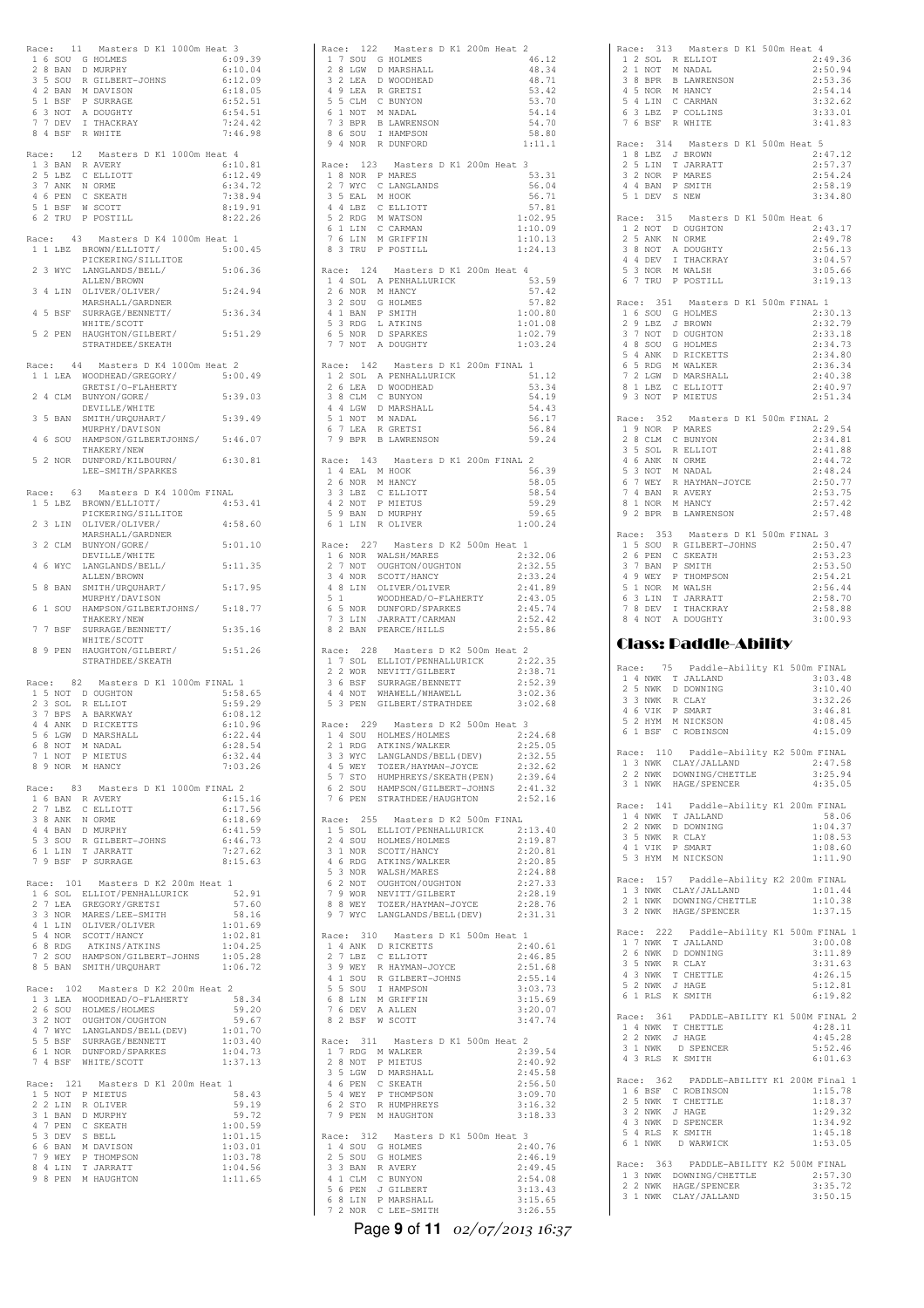#### Class: Ladies A/B Kayak

| Race: 61 Ladies A K1 1000m FINAL<br>1 2 NOR F GRADY<br>2.1 NOT J LITTLEWOOD<br>3 3 RIC H WELLS                                           | $5:25.94$<br>$5.29$ $21$<br>5:54.84 |
|------------------------------------------------------------------------------------------------------------------------------------------|-------------------------------------|
| Race: 97 Ladies A K2 1000m FINAL<br>1 1 NOT LITTLEWOOD/HOWELL 5:30.64<br>2 2 NOR DUFF/GRADY 5:44.19<br>3 3 RIC WELLS/MIDDLEHURST 6:08.33 |                                     |
| Race: 192 Ladies A K1 200m FINAL<br>1 2 NOT J LITTLEWOOD<br>1:01.89<br>2 1 NOR F GRADY<br>3 3 RIC H WELLS                                | 1:02.55<br>1:06.52                  |
| Race: 212 Ladies A K2 200m FINAL<br>1 3 NOT LITTLEWOOD/OUGHTON 58.19<br>2 2 RIC WELLS/MIDDLEHURST 58.58<br>3 1 NOR DUFF/GRADY            | 1:00.37                             |
| Race: 272 Ladies A K1 500m FINAL<br>1 1 NOR F GRADY<br>2 3 NOT J LITTLEWOOD<br>3 2 RIC H WELLS                                           | 2:37.40<br>2:39.70<br>2:53.99       |

#### Class: Ladies B/C Kayak

|  |           | Race: 24 Ladies C K4 1000m FINAL                                                                                                                                                                       |  |  |  |         |         |  |
|--|-----------|--------------------------------------------------------------------------------------------------------------------------------------------------------------------------------------------------------|--|--|--|---------|---------|--|
|  |           | 1 3 RDG BATTISON/CANE/                                                                                                                                                                                 |  |  |  | 5:27.71 |         |  |
|  |           |                                                                                                                                                                                                        |  |  |  |         |         |  |
|  |           | HUTCHINSON/JACOBY<br>2 4 RDG PHIPPS/KIRSCHSTEIN/ 5:34.69                                                                                                                                               |  |  |  |         |         |  |
|  |           |                                                                                                                                                                                                        |  |  |  |         |         |  |
|  |           | SEAFORD/ATKINS                                                                                                                                                                                         |  |  |  |         |         |  |
|  |           | 3 5 NOR ROWE/DUFF/                                                                                                                                                                                     |  |  |  |         | 5:35.05 |  |
|  |           | HICKS/PENDLE                                                                                                                                                                                           |  |  |  |         |         |  |
|  |           | 4 2 BAN WOOD/PETERSON/                                                                                                                                                                                 |  |  |  | 5:52.53 |         |  |
|  |           |                                                                                                                                                                                                        |  |  |  |         |         |  |
|  |           | URQUHART/FLACK                                                                                                                                                                                         |  |  |  |         |         |  |
|  |           | 5 1 NOT MILLAR/WHAWELL/                                                                                                                                                                                |  |  |  | 5:56.13 |         |  |
|  |           | MILLARD/MCMANUS                                                                                                                                                                                        |  |  |  |         |         |  |
|  |           |                                                                                                                                                                                                        |  |  |  |         |         |  |
|  | Race: 88  | Ladies C K1 1000m FINAL                                                                                                                                                                                |  |  |  |         |         |  |
|  |           |                                                                                                                                                                                                        |  |  |  |         | 6:58.42 |  |
|  |           |                                                                                                                                                                                                        |  |  |  |         | 7:00.53 |  |
|  |           | 1 3 LIN D QUITTENTON<br>2 6 RDG G BATTISON<br>3 4 RDG A SEAFORD                                                                                                                                        |  |  |  |         | 7:44.59 |  |
|  |           |                                                                                                                                                                                                        |  |  |  |         |         |  |
|  |           |                                                                                                                                                                                                        |  |  |  |         | 8:03.15 |  |
|  |           |                                                                                                                                                                                                        |  |  |  |         | 9:03.03 |  |
|  |           | 4 5 BAN J WOOD<br>5 1 WEY A CHILDERSTONE<br>6 8 PEN K SKEATH                                                                                                                                           |  |  |  |         | 9:10.80 |  |
|  |           |                                                                                                                                                                                                        |  |  |  |         |         |  |
|  |           | Race: 193 Ladies C K2 200m FINAL                                                                                                                                                                       |  |  |  |         |         |  |
|  |           |                                                                                                                                                                                                        |  |  |  |         | 1:03.88 |  |
|  |           |                                                                                                                                                                                                        |  |  |  |         | 1:04.16 |  |
|  |           |                                                                                                                                                                                                        |  |  |  |         | 1:05.99 |  |
|  |           |                                                                                                                                                                                                        |  |  |  |         |         |  |
|  |           |                                                                                                                                                                                                        |  |  |  |         | 1:11.33 |  |
|  |           | 15 NOR HUCKS/PENDLE<br>15 NOR HUCKS/CHMIEL<br>2 1 NOT JONES/CHMIEL<br>3 8 RDG BATTISOM/CANE<br>4 6 RDG SEAFORD/KIRSCHSTEIN<br>5 3 RDG ATKINS/PHIPPS                                                    |  |  |  |         | 1:11.57 |  |
|  |           |                                                                                                                                                                                                        |  |  |  |         |         |  |
|  |           | Race: 213 Ladies C K1 200m FINAL                                                                                                                                                                       |  |  |  |         |         |  |
|  |           |                                                                                                                                                                                                        |  |  |  |         | 1:15.02 |  |
|  |           |                                                                                                                                                                                                        |  |  |  |         | 1:16.39 |  |
|  |           | 1 5 LIN D QUITTENTON<br>2 3 RDG A SEAFORD<br>3 1 PEN K SKEATH                                                                                                                                          |  |  |  |         | 1:24.01 |  |
|  |           |                                                                                                                                                                                                        |  |  |  |         |         |  |
|  | Race: 273 | Ladies C K1 500m FINAL                                                                                                                                                                                 |  |  |  |         |         |  |
|  |           | 15 NOT L OUGHTON<br>2 1 LIN D QUITTENTON<br>3 3 RDG D CANE                                                                                                                                             |  |  |  |         | 2:52.40 |  |
|  |           |                                                                                                                                                                                                        |  |  |  |         | 2:55.82 |  |
|  |           |                                                                                                                                                                                                        |  |  |  |         |         |  |
|  |           |                                                                                                                                                                                                        |  |  |  |         | 2:56.90 |  |
|  |           |                                                                                                                                                                                                        |  |  |  |         | 2:59.48 |  |
|  |           |                                                                                                                                                                                                        |  |  |  |         | 3:01.47 |  |
|  |           |                                                                                                                                                                                                        |  |  |  |         | 3:03.68 |  |
|  |           |                                                                                                                                                                                                        |  |  |  |         | 3:08.51 |  |
|  |           |                                                                                                                                                                                                        |  |  |  |         | 3:15.72 |  |
|  |           | 3 A ADE B CHAR<br>4 7 RDG G BATTISON<br>6 2 TON L NEALE<br>6 2 TON M HUISMAN<br>7 6 SOU M HUISMAN<br>8 9 WOR J MORAN<br>9 4 PEN K SKEATH                                                               |  |  |  |         | 3:21.23 |  |
|  |           |                                                                                                                                                                                                        |  |  |  |         |         |  |
|  |           |                                                                                                                                                                                                        |  |  |  |         |         |  |
|  |           | Race: 333 & 354 No races straight final Race 332                                                                                                                                                       |  |  |  |         |         |  |
|  |           |                                                                                                                                                                                                        |  |  |  |         |         |  |
|  |           | Race: 332 Ladies C K2 500m                                                                                                                                                                             |  |  |  |         | Final   |  |
|  |           | 1 2 NOT JONES/CHMIEL                                                                                                                                                                                   |  |  |  |         | 2:41.68 |  |
|  |           |                                                                                                                                                                                                        |  |  |  |         | 2:42.75 |  |
|  |           |                                                                                                                                                                                                        |  |  |  |         | 2:44.96 |  |
|  |           |                                                                                                                                                                                                        |  |  |  |         | 2:48.76 |  |
|  |           |                                                                                                                                                                                                        |  |  |  |         | 2:52.26 |  |
|  |           |                                                                                                                                                                                                        |  |  |  |         | 3:01.56 |  |
|  |           |                                                                                                                                                                                                        |  |  |  |         | 3:07.10 |  |
|  |           |                                                                                                                                                                                                        |  |  |  |         |         |  |
|  |           | 2 4 NOR HICKS/PENDLE<br>2 4 NOR HICKS/PENDLE<br>3 8 RDG SEAFORD/ATKINS<br>5 5 RDG BATTISON/CANE<br>5 5 RDG BATTISON/CANE<br>6 6 RDG HUTCHINSON/JACOBY<br>7 1 BAN HILLS/PETERSEN<br>8 3 NOR ROWE/TAYLOR |  |  |  |         | 3:15.66 |  |
|  |           |                                                                                                                                                                                                        |  |  |  |         |         |  |
|  |           |                                                                                                                                                                                                        |  |  |  |         |         |  |
|  |           | Class: Dara Men Kayak                                                                                                                                                                                  |  |  |  |         |         |  |
|  |           |                                                                                                                                                                                                        |  |  |  |         |         |  |
|  |           |                                                                                                                                                                                                        |  |  |  |         |         |  |
|  |           | Race: 65 K-para Men K1 200m FINAL                                                                                                                                                                      |  |  |  |         |         |  |

|  |  | RACE: 00 A-para men Al ZUUM FINAL  |  |         |
|--|--|------------------------------------|--|---------|
|  |  | 1 7 PAR ROB OLIVER                 |  | 48.23   |
|  |  | 2 6 PAR T LODGE                    |  | 51.21   |
|  |  | 3 3 PAR L TWIGG                    |  | 56.21   |
|  |  | 4 4 PAR S CLARKE                   |  | 59.21   |
|  |  | 5 1 PAR I MARSDEN                  |  | 1:04.48 |
|  |  |                                    |  |         |
|  |  | Race: 261 K-para Men K1 200m FINAL |  |         |
|  |  |                                    |  |         |
|  |  | 1 3 PAR R OLIVER                   |  | 49.30   |
|  |  | 2 4 PAR T LODGE                    |  | 50.45   |
|  |  | 3 7 PAR L TWIGG                    |  | 56.47   |
|  |  | 4 6 PAR S CLARK                    |  | 58.99   |

#### Class: Para Women Kayak

|   |    |               | Race: 66 Kpara-Kayak Women1 200m FINAL |  |
|---|----|---------------|----------------------------------------|--|
|   |    |               | 1:02.69<br>1 7 PAR A DICKINS           |  |
|   |    |               | 1:05.48<br>2 4 PAR E WIGGS             |  |
|   |    | 3 2 PAR F RAY | 1:14.63                                |  |
|   |    |               | 1:14.65<br>4 6 PAR L GARDENER          |  |
|   | 58 |               | 1:17.20<br>R WEBB                      |  |
|   |    |               |                                        |  |
|   |    |               | Race: 262 K-para Women K1 200m FINAL   |  |
|   |    |               | 1:02.32<br>1 3 PAR A DICKENS           |  |
|   |    |               | 1:02.87<br>2 6 PAR E WIGGS             |  |
|   |    |               | 3 7 PAR J CHIPPINGTON<br>1:05.76       |  |
| 4 |    |               | 1:12.56<br>4 PAR L GARDENER            |  |
|   |    |               | 5 2 PAR R WEBB<br>1:13.21              |  |
|   |    | 68 PAR FRAY   | 1:15.21                                |  |
|   |    |               |                                        |  |

#### Class: Para Men V-Kayak

|  |  | Race: 132 Vpara MenV1 200m FINAL   |  |
|--|--|------------------------------------|--|
|  |  | 1 6 PAR P MAHONEY<br>1:01.45       |  |
|  |  | 1:01.98<br>2 4 PAR D TAYLOR        |  |
|  |  | 3 3 PAR D GREENFIELD<br>1:02.31    |  |
|  |  | 1:03.34<br>4 2 PAR N HEALD         |  |
|  |  |                                    |  |
|  |  | Race: 301 V-para Men V1 200m FINAL |  |
|  |  | 1:03.13<br>1 6 PAR N HEALD         |  |
|  |  | 2 5 PAR D GREENFIELD<br>1:03.38    |  |
|  |  | 1:03.56<br>3 2 PAR P MAHONEY       |  |
|  |  | 1:06.78<br>4 4 PAR D TAYLOR        |  |

#### Class: Para Women V-Kayak

|  |  | 1:08.91<br>1 1 PAR J CHIPPINGTON     |  |
|--|--|--------------------------------------|--|
|  |  | 1:10.64<br>2 2 PAR A GREEN           |  |
|  |  | 3 6 PAR D HOPWOOD<br>1:21.74         |  |
|  |  | 1:27.13<br>4 3 PAR L GARDENER        |  |
|  |  |                                      |  |
|  |  | Race: 302 V-para Women V1 200m FINAL |  |
|  |  | 1:16.11<br>1 6 PAR J CHIPPINGTON     |  |
|  |  | 2 5 PAR A GREEN<br>1:18.43           |  |
|  |  | 3 1 PAR D HOPWOOD<br>1:38.73         |  |
|  |  |                                      |  |
|  |  | 1:48.57<br>4 3 PAR T HOLLAND         |  |
|  |  | 5 4 PAR L GARDENER<br>1:52.06        |  |
|  |  |                                      |  |

#### Class: Womens A Kayak

|  |         | Race: 164 Womens A/B K1 200m Heat 1                                                                                                                                                                                     |                                              |
|--|---------|-------------------------------------------------------------------------------------------------------------------------------------------------------------------------------------------------------------------------|----------------------------------------------|
|  |         | 1 4 NOT R JEFFRIES                                                                                                                                                                                                      | 44.82                                        |
|  |         |                                                                                                                                                                                                                         | 47.59                                        |
|  |         |                                                                                                                                                                                                                         | 49.11                                        |
|  |         | 2 5 WEY R CAWTHORN<br>3 7 WEY P AYRES<br>4 8 RIC L BROUGHTON                                                                                                                                                            | 49.39                                        |
|  |         |                                                                                                                                                                                                                         | 50.31                                        |
|  |         | 5 1 BAN R WEIR<br>6 2 NOR 0 LUCIA                                                                                                                                                                                       | 52.25                                        |
|  |         | 7 6 RDG A TURNER                                                                                                                                                                                                        | 52.35                                        |
|  |         |                                                                                                                                                                                                                         |                                              |
|  |         | Race: 165 Womens A/B K1 200m Heat 2                                                                                                                                                                                     |                                              |
|  |         | 1 4 NOT A HANNAH                                                                                                                                                                                                        | 45.48                                        |
|  | 2 6 BOA | H BROWN                                                                                                                                                                                                                 | 46.82                                        |
|  |         |                                                                                                                                                                                                                         | 49.49                                        |
|  |         |                                                                                                                                                                                                                         | 50.80                                        |
|  |         |                                                                                                                                                                                                                         | 51.52                                        |
|  |         |                                                                                                                                                                                                                         | 54.16                                        |
|  |         | 2 DEM SRONEY<br>1 DAN SRONEY<br>4 5 MAI L BROWN<br>6 2 WEY E HORNER<br>7 7 CHE I MARCINKOWSKI                                                                                                                           | 58.91                                        |
|  |         |                                                                                                                                                                                                                         |                                              |
|  |         | Race: 190 Womens A/B K1 200m FINAL                                                                                                                                                                                      |                                              |
|  |         | 1 4 NOT A HANNAH                                                                                                                                                                                                        | 48.15                                        |
|  |         |                                                                                                                                                                                                                         | 48.15                                        |
|  |         | 2 6 WEY R CAWTHORN<br>3 3 BOA H BROWN                                                                                                                                                                                   | 48.50                                        |
|  |         |                                                                                                                                                                                                                         | 51.34                                        |
|  |         | 4 5 NOT R JEFFRIES<br>5 7 WEY P AYRES<br>6 2 BAN S ROONEY                                                                                                                                                               | 52.93                                        |
|  |         |                                                                                                                                                                                                                         | 53.06                                        |
|  |         | 7 8 RIC L BROUGHTON<br>8 9 MAI L BROWN                                                                                                                                                                                  | 54.06                                        |
|  |         |                                                                                                                                                                                                                         | 54.46                                        |
|  |         | 9 1 BAN R WEIR                                                                                                                                                                                                          | 54.70                                        |
|  |         |                                                                                                                                                                                                                         |                                              |
|  |         | Race: 243 No Race and move into Race 272                                                                                                                                                                                |                                              |
|  |         |                                                                                                                                                                                                                         |                                              |
|  |         |                                                                                                                                                                                                                         |                                              |
|  |         |                                                                                                                                                                                                                         |                                              |
|  |         | Race: 98 Womens A/B K2 1000m FINAL                                                                                                                                                                                      |                                              |
|  |         | 1 1 RUN ILLIDGE/ROONEY (BAN) 5:02.51                                                                                                                                                                                    |                                              |
|  |         | 2 2 NOT MASON/BIRBECK                                                                                                                                                                                                   | 5:11.02                                      |
|  |         | 3 3 WEY AYRES/GUNNEY                                                                                                                                                                                                    | 5:22.20                                      |
|  |         |                                                                                                                                                                                                                         |                                              |
|  |         | Race: 209 Womens A/B K2 200m FINAL                                                                                                                                                                                      |                                              |
|  |         | 1 6 ORS BROWN/WALKER                                                                                                                                                                                                    | 46.03                                        |
|  |         |                                                                                                                                                                                                                         | 46.55                                        |
|  |         |                                                                                                                                                                                                                         | 53.91                                        |
|  |         |                                                                                                                                                                                                                         | 54.97                                        |
|  |         |                                                                                                                                                                                                                         | 55.80                                        |
|  |         | 1 0 000 DAOWN WALKEN<br>2 5 NOT JEFFRIES/CAINES<br>3 1 NOT JEFFRIES/CAINES<br>5 4 RDG TURNER/ROONEY(BAN)<br>5 4 RDG TURNER/BROWN (MAI)<br>6 3 NOR LUCIA/LINNELL                                                         | 59.40                                        |
|  |         |                                                                                                                                                                                                                         |                                              |
|  |         |                                                                                                                                                                                                                         | Race: 300 Womens A/B & Girls B K2 500m FINAL |
|  |         |                                                                                                                                                                                                                         |                                              |
|  |         |                                                                                                                                                                                                                         |                                              |
|  |         |                                                                                                                                                                                                                         | 2:14.49                                      |
|  |         | $\begin{tabular}{llllllll} 16 & ORS & BROMN (BOA) / WALKER (ROY & 2:04.18 \\ 23 & RUN & ILLDGE/ROONEY (BAN) & 2:14.48 \\ 34 & NOT & MASON/BURBECK & 2:14.49 \\ 47 & RDC & OWEN / OWEN & GBK & 2:18.62 \\ \end{tabular}$ |                                              |
|  |         |                                                                                                                                                                                                                         | 2:20.54                                      |
|  |         | 5 1 WEY AYRES/GUNNEY<br>6 5 NOR TERRY/OLSZEWSKI                                                                                                                                                                         | 2:28.18                                      |

Race: 359 No Race moved into Race 348 Girls A/B

#### Class: Womens B Kayak

|               | UW33;              | VUHCH                                                                                                                                                                                                                                                                                                                       | ь. | ו כו<br>l yu<br>D | u                  |
|---------------|--------------------|-----------------------------------------------------------------------------------------------------------------------------------------------------------------------------------------------------------------------------------------------------------------------------------------------------------------------------|----|-------------------|--------------------|
|               |                    | Race: 78 Womens B K1 1000m FINAL                                                                                                                                                                                                                                                                                            |    |                   |                    |
|               |                    | 1 5 RIC L BROUGHTON                                                                                                                                                                                                                                                                                                         |    |                   | 5:11.18            |
|               | 2 7 ORS            | C BIRKHILL                                                                                                                                                                                                                                                                                                                  |    |                   | 5:24.13            |
|               |                    | 38 FLA J STYAN<br>44 WEY P AYRES<br>53 WEY E HORNER<br>62 RDG A TURNER                                                                                                                                                                                                                                                      |    |                   | 5:29.35            |
|               |                    |                                                                                                                                                                                                                                                                                                                             |    |                   | 5:29.94            |
|               |                    |                                                                                                                                                                                                                                                                                                                             |    |                   | 5:41.10            |
|               |                    |                                                                                                                                                                                                                                                                                                                             |    |                   | 5:45.04            |
|               | Race: 253          | Womens B K1 500m FINAL                                                                                                                                                                                                                                                                                                      |    |                   |                    |
|               |                    | 1 3 WEY R CAWTHORN                                                                                                                                                                                                                                                                                                          |    |                   | 2:13.12            |
|               | 2 7 RIC            | L BROUGHTON                                                                                                                                                                                                                                                                                                                 |    |                   | 2:17.35            |
|               |                    | I COLLINS                                                                                                                                                                                                                                                                                                                   |    |                   | 2:24.57            |
|               |                    |                                                                                                                                                                                                                                                                                                                             |    |                   | 2:26.37            |
|               |                    |                                                                                                                                                                                                                                                                                                                             |    |                   | 2:29.22            |
|               |                    |                                                                                                                                                                                                                                                                                                                             |    |                   | 2:31.49            |
|               |                    | 2 / NAC – TOLLIN<br>4 9 BAN S ROONEY<br>5 1 WEY P AYRES<br>6 4 WEY E HORNER<br>7 8 NOR O LUCIA<br>7 0 NOR O LUCIA                                                                                                                                                                                                           |    |                   | 2:31.91            |
|               |                    | 8 5 CHE I MARCINKOWSKI                                                                                                                                                                                                                                                                                                      |    |                   | 2:53.05            |
|               |                    | Class: Womens C Kayak                                                                                                                                                                                                                                                                                                       |    |                   |                    |
|               |                    |                                                                                                                                                                                                                                                                                                                             |    |                   |                    |
|               | Race: 79           | Womens C K1 1000m FINAL                                                                                                                                                                                                                                                                                                     |    |                   |                    |
|               |                    | 1 1 RUN J ILLIDGE                                                                                                                                                                                                                                                                                                           |    |                   | 5:25.48            |
|               | 2 9 ELM            | E ILLINESI                                                                                                                                                                                                                                                                                                                  |    |                   | 5:41.46            |
|               |                    | 3 6 ROY G BROWNE<br>4 4 STO B WALLIS<br>5 2 WEY A HAWS                                                                                                                                                                                                                                                                      |    |                   | 5:48.08            |
|               |                    |                                                                                                                                                                                                                                                                                                                             |    |                   | 5:51.33            |
|               |                    |                                                                                                                                                                                                                                                                                                                             |    |                   | 6:01.28            |
|               | 6 8 LIN            | R JONES                                                                                                                                                                                                                                                                                                                     |    |                   | 6:02.83            |
|               | 7 7 NOT            | K BIRBECK                                                                                                                                                                                                                                                                                                                   |    |                   | 6:03.79            |
|               |                    | 7 7 NOT K BIRBECK<br>8 3 NOT S MILLEST<br>9 5 ROY C CREAMER                                                                                                                                                                                                                                                                 |    |                   | 6:28.84            |
|               |                    |                                                                                                                                                                                                                                                                                                                             |    |                   | 6:50.14            |
|               |                    | Race: 139 Womens C K1 200m Heat 1                                                                                                                                                                                                                                                                                           |    |                   |                    |
|               |                    | 1 5 STO B WALLIS                                                                                                                                                                                                                                                                                                            |    |                   | 55.53              |
|               | 2 3 LBZ            | C ELLIS                                                                                                                                                                                                                                                                                                                     |    |                   | 58.38              |
|               | 3 1 NOT            | S MILLEST                                                                                                                                                                                                                                                                                                                   |    |                   | 59.39              |
|               |                    |                                                                                                                                                                                                                                                                                                                             |    |                   | 1:00.28            |
|               |                    |                                                                                                                                                                                                                                                                                                                             |    |                   | 1:00.74            |
|               |                    | 4 2 ELM K WILLIAMS<br>5 4 NOR L LINNELL<br>6 6 MAI A DRAG                                                                                                                                                                                                                                                                   |    |                   | 1:01.30            |
|               |                    |                                                                                                                                                                                                                                                                                                                             |    |                   |                    |
|               |                    | Race: 140 Womens C K1 200m Heat 2                                                                                                                                                                                                                                                                                           |    |                   |                    |
|               |                    | 1 4 BPR S WALTERS                                                                                                                                                                                                                                                                                                           |    |                   | 51.00              |
|               | 2 3 LIN<br>3 5 BRU | R JONES<br>S ROBERTS                                                                                                                                                                                                                                                                                                        |    |                   | 52.39              |
|               |                    |                                                                                                                                                                                                                                                                                                                             |    |                   | 53.54<br>54.21     |
|               |                    | 3 3 BRU S ROBERI<br>4 1 NOT A CHEN<br>5 2 ROY G BROWNE                                                                                                                                                                                                                                                                      |    |                   | 54.64              |
|               |                    |                                                                                                                                                                                                                                                                                                                             |    |                   |                    |
|               |                    | Race: 188 Womens C K1 200m FINAL                                                                                                                                                                                                                                                                                            |    |                   |                    |
|               |                    | 1 5 BPR S WALTERS                                                                                                                                                                                                                                                                                                           |    |                   | 53.76              |
|               | 2 4 LIN            | R JONES                                                                                                                                                                                                                                                                                                                     |    |                   | 57.04              |
|               | 3 3 NOT            | A CHEN                                                                                                                                                                                                                                                                                                                      |    |                   |                    |
|               |                    |                                                                                                                                                                                                                                                                                                                             |    |                   | 57.37              |
|               |                    |                                                                                                                                                                                                                                                                                                                             |    |                   | 57.88              |
|               |                    |                                                                                                                                                                                                                                                                                                                             |    |                   | 58.49              |
|               |                    |                                                                                                                                                                                                                                                                                                                             |    |                   | 58.58              |
|               |                    |                                                                                                                                                                                                                                                                                                                             |    |                   | 1:00.07            |
|               |                    |                                                                                                                                                                                                                                                                                                                             |    |                   | 1:02.72            |
|               | 9 1 NOT            | $\begin{tabular}{cc} 4 & 6 & BIR & S & \text{R}  \text{OERY} \\ 5 & 2 & \text{STO} & \text{B WALLIS} \\ 6 & 7 & \text{ROY} & \text{G} & \text{BROMNE} \\ 7 & 8 & \text{LBZ} & \text{C} & \text{ELLIS} \\ 8 & 9 & \text{EMW} & \text{WILLIAMS} \\ 9 & 1 & \text{NOT} & \text{S} & \text{MILLEST} \end{tabular}$<br>S MILLEST |    |                   | 1:04.81            |
|               | Race: 268          | Womens C K1 500m Heat                                                                                                                                                                                                                                                                                                       |    |                   | 1                  |
|               |                    |                                                                                                                                                                                                                                                                                                                             |    |                   | 2:22.49            |
|               |                    | 1 5 RUN J ILLIDGE                                                                                                                                                                                                                                                                                                           |    |                   | 2:22.95            |
|               |                    |                                                                                                                                                                                                                                                                                                                             |    |                   | 2:34.83            |
|               |                    |                                                                                                                                                                                                                                                                                                                             |    |                   | 2:36.23            |
|               |                    | 2 1 BPR S WALTERS<br>3 2 NOT A CHEN<br>4 4 BRU S ROBERTS<br>5 6 WEY A HAWS                                                                                                                                                                                                                                                  |    |                   | 2:37.67            |
|               |                    | 6 7 ROY C CREAMER                                                                                                                                                                                                                                                                                                           |    |                   | 2:54.15            |
|               |                    |                                                                                                                                                                                                                                                                                                                             |    |                   |                    |
|               | Race: 269          | Womens C K1 500m Heat                                                                                                                                                                                                                                                                                                       |    |                   | 2                  |
|               |                    | 1 6 ROY G BROWNE                                                                                                                                                                                                                                                                                                            |    |                   | 2:32.19            |
|               | 2 1 LIN            | R JONES                                                                                                                                                                                                                                                                                                                     |    |                   | 2:34.38            |
|               | 3 3 ELM            | E ILLINESI                                                                                                                                                                                                                                                                                                                  |    |                   | 2:36.18            |
|               |                    |                                                                                                                                                                                                                                                                                                                             |    |                   | 2:36.37<br>2:44.40 |
| 6             | 5 NOR              | 4 4 STO B WALLIS<br>5 2 LBZ C ELLIS<br>L LINNELL                                                                                                                                                                                                                                                                            |    |                   | 2:50.72            |
| 7             | 7 MAI              | A DRAG                                                                                                                                                                                                                                                                                                                      |    |                   | 2:53.05            |
|               |                    |                                                                                                                                                                                                                                                                                                                             |    |                   |                    |
|               | Race: 293          | Womens C K1 500m FINAL                                                                                                                                                                                                                                                                                                      |    |                   |                    |
|               |                    | 1 4 BPR S WALTERS                                                                                                                                                                                                                                                                                                           |    |                   | 2:23.71            |
|               | 2 5 RUN            | J ILLIDGE                                                                                                                                                                                                                                                                                                                   |    |                   | 2:25.59            |
| 3             | 6 ROY              | G BROWNE                                                                                                                                                                                                                                                                                                                    |    |                   | 2:27.07            |
|               | 4 7 NOT            | A CHEN<br>S ROBERTS                                                                                                                                                                                                                                                                                                         |    |                   | 2:27.28            |
|               | 5 8 BRU            |                                                                                                                                                                                                                                                                                                                             |    |                   | 2:33.43            |
| 6<br>$\gamma$ |                    | E ILLINESI                                                                                                                                                                                                                                                                                                                  |    |                   | 2:34.00            |
|               | 8 9 WEY            | 2 ELM E ILLIN<br>A HAWS                                                                                                                                                                                                                                                                                                     |    |                   | 2:35.15<br>2:35.70 |
|               |                    | 9 1 STO B WALLIS                                                                                                                                                                                                                                                                                                            |    |                   | 2:37.40            |
|               |                    |                                                                                                                                                                                                                                                                                                                             |    |                   |                    |
|               |                    | Race: 105 Womens C K2 1000m FINAL                                                                                                                                                                                                                                                                                           |    |                   |                    |
|               |                    | 1 8 FLA HUNT/JONES                                                                                                                                                                                                                                                                                                          |    |                   | 5:33.84            |
| 2             | 1 LIN              | JONES/GRAY                                                                                                                                                                                                                                                                                                                  |    |                   | 5:45.42            |
| 3             | 5 ELM              | ILLINESI/WILLIAMS                                                                                                                                                                                                                                                                                                           |    |                   | 5:56.87            |
|               |                    | 4 4 LBZ ELLIS/CAMPBELL<br>5 3 NOR TERRY/LINNELL                                                                                                                                                                                                                                                                             |    |                   | 5:58.68<br>6:12.34 |

|  | U U INUN LENNIVI/EINNEEE         |         |
|--|----------------------------------|---------|
|  |                                  |         |
|  | Race: 207 Womens C K2 200m FINAL |         |
|  | 1 1 BPR WALTERS/ROBERTS          | 54.10   |
|  | 2 4 NOT BIRBECK/CHEN             | 57.21   |
|  | 3 3 LBZ ELLIS/CAMPBELL           | 59.74   |
|  | 4 2 ELM WILLIAMS/ILLINESI        | 1:00.98 |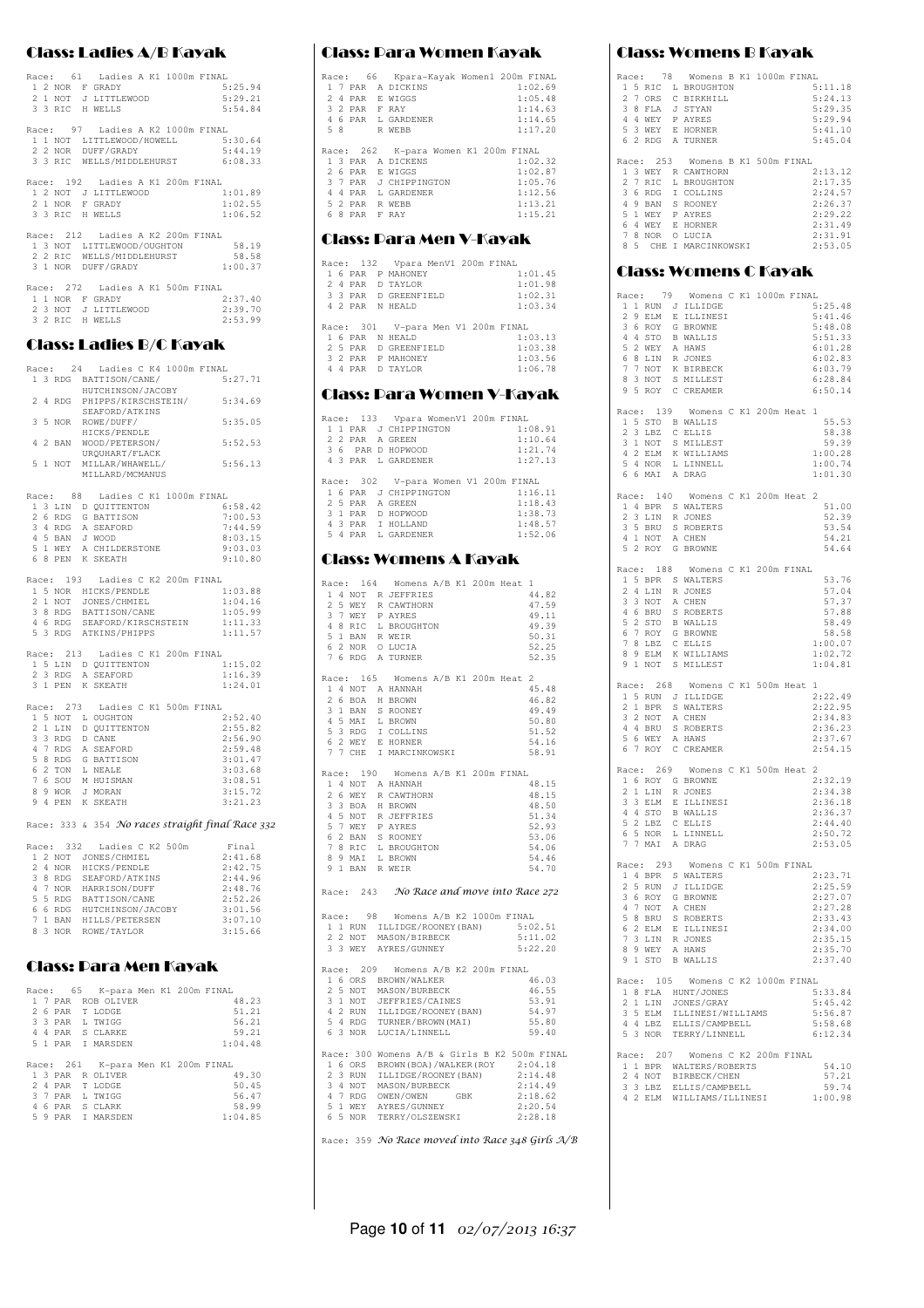| Race: |   | 317     | Womens C K4 500m FINAL  |         |
|-------|---|---------|-------------------------|---------|
|       | 6 |         | NOT LITTLEWOOD/MILLEST/ | 2:12.55 |
|       |   |         | <b>BURBECK/CHEN</b>     |         |
|       |   | 2 3 ELM | WILLIAMS/ILLINESI/      | 2:19.18 |
|       |   |         | ILLINESI/SOLWAY         |         |
|       |   | 3 5 RIC | STEVENSON/GALUCKA/      | 2:19.86 |
|       |   |         | JENDRUSINKA/HERWANGER   |         |
|       |   | 1 NOR   | DUFF/GRADY/             | 2:23.03 |
|       |   |         | LINNELL/PENDLE          |         |
|       | 4 | NOT     | JONES/CHMIEL/           | 2:28.73 |
|       |   |         | OUGHTON/HOWELL          |         |
|       |   |         |                         |         |

#### Class: Womens D Kayak

|   |                 |                | Race: 86 Womens D K1 1000m Heat 1                                                                                                                                    |  |  |                    |                                                      |
|---|-----------------|----------------|----------------------------------------------------------------------------------------------------------------------------------------------------------------------|--|--|--------------------|------------------------------------------------------|
|   |                 |                | 15 RIC N HERWANGER<br>26 LBZ B GOODLAD<br>38 RIC K GALUCKA<br>41 BSF M BENNETT<br>52 BAN E WARD                                                                      |  |  | 6:24.97            |                                                      |
|   |                 |                |                                                                                                                                                                      |  |  | 6:51.08            |                                                      |
|   |                 |                |                                                                                                                                                                      |  |  | 6:52.53            |                                                      |
|   |                 |                |                                                                                                                                                                      |  |  |                    |                                                      |
|   |                 |                |                                                                                                                                                                      |  |  | 7:29.15            |                                                      |
|   |                 |                |                                                                                                                                                                      |  |  | 7:44.67            |                                                      |
|   |                 |                |                                                                                                                                                                      |  |  |                    |                                                      |
|   |                 |                | Race: 87 Womens D K1 1000m Heat 2                                                                                                                                    |  |  |                    |                                                      |
|   |                 |                | 1 4 RUN M DILAI<br>2 3 BAN K WOOD                                                                                                                                    |  |  | 6:03.54            |                                                      |
|   |                 |                |                                                                                                                                                                      |  |  | 6:13.48            |                                                      |
|   |                 |                |                                                                                                                                                                      |  |  | 6:20.23            |                                                      |
|   |                 |                |                                                                                                                                                                      |  |  |                    |                                                      |
|   |                 |                |                                                                                                                                                                      |  |  | 6:26.82            |                                                      |
|   |                 |                | 2 JOHN A ROOM<br>1 STARKER<br>4 8 RIC K JENDRUSINSKSA<br>5 6 RDG H SEALEY<br>7 5 FOX L GREEHY<br>7 5 FOX L GREEHY                                                    |  |  | 6:28.80            |                                                      |
|   |                 |                |                                                                                                                                                                      |  |  | 7:01.75            |                                                      |
|   |                 |                |                                                                                                                                                                      |  |  | 7:02.51            |                                                      |
|   |                 |                | 8 2 BPS K BARKWAY                                                                                                                                                    |  |  | 7:18.85            |                                                      |
|   |                 |                |                                                                                                                                                                      |  |  |                    |                                                      |
|   |                 |                | Race: 106 Womens D K1 1000m FINAL                                                                                                                                    |  |  |                    |                                                      |
|   |                 |                |                                                                                                                                                                      |  |  | 6:05.70            |                                                      |
|   |                 |                |                                                                                                                                                                      |  |  | 6:20.76            |                                                      |
|   |                 |                | $\begin{tabular}{lllllllll} 1 & 5 & RUN & M DILAI \\ 2 & 6 & CLM & S { PARKER} \\ 3 & 8 & LBZ & B & \text{GOODAD} \\ 4 & 7 & RIC & K { JENDRUSINSKSA} \end{tabular}$ |  |  |                    |                                                      |
|   |                 |                |                                                                                                                                                                      |  |  | 6:23.33            |                                                      |
|   |                 |                |                                                                                                                                                                      |  |  | 6:26.33            |                                                      |
|   |                 |                |                                                                                                                                                                      |  |  | 6:33.52            |                                                      |
|   |                 |                |                                                                                                                                                                      |  |  | 6:35.56            |                                                      |
|   |                 |                |                                                                                                                                                                      |  |  | 6:36.92            |                                                      |
|   |                 |                | 5 4 BAN K WOOD<br>6 2 RDG H SEALEY<br>7 3 RIC N HERWANGER<br>8 9 LBZ L HUSSEY                                                                                        |  |  | 7:03.04            |                                                      |
|   |                 |                |                                                                                                                                                                      |  |  |                    |                                                      |
|   |                 |                |                                                                                                                                                                      |  |  |                    |                                                      |
|   |                 |                | Race: 158 Womens D K1 200m Heat 1                                                                                                                                    |  |  |                    |                                                      |
|   |                 |                | 1 3 CLM S PARKER                                                                                                                                                     |  |  | 56.83              |                                                      |
|   |                 |                | 2 7 BAN R SEIKA                                                                                                                                                      |  |  | 56.84              |                                                      |
|   |                 |                | $\begin{tabular}{cc} 3 & 5 RUN & M DILAI \\ 4 & 6 ELM & J ILLINESI \\ \end{tabular}$                                                                                 |  |  | 57.02              |                                                      |
|   |                 |                |                                                                                                                                                                      |  |  | 58.94              |                                                      |
|   |                 |                |                                                                                                                                                                      |  |  | 1:00.96            |                                                      |
|   |                 |                | 5 2 RDG H SEALEY<br>6 8 ANK S ORME                                                                                                                                   |  |  | 1:05.57            |                                                      |
|   |                 |                |                                                                                                                                                                      |  |  | 1:06.23            |                                                      |
|   |                 |                | 7 4 LBZ L HUSSEY<br>8 1 BSF M BENNETT                                                                                                                                |  |  |                    |                                                      |
|   |                 |                |                                                                                                                                                                      |  |  | 1:07.05            |                                                      |
|   |                 |                |                                                                                                                                                                      |  |  |                    |                                                      |
|   |                 |                |                                                                                                                                                                      |  |  |                    | Race: 159 This race has been combined into 158 & 160 |
|   |                 |                |                                                                                                                                                                      |  |  |                    |                                                      |
|   |                 |                | Race: 160 Womens D K1 200m Heat 3                                                                                                                                    |  |  |                    |                                                      |
|   |                 |                |                                                                                                                                                                      |  |  | 1:04.03            |                                                      |
|   |                 |                |                                                                                                                                                                      |  |  | 1:04.57            |                                                      |
|   |                 |                |                                                                                                                                                                      |  |  |                    |                                                      |
|   |                 |                | 3 8 BPS K BARKWAY                                                                                                                                                    |  |  | 1:08.35            |                                                      |
|   |                 |                |                                                                                                                                                                      |  |  |                    |                                                      |
|   |                 |                | 4 6 RIC Z WYATT                                                                                                                                                      |  |  | 1:09.11            |                                                      |
|   |                 |                |                                                                                                                                                                      |  |  | 1:09.84            |                                                      |
|   |                 |                | 5 3 CLM M CAWSTON                                                                                                                                                    |  |  | 1:11.94            |                                                      |
|   |                 |                |                                                                                                                                                                      |  |  | 1:14.66            |                                                      |
|   |                 |                | $\begin{tabular}{llll} 6 & 4 & BAN & E & WARD \\ 7 & 1 & BAN & A & BRUTION \end{tabular}$                                                                            |  |  |                    |                                                      |
|   |                 |                |                                                                                                                                                                      |  |  |                    |                                                      |
|   |                 |                | Race: 206 Womens D K1 200m FINAL                                                                                                                                     |  |  |                    |                                                      |
|   |                 |                | 1 5 CLM S PARKER                                                                                                                                                     |  |  | 1:00.80            |                                                      |
|   |                 |                | 2 4 BAN R SEIKA                                                                                                                                                      |  |  | 1:01.47            |                                                      |
|   |                 |                |                                                                                                                                                                      |  |  | 1:02.57            |                                                      |
|   |                 |                | 3 3 ELM J ILLINESI<br>4 6 RUN M DILAI                                                                                                                                |  |  | 1:03.08            |                                                      |
|   |                 |                | 5 7 RDG H SEALEY                                                                                                                                                     |  |  | 1:04.47            |                                                      |
|   |                 |                |                                                                                                                                                                      |  |  | 1:05.43            |                                                      |
|   |                 |                |                                                                                                                                                                      |  |  | 1:07.99            |                                                      |
|   |                 |                | $\begin{tabular}{ccccc} 6 & 2 & FOX & L & GREEHY \\ 7 & 9 & LBZ & L & HUSSEY \\ \end{tabular}$                                                                       |  |  |                    |                                                      |
|   |                 |                | $8\,$ 1 $\,$ ANK $\,$ S $\,$ ORME $\,$                                                                                                                               |  |  | 1:10.14            |                                                      |
|   |                 |                | 9 8 RIC N HERWANGER                                                                                                                                                  |  |  | 1:10.67            |                                                      |
|   |                 |                |                                                                                                                                                                      |  |  |                    |                                                      |
|   |                 | Race: 270      | Womens D K1 500m Heat 1                                                                                                                                              |  |  |                    |                                                      |
|   |                 |                |                                                                                                                                                                      |  |  | 2:39.85            |                                                      |
|   |                 |                |                                                                                                                                                                      |  |  | 2:43.40            |                                                      |
|   |                 |                |                                                                                                                                                                      |  |  | 2:52.63            |                                                      |
|   |                 |                |                                                                                                                                                                      |  |  | 2:55.12            |                                                      |
|   |                 |                |                                                                                                                                                                      |  |  |                    |                                                      |
|   |                 | 6 7 ANK S ORME | THE RETRA<br>1 1 BAN R SEIKA<br>2 9 RIC N HERWANGER<br>3 8 TRE M MYATT<br>4 4 LBZ B GOODLAD<br>5 2 STO B KAY                                                         |  |  | 2:57.91<br>2:58.09 |                                                      |
|   |                 |                |                                                                                                                                                                      |  |  |                    |                                                      |
|   |                 | 7 3 LBZ        | L HUSSEY                                                                                                                                                             |  |  | 2:58.28            |                                                      |
|   |                 |                | 8 6 CLM Z WYATT                                                                                                                                                      |  |  | 3:04.45            |                                                      |
|   |                 |                |                                                                                                                                                                      |  |  |                    |                                                      |
|   |                 | Race: 271      | Womens D K1 500m Heat                                                                                                                                                |  |  | 2                  |                                                      |
|   |                 |                | 1 4 RUN M DILAI                                                                                                                                                      |  |  | 2:41.09            |                                                      |
| 2 |                 | 7 CLM          | S PARKER                                                                                                                                                             |  |  | 2:44.73            |                                                      |
|   |                 |                | 3 8 RDG H SEALEY                                                                                                                                                     |  |  | 2:47.07            |                                                      |
|   |                 |                | 4 5 ELM J ILLINESI                                                                                                                                                   |  |  | 2:50.80            |                                                      |
|   |                 | 3 FOX          |                                                                                                                                                                      |  |  | 2:57.67            |                                                      |
| 5 |                 |                | L GREEHY                                                                                                                                                             |  |  |                    |                                                      |
|   |                 |                | 6 6 CLM M CAWSTON                                                                                                                                                    |  |  | 3:19.79            |                                                      |
|   |                 |                | 7 2 TRU C BYERS                                                                                                                                                      |  |  | 4:13.22            |                                                      |
|   |                 |                |                                                                                                                                                                      |  |  |                    |                                                      |
|   |                 |                | Race: 294 Womens D K1 500m FINAL                                                                                                                                     |  |  |                    |                                                      |
|   |                 |                | 1 4 RUN M DILAI                                                                                                                                                      |  |  | 2:37.73            |                                                      |
|   |                 |                | 2 5 BAN R SEIKA                                                                                                                                                      |  |  | 2:39.34            |                                                      |
| 3 |                 |                | 3 CLM S PARKER                                                                                                                                                       |  |  | 2:42.66            |                                                      |
| 4 | $7\phantom{.0}$ | RDG            |                                                                                                                                                                      |  |  | 2:43.43            |                                                      |
|   |                 |                | H SEALEY                                                                                                                                                             |  |  |                    |                                                      |
|   | 5 6             |                | RIC N HERWANGER                                                                                                                                                      |  |  | 2:48.92            |                                                      |
|   |                 | 6 9 FOX        | L GREEHY                                                                                                                                                             |  |  | 2:50.45            |                                                      |
|   |                 |                | 7 2 ELM J ILLINESI                                                                                                                                                   |  |  | 2:53.82            |                                                      |
| 8 | 8               | TRE            | M MYATT<br>9 1 LBZ B GOODLAD                                                                                                                                         |  |  | 2:55.97<br>3:03.56 |                                                      |

|                        |  | Race: 187 Womens D K2 200m FINAL              |         |
|------------------------|--|-----------------------------------------------|---------|
|                        |  | 1 5 CLM PARKER/AVERY                          | 57.96   |
|                        |  | 2 9 STO KAY/ORME (ANK)                        | 1:00.77 |
|                        |  | 3 1 BAN FLACK/WARD                            | 1:02.32 |
|                        |  | 4 2 WEY ZALISSETSKAIA/CLARKE 1:02.89          |         |
|                        |  | 5 8 BAN CATON/BRUTON                          | 1:06.97 |
|                        |  | 6 3 LBZ HUSSEY/CROCKER                        | 1:07.07 |
|                        |  | 7 4 CLM CAWSTON(ZZZ)/WYATT 1:08.61            |         |
|                        |  | Race: 346 Womens D K2 500m FINAL              |         |
|                        |  | 1 7 RIC GALUCKA/JENDRUSINKA                   | 2:36.21 |
|                        |  | 2 2 FOX GREEHY/BATES (ELM)                    | 2:36.79 |
|                        |  | 3 6 WEY ZALISSETSKAIA/CLARKE 2:44.71          |         |
|                        |  |                                               |         |
|                        |  | 4 4 STO KAY/ORME (ANK)                        | 2:52.22 |
|                        |  | 5 1 LBZ GOODLAD/GUSCOTE                       | 3:05.24 |
|                        |  | 6 5 LBZ HUSSEY/CROCKER                        | 3:08.02 |
|                        |  | 7 3 PEN WEBB/SKEATH                           | 3:20.79 |
|                        |  | Race: 120 Womens D K4 1000m FINAL             |         |
|                        |  | 1 5 RIC GALUCKA/JENDERUSWSKA/ 4:42.09         |         |
|                        |  | HERWANGER/SANGOUARD                           |         |
|                        |  | 2 4 LBZ GOODLAD/GUSCOTE/                      | 4:58.92 |
|                        |  | HUSSEY/BROWN                                  |         |
|                        |  | 3 6 WEY BYRNE/ZALISSETSKAIA/ 5:03.47          |         |
|                        |  | HODGESON/CLARKE                               |         |
|                        |  | 4 1 CLM CAWSTON/WYATT/                        | 5:04.89 |
|                        |  | PARKER/AVERY                                  |         |
|                        |  | 5 3 BAN WOOD/CATON/                           | 5:09.21 |
|                        |  | WARD/BRUTON                                   |         |
|                        |  | 6 2 ELM PIERCY/REES-CLARK/ 5:10.31            |         |
|                        |  | ARCHER/ILLINESI                               |         |
|                        |  |                                               |         |
|                        |  |                                               |         |
|                        |  | <b>Class: Cance Senior/Junior B</b>           |         |
|                        |  | Race: 33 Canoe Senior/Junior B C1 1000m FINAL |         |
|                        |  | 1 1 RDG A LAANMAA                             | 5:42.03 |
|                        |  | 2 4 FLA J JONES                               | 6:05.27 |
|                        |  | 3 3 FLA R HUNT                                | 6:16.08 |
| 4 6 WEY J HAYMAN-JOYCE |  |                                               |         |

|  |  | Race: 281 Canoe Senior/Junior B C1 500m FINAL |         |
|--|--|-----------------------------------------------|---------|
|  |  | 1 3 FLA J JONES                               | 2:27.81 |
|  |  | 2 7 BAN R WEIR                                | 2:29.91 |
|  |  | 3 4 WEY J HAYMAN-JOYCE                        | 2:34.01 |
|  |  | 4 1 RDG A LAANMAA                             | 2:35.70 |
|  |  | 5 5 RIC M DUCK                                | 2:41.90 |
|  |  | 6 2 FLA R HUNT                                | 2:47.25 |
|  |  | 7 6 ROY R KUTLUKAEV                           | 3:17.85 |

#### Class: Canoe Senior/Junior C/D

Race: 178 No race and combined into Race 177

| Race: 183 Canoe C/D Senior C2 200m Final                                                                                                                                                                                                                                                                                                             |
|------------------------------------------------------------------------------------------------------------------------------------------------------------------------------------------------------------------------------------------------------------------------------------------------------------------------------------------------------|
| Race: 184 Canoe C/D Junior C2 200m Final<br>$\begin{tabular}{llllll} 1 & \texttt{RIC} & \texttt{MEIKLE-BRIGGS/PHLLLIP} & & 58.21 \\ 2 & \texttt{3 RIC} & \texttt{REENECKER}/\texttt{WELLS} & & 1:30.97 \\ 3 & \texttt{5 RIC} & \texttt{LEECAFAOMENENSKA} & & 1:35.07 \\ 4 & \texttt{2 LIN} & \texttt{ZACCARIA/SCARKOW} & & 1:41.22 \\ \end{tabular}$ |
| Race: 282 Canoe Senior C/D C1 500m Final<br>1 4 NOT G CAINES<br>2:45.96<br>2 2 LBZ R CROOKS<br>3:07.89<br>3 8 RIC M GOHAR<br>4 1 RLS S RIPPINGTON<br>5 6 RLS Z KA<br>3:14.65<br>3:25.08<br>3:39.82<br>6 5 LBZ M MARTIN<br>7 7 NOT S MILLEST<br>4:15.91<br>4:40.81                                                                                    |
| <b>Class: Cance Senior/Junior D</b>                                                                                                                                                                                                                                                                                                                  |
| Race: 344 Canoe Senior C/D C2 500m F<br>1 1 FLA HUNT/JONES<br>2:24.69<br>2 7 RIC DUCK/GOHAR<br>3 5 RLS RIPPINGTON/SUTTLE<br>2:31.36<br>2:51.72<br>4 2 LBZ MARTIN/CROOKS<br>3:02.91                                                                                                                                                                   |
| Race: 283 Canoe Junior C/D C1 500m Heat 1<br>1 2 RIC A MEIKLE-BRIGGS<br>3:00.07<br>2 1 SOU E HEWITT<br>3 5 RIC B PHILLIPS<br>4 4 WEY K CRANMER<br>3:09.84<br>3:12.26<br>3:47.08                                                                                                                                                                      |
| Race: 284 Canoe Junior C/D C1 500m Heat 2<br>1 4 LIN C HARLEY-BECKETT<br>3:39.17<br>2 5 RIC K WELLS<br>4:28.54<br>3 1 RIC A LEECH<br>5:22.45<br>4 2 RIC G ROMENEWKA<br>5:41.76                                                                                                                                                                       |
| Race: 316 Canoe Junior C/D C1 500m Final<br>1 6 RIC B PHILLIPS<br>3:01.32<br>2 5 RIC A MEIKLE-BRIGGS<br>3 4 SOUL B UTLIEF<br>3:01.93<br>3 4 SOU E HEWITT<br>3:15.50<br>3:27.33<br>4 7 WEY K CRANMER<br>5 3 LIN C HARLEY-BECKETT                                                                                                                      |

|  | Race: 345 Canoe Junior C/D C2 500m F                                                                                                  |                        |
|--|---------------------------------------------------------------------------------------------------------------------------------------|------------------------|
|  | 1 2 RIC MEIKLE-BRIGGS/PHILLIP 2:34.16                                                                                                 |                        |
|  | 2 4 FLA BENNETT/BRADLEY 3:53.38<br>3 1 RIC RIENECKER/WELLS 4:27.39                                                                    |                        |
|  |                                                                                                                                       |                        |
|  |                                                                                                                                       |                        |
|  | Race: 203 Canoe Senior C/D 200m FINAL                                                                                                 |                        |
|  | 2 JAMJ & CAINES<br>2 1 RLS S RIPPINGTON<br>3 6 LBZ R CROOKS<br>4 2 RLS Z KA<br>5 7 RIC M GOHAR<br>6 4 RLS S EDGAR<br>7 3 MOT C WILLET | 1:02.25                |
|  |                                                                                                                                       | 1:10.87                |
|  |                                                                                                                                       | 1:16.96                |
|  |                                                                                                                                       | 1:17.94                |
|  |                                                                                                                                       | 1:23.34                |
|  |                                                                                                                                       |                        |
|  | 7 3 NOT S MILLEST                                                                                                                     | $1:45.91$<br>$1:50.03$ |
|  |                                                                                                                                       |                        |
|  | Race: 204 Canoe Junior B/C 200m FINAL                                                                                                 |                        |
|  | 1 6 FLA C CALVERT                                                                                                                     | 54.51                  |
|  |                                                                                                                                       |                        |
|  |                                                                                                                                       |                        |
|  |                                                                                                                                       |                        |
|  |                                                                                                                                       |                        |
|  |                                                                                                                                       |                        |
|  |                                                                                                                                       |                        |
|  | 7 2 RIC M DUCK 1:06.98<br>8 5 ROY R KUTLUKAEV 1:16.00                                                                                 |                        |
|  |                                                                                                                                       |                        |
|  | Race: 360 Open Canoe Senior/Junior C4 500m FINAL                                                                                      |                        |
|  | 1 3 FLA HUNT/JONES/                                                                                                                   | 2:25.50                |
|  | BENNETT/BRADLEY                                                                                                                       |                        |
|  | 2 4 RIC RIENECKER/WELLS/ 2:42.24                                                                                                      |                        |
|  | PHILIPS/MELKLE-BRIGGS                                                                                                                 |                        |
|  | 3 5 MIX RIPPINGTON/HEWITT/ $2:49.07$                                                                                                  |                        |
|  | KA/ZACCARIA                                                                                                                           |                        |
|  | 4 2 LBZ MARTIN/CROOKES/                                                                                                               | 2:55.02                |
|  | TINGAY/HUSSEY                                                                                                                         |                        |

## Demotions Note:

The inclement weather conditions at the BCU Inter-Services & Inter-Club we are NOT demoting any paddlers.

Dates: London Regatta 21 July, 7 & 8 Sept with closing date Wed 21st 2013 Please note these are provisional dates for 2014:- 12 & 13 April,

 10 & 11 May, 14 & 15 June, 5 & 6 July, 6 & 7 Sept 2014

**Feedback** If you have any ideas or suggestions, please do not hesitate to make them known to any of the Officials. All comments will be considered. BCU National Regatta Organiser Peter Morley peter.c.morley@btinternet.com

17 Springfield Road, Guildford, Surrey GU1 4DW

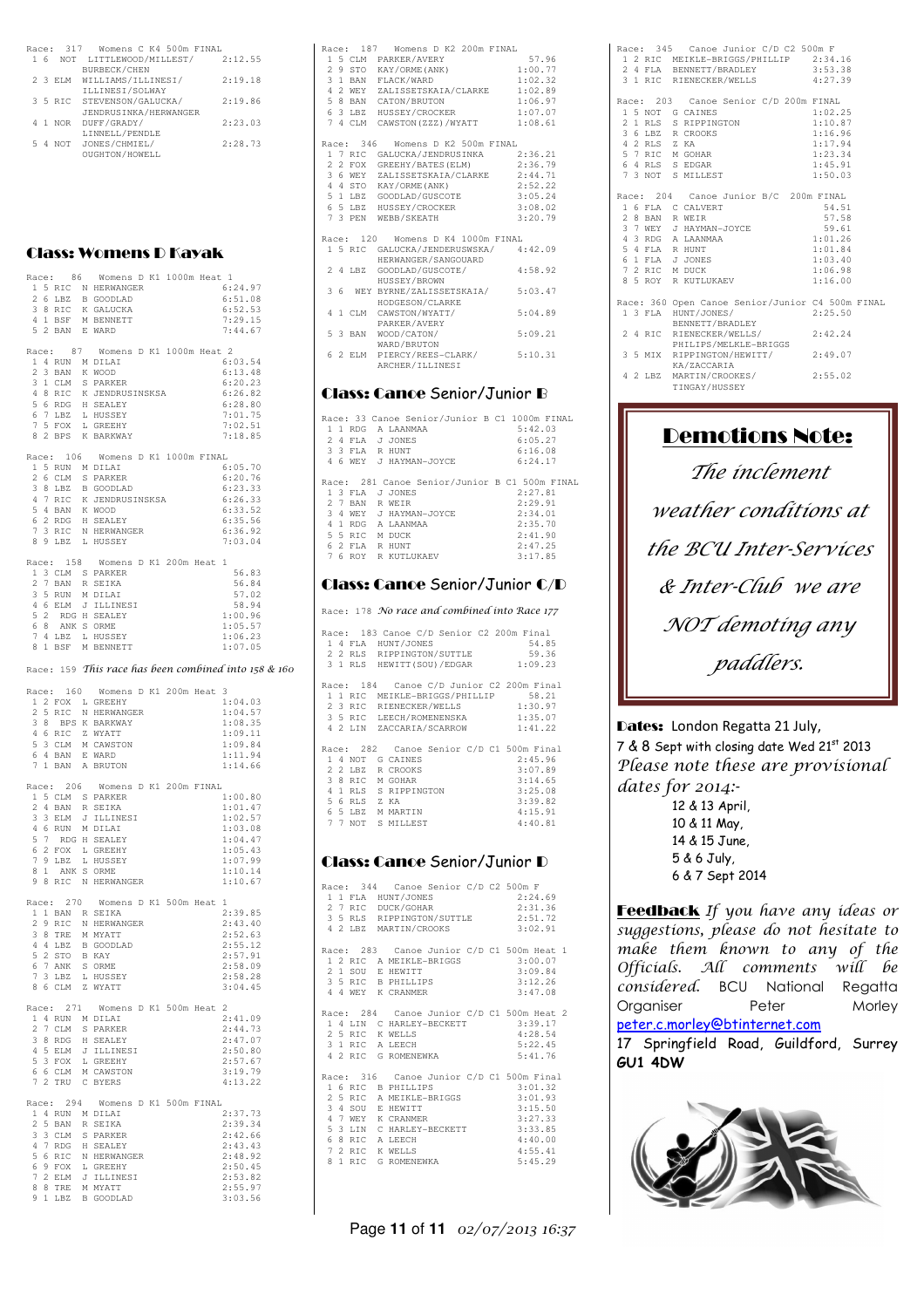# **BCU Canoe Sprint Racing PENALTY POINTS**

|              |                  |            |              |            | 2013         |      | 2013         |   | 2013            |   | 2012                    |           | 2012           |      |                         |
|--------------|------------------|------------|--------------|------------|--------------|------|--------------|---|-----------------|---|-------------------------|-----------|----------------|------|-------------------------|
|              | Int Surname      | Club       | <b>Class</b> | <b>Reg</b> | June         | Type | May          |   | Type April Type |   | <b>Sept Type</b>        |           | July           | Type | Total                   |
| P            | Ayres            | <b>WEY</b> | <b>WBK</b>   | 5270       |              |      |              |   |                 |   |                         |           | 1              | F    | 1                       |
| P            | <b>Bannister</b> | <b>WEY</b> | <b>BAK</b>   | 5200       |              |      |              |   |                 |   | 1                       | N         |                |      | $\overline{\mathbf{1}}$ |
| R            | <b>Barkway</b>   | <b>BPS</b> | <b>BDK</b>   | 6842       |              |      |              |   |                 |   | $\mathbf{1}$            | F         |                |      | $\mathbf{1}$            |
| G            | <b>Barnicoat</b> | LON        | <b>MBK</b>   | 5867       |              |      | 1            | C |                 |   |                         |           |                |      | $\mathbf{1}$            |
| S            | Belling          | DEV        | <b>LDK</b>   | 7028       |              |      |              |   |                 |   |                         |           | 1              | F    | $\overline{\mathbf{1}}$ |
| J            | Bell             | EAL        | <b>LTA</b>   | 6898       | $\mathbf{1}$ | F    |              |   |                 |   |                         |           |                |      | $\overline{\mathbf{1}}$ |
| Α            | Bijanski         | CAM        | <b>MBK</b>   | 7125       |              |      |              |   | 1               | C |                         |           |                |      | $\overline{\mathbf{1}}$ |
| B            | Blackman         | GAI        | <b>MBK</b>   | 5812       |              |      |              |   |                 |   |                         |           | 1              | C    | $\overline{\mathbf{1}}$ |
| R            | Blackman         | GAI        | <b>GDK</b>   | 5878       |              |      |              |   |                 |   |                         |           | 1              | C    | $\overline{\mathbf{1}}$ |
| J            | <b>Bokkowiak</b> | <b>FOR</b> | <b>MBC</b>   | 5459       |              |      |              |   | 1               | N |                         |           |                |      | $\mathbf{1}$            |
| E            | <b>Borchardt</b> | LIN        | <b>BDK</b>   | 6965       |              |      |              |   |                 |   |                         |           | 1              | F    | $\mathbf{1}$            |
| Τ            | <b>Brennan</b>   | <b>SLP</b> | <b>MAK</b>   | 5016       |              |      |              |   | 1               | C |                         |           |                |      | 1                       |
| G            | Caines           | <b>NOT</b> | <b>MDC</b>   | 7165       |              |      | 1            | N |                 |   |                         |           |                |      | $\mathbf{1}$            |
| J            | Caisley          | <b>TON</b> | <b>BDK</b>   | 7088       |              |      |              |   | 1               | F |                         |           |                |      | 1                       |
| А            | Carman           | LIN        | <b>BDK</b>   | 7041       |              |      |              |   |                 |   |                         |           | 1              | F    | $\overline{\mathbf{1}}$ |
| D            | Carver           | <b>BPS</b> | <b>BDK</b>   | 6915       |              |      |              |   |                 |   |                         |           | 1              | F    | $\mathbf{1}$            |
| H            | Childerstone     | <b>WEY</b> | <b>WCK</b>   | 4222       |              |      |              |   |                 |   | 1                       | N         |                |      | $\mathbf{1}$            |
|              | Clark            | <b>TON</b> | <b>MCK</b>   | 6649       |              |      | $\mathbf{1}$ | F |                 |   |                         |           |                |      | $\overline{\mathbf{1}}$ |
| н            | Collier          | <b>TON</b> | <b>BCK</b>   | 6825       | 1            | F    |              |   |                 |   | 1                       | W         |                |      | $\overline{2}$          |
|              | Crosland         | <b>FOR</b> | <b>BCK</b>   | 6630       |              |      |              |   | 1               | N |                         |           |                |      | $\mathbf{1}$            |
|              | Csima            | <b>HUN</b> | <b>GBK</b>   | 7141       |              |      |              |   |                 |   | 1                       | N         |                |      | $\overline{\mathbf{1}}$ |
| Α            | Daniels          | <b>RDG</b> | <b>MAK</b>   | 0310       |              |      |              |   | 1               | N |                         |           |                |      | $\overline{\mathbf{1}}$ |
| S            | <b>Dyke</b>      | <b>NOR</b> | <b>GDK</b>   | 7117       |              |      |              |   | 2               | U |                         |           |                |      | $\overline{2}$          |
| Ρ            | Egan             | <b>SLP</b> | <b>MAK</b>   | 3412       |              |      |              |   | $\mathbf{1}$    | C |                         |           |                |      | $\overline{\mathbf{1}}$ |
| N            | Escott           | <b>BOA</b> | <b>MBK</b>   | 5508       | 1            | F    |              |   |                 |   |                         |           |                |      | $\overline{\mathbf{1}}$ |
| N            | Fay              | <b>RIC</b> | <b>MBK</b>   | 7104       |              |      |              |   |                 |   |                         |           | $\overline{2}$ | W    | $\overline{2}$          |
|              | Fisher           | <b>TON</b> | <b>BDK</b>   | 6892       |              |      |              |   |                 |   | 1                       | W         |                |      | $\overline{\mathbf{1}}$ |
|              | Fletcher         | <b>LGW</b> | <b>MBK</b>   | 5596       |              |      | $\mathbf{1}$ | N |                 |   |                         |           |                |      | $\mathbf{1}$            |
| R            | Gilbert          | <b>PEN</b> | <b>VDK</b>   | 6508       | 1            | W    |              |   |                 |   |                         |           |                |      | $\overline{\mathbf{1}}$ |
| С            | Gray             | LIN        | <b>BDK</b>   | 5962       |              |      |              |   | $\mathbf 1$     | N |                         |           |                |      | $\overline{\mathbf{1}}$ |
| N            | Hadland          | <b>ELM</b> | <b>BDK</b>   | 7318       | $\mathbf{1}$ | D    |              |   |                 |   |                         |           |                |      | $\overline{\mathbf{1}}$ |
| w            | Hardiman         | <b>TON</b> | <b>BBK</b>   | 6891       |              |      |              |   |                 |   | 1                       | N         |                |      | $\overline{\mathbf{1}}$ |
| J            | Harding          | LBZ        | <b>VDK</b>   | 7092       |              |      |              |   |                 |   |                         |           | 1              | F    | $\overline{\mathbf{1}}$ |
| D            | Haws             | WEY        | <b>VBK</b>   | 4321       |              |      | 1            | Ν |                 |   |                         |           |                |      | ı                       |
| E            | Haws             | <b>WEY</b> | <b>BAK</b>   | 2825       |              |      |              |   | 1               | C |                         |           |                |      | $\mathbf{1}$            |
|              | Heath            | <b>ORS</b> | <b>MAK</b>   | 3530       |              |      |              |   | 1               | C |                         |           |                |      | 1                       |
| Е            | <b>Hewitt</b>    | SOU        | <b>GCK</b>   | 6507       |              |      |              |   | 1               | N |                         |           |                |      | $\mathbf{1}$            |
| Κ            | Holman           | LEA        | <b>BDK</b>   | 7184       |              |      |              |   | 1               | F |                         |           |                |      | $\mathbf{1}$            |
| Е            | Hutchningson     | <b>RDG</b> | <b>VDK</b>   | 7110       | 1            | B    |              |   |                 |   |                         |           |                |      | $\mathbf{1}$            |
| S            | Hyman            | <b>RIC</b> | <b>MBK</b>   | 1592       |              |      | 1            | N |                 |   |                         |           |                |      | $\overline{\mathbf{1}}$ |
| Ε            | Illidge          | <b>RUN</b> | <b>WCK</b>   | 2765       |              |      |              |   |                 |   | 1                       | N         |                |      | $\mathbf{1}$            |
| G            | Illidge          | <b>RUN</b> | <b>VAK</b>   | 2088       |              |      |              |   |                 |   |                         |           | 1              | N    | $\overline{\mathbf{1}}$ |
| N            | Jocoby           | <b>RDG</b> | <b>VDK</b>   | 7322       | 1            | B    |              |   |                 |   |                         |           |                |      | $\overline{\mathbf{1}}$ |
| B            | Jones            | <b>ELM</b> | <b>BAK</b>   | 6372       |              |      |              |   |                 |   | $\overline{\mathbf{c}}$ | <b>CN</b> |                |      | $\overline{2}$          |
| $\mathsf{R}$ | Jones            | LIN        | <b>BDK</b>   | 7039       |              |      |              |   |                 |   |                         |           | 1              | F    | $\overline{\mathbf{1}}$ |
| S            | Kirschstein      | <b>RDG</b> | <b>BAK</b>   | 5910       |              |      |              |   | $\mathbf{1}$    | C |                         |           |                |      | $\overline{2}$          |
| С            | Langlands        | DEV        | <b>VDK</b>   | 7030       |              |      |              |   |                 |   |                         |           | 1              | F    | $\mathbf{1}$            |
| М            | Lavarack         | <b>RIC</b> | <b>MDK</b>   | 6204       |              |      |              |   |                 |   |                         |           | 1              | C    | 1                       |
| Α            | MacCrimmon       | EAL        | <b>BDK</b>   | 7292       | 1            | F    |              |   |                 |   |                         |           |                |      | $\mathbf{1}$            |
| M            | Majchrzake       | <b>SLP</b> | <b>MAK</b>   | 5254       |              |      |              |   | $\overline{c}$  | C |                         |           |                |      | $\overline{2}$          |
| S            | Marnell          | <b>RUN</b> | <b>VBK</b>   | 2089       |              |      |              |   |                 |   |                         |           | 1              | N    | 1                       |
| Α            | Meikle-Briggs    | <b>RIC</b> | <b>BDC</b>   | 6455       |              |      |              |   | 1               | N |                         |           |                |      | $\mathbf{1}$            |
| S            | Missen           | <b>BOA</b> | <b>VBK</b>   | 0131       | 1            | F    |              |   |                 |   |                         |           |                |      | 1                       |
| G            | Mitchell         | <b>WOR</b> | <b>MBK</b>   | 6088       |              |      | 1            | N |                 |   |                         |           |                |      | 1                       |
|              | Munton           | LIN        | <b>BDK</b>   | 6648       |              |      |              |   |                 |   |                         |           | 1              | F    | $\overline{\mathbf{1}}$ |